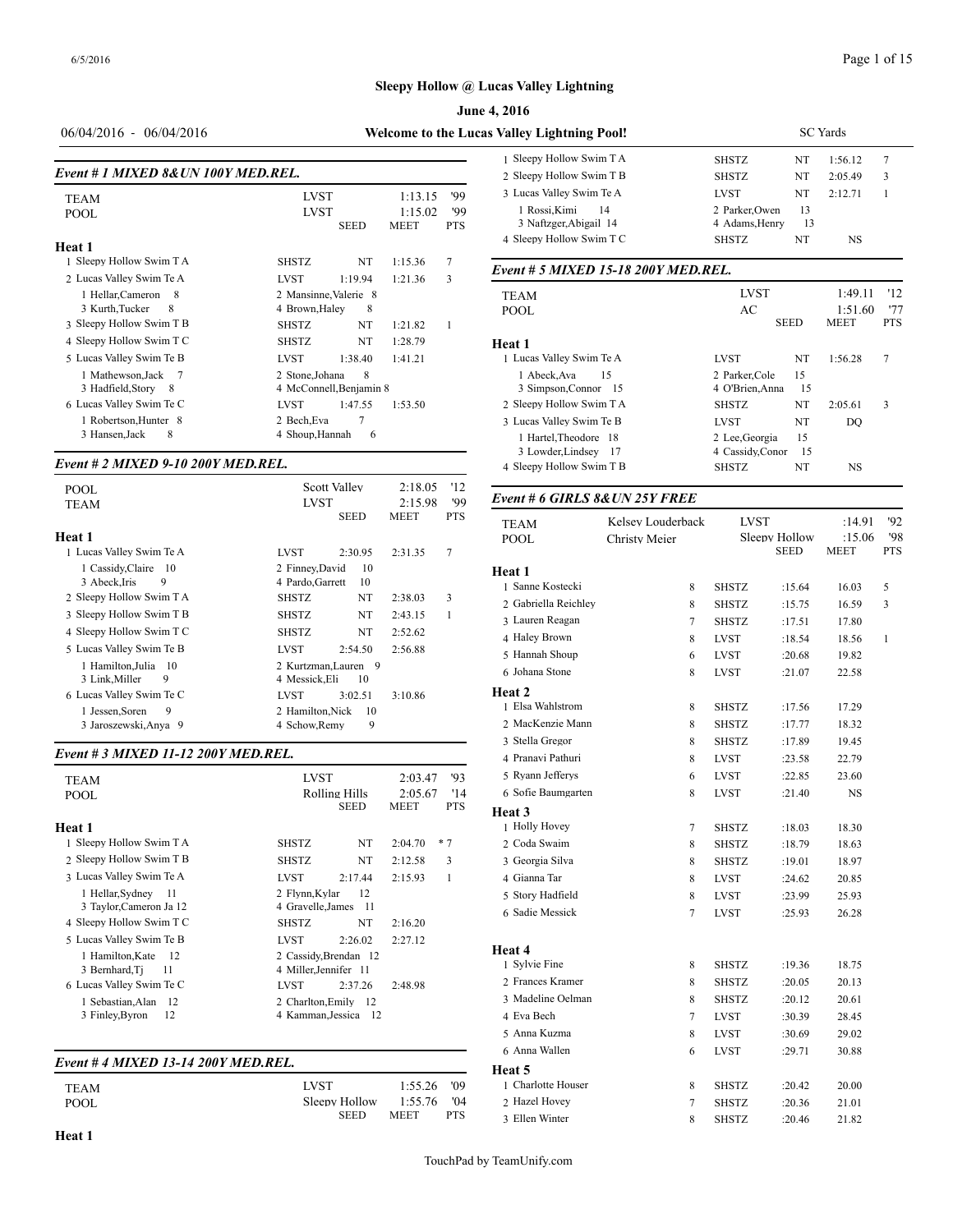|                              |        |              |             |        |            | <b>June 4, 2016</b>                         |
|------------------------------|--------|--------------|-------------|--------|------------|---------------------------------------------|
| 06/04/2016 - 06/04/2016      |        |              |             |        |            | <b>Welcome to the Lucas Valley Lightnin</b> |
| 4 Quinn Rodgers              | 6      | <b>LVST</b>  | :31.65      | 29.39  |            | 2 Alton Bender                              |
| 5 Winter Hadfield            | 6      | <b>LVST</b>  | :33.74      | 29.81  |            | 3 Justin Tachiki                            |
| 6 Mira Shepard               | 6      | <b>LVST</b>  | :32.67      | 31.25  |            | 4 Lorenzo D'Agos                            |
| Heat 6                       |        |              |             |        |            | 5 Prestley Curtis-I                         |
| 1 Lucy Wood                  | 8      | SHSTZ        | :21.38      | 19.82  |            | 6 Charles Miles                             |
| 2 Cate Burch                 | 7      | <b>SHSTZ</b> | :21.48      | 21.21  |            | Heat 5                                      |
| 3 Lane Baker                 | 8      | <b>SHSTZ</b> | :21.21      | 21.37  |            | 1 James Chatard                             |
| 4 Sarah Haskell              | 8      | <b>SHSTZ</b> | :21.15      | 21.38  |            | 2 Sean Chamberli                            |
| 5 Chloe Samlihan             | 8      | <b>SHSTZ</b> | :20.57      | 22.44  |            | 3 Nolan Kriessma                            |
| 6 Ella Schaefer              | 8      | SHSTZ        | :21.50      | NS     |            | 4 Evan Takaoka                              |
| Heat 7                       |        |              |             |        |            | 5 Arya Dev                                  |
| 1 Esme Whyte                 | 7      | <b>SHSTZ</b> | :22.37      | 23.23  |            | 6 Cole Robertson                            |
| 2 Natalie Wyatt              | 7      | SHSTZ        | :25.27      | 23.30  |            | Heat 6                                      |
| 3 Paige Kelly                | 7      | <b>SHSTZ</b> | :24.74      | 23.96  |            | 1 Joshua Dixon                              |
| 4 Hannah Reichley            | 6      | <b>SHSTZ</b> | :23.62      | 24.17  |            | 2 Luca Cirese                               |
| 5 Ava Alsterlind             | 7      | SHSTZ        | :22.87      | 24.50  |            | 3 Luke Davis                                |
| 6 Zoe White                  | 7      | <b>SHSTZ</b> | :23.08      | NS     |            | 4 Grayden Stewar                            |
| Heat 8                       |        |              |             |        |            | 5 Santiago Desrui                           |
| 1 Miranda Wood               | 6      | SHSTZ        | :27.10      | 24.61  |            | 6 Zayne Wachelka                            |
| 2 Kathryn Wentzell           | 7      | SHSTZ        | :26.05      | 25.99  |            | Heat 7                                      |
| 3 Sophia Lopez               | 8      | <b>SHSTZ</b> | :26.64      | 26.21  |            | 1 Malcolm Child                             |
| 4 Sophie Prussia             | 8      | <b>SHSTZ</b> | :26.01      | 26.24  |            | 2 Bjorn Forsman                             |
| 5 Taylor Donaldson           | $\tau$ | <b>SHSTZ</b> | :28.28      | 29.46  |            | 3 Jonathan Morale                           |
| 6 Ciara Cogan                | 8      | <b>SHSTZ</b> | :26.73      | 33.65  |            | 4 Aidan Dunn                                |
| Heat 9                       |        |              |             |        |            | 5 William Freema                            |
| 1 Katherine McConneloug      | 8      | SHSTZ        | :31.09      | 31.36  |            | 6 Benjamin Brasc                            |
| 2 Esme Charles               | 8      | <b>SHSTZ</b> | :29.49      | 31.64  |            | Heat 8                                      |
| 3 Rowan Perkinson            | 7      | <b>SHSTZ</b> | :29.58      | 32.04  |            | 1 Joey Griffin                              |
|                              |        |              |             |        |            | 2 Joseph Parente                            |
| Event # 7 BOYS 8&UN 25Y FREE |        |              |             |        |            | 3 Cavan Donery                              |
| Marty Smith<br>TEAM          |        | <b>LVST</b>  |             | :14.05 | '00        | 4 Alexander Powe                            |
| <b>POOL</b><br>Marty Smith   |        | <b>LVST</b>  |             | :14.43 | 00'        | 5 Dylan Prussia                             |
|                              |        |              | <b>SEED</b> | MEET   | <b>PTS</b> | 6 Alex Kingman                              |
| Heat 1                       |        |              |             |        |            |                                             |
| 1 Nolan Anderson             | 8      | SHSTZ        | :15.43      | 15.45  | 5          | Event # 8 GIRL.                             |
| 2 Tucker Kurth               | 8      | <b>LVST</b>  | :17.10      | 17.06  | 3          | <b>TEAM</b>                                 |
| 3 Nathan Greenberg           | 7      | <b>SHSTZ</b> | :18.36      | 18.05  | 1          | <b>POOL</b>                                 |
| 4 Benjamin McConnell         | 8      | <b>LVST</b>  | :18.80      | 18.55  |            |                                             |
| 5 Charles Hinkelman          | $\tau$ | <b>SHSTZ</b> | :17.96      | 18.94  |            | Heat 1                                      |
| 6 Jack Hansen                | 8      | <b>LVST</b>  | :20.04      | 20.64  |            | 1 Claire Cassidy                            |
| Heat 2                       |        |              |             |        |            | 2 Isobel Samlihan                           |
| 1 Jonah Sher                 | 7      | SHSTZ        | :18.60      | 18.31  |            | 3 Samantha Gerne                            |
| 2 William Sigler             | 8      | SHSTZ        | :18.72      | 18.85  |            | 4 Eva Vaca                                  |
| 3 Fisher Straube             | 8      | SHSTZ        | :18.64      | 19.21  |            | 5 Remy Schow                                |
| 4 Wyatt Landis               | 7      | <b>LVST</b>  | :23.21      | 24.66  |            | 6 Julia Hamilton                            |
| 5 Noah Hosseini              | 8      | LVST         | :23.48      | 25.60  |            |                                             |
| 6 Jack Mathewson             | 7      | LVST         | :22.01      | NS     |            | Heat 2                                      |
|                              |        |              |             |        |            | 1 Laurel Cooper                             |
| Heat 3                       |        |              |             |        |            | 2 Katharine Diper                           |
| 1 Kai Makino                 | 8      | <b>SHSTZ</b> | :19.22      | 18.60  |            | 3 Madelyn Merger                            |
| 2 Graham Perkinson           | 8      | SHSTZ        | :19.11      | 19.17  |            | 4 Violet Hadfield                           |
| 3 Wyatt Kirchner             | 8      | <b>SHSTZ</b> | :19.49      | 21.37  |            | 5 Lauren Kurtzma                            |
| 4 Andrew Finney              | 8      | <b>LVST</b>  | :26.07      | 22.63  |            | 6 Tara O'Brien                              |
| 5 Rupin Bagchi               | 8      | LVST         | :26.12      | 25.80  |            | Heat 3                                      |
| 6 Hunter Robertson           | 8      | LVST         | :25.17      | 27.47  |            | 1 Avery Hinkelma                            |
| Heat 4                       |        |              |             |        |            | 2 Tessa Miller                              |
| 1 Chase Stein                | 7      | SHSTZ        | :19.59      | 20.05  |            | 3 Sophia Britt                              |

| <b>Valley Lightning Pool!</b> |                   |              | <b>SC</b> Yards |        |    |
|-------------------------------|-------------------|--------------|-----------------|--------|----|
| 2 Alton Bender                | 8                 | <b>SHSTZ</b> | :19.54          | 20.11  |    |
| 3 Justin Tachiki              | 7                 | <b>SHSTZ</b> | :19.58          | 20.19  |    |
| 4 Lorenzo D'Agosta            | 8                 | <b>LVST</b>  | :26.61          | 26.14  |    |
| 5 Prestley Curtis-Pierce      | 8                 | <b>LVST</b>  | :26.23          | 26.31  |    |
| 6 Charles Miles               | 8                 | <b>LVST</b>  | :30.48          | 29.27  |    |
| <b>Heat 5</b>                 |                   |              |                 |        |    |
| 1 James Chatard               | 6                 | <b>SHSTZ</b> | :20.56          | 19.99  |    |
| 2 Sean Chamberlin             | 7                 | <b>SHSTZ</b> | :19.86          | 20.17  |    |
| 3 Nolan Kriessmann            | 8                 | <b>SHSTZ</b> | :20.45          | 21.08  |    |
| 4 Evan Takaoka                | 7                 | <b>LVST</b>  | :32.03          | 33.01  |    |
| 5 Arya Dev                    | 6                 | <b>LVST</b>  | :32.01          | 33.14  |    |
| 6 Cole Robertson              | 6                 | <b>LVST</b>  | :36.14          | 37.23  |    |
| Heat 6                        |                   |              |                 |        |    |
| 1 Joshua Dixon                | 7                 | <b>SHSTZ</b> | :20.73          | 20.05  |    |
| 2 Luca Cirese                 | 7                 | <b>SHSTZ</b> | :20.68          | 20.66  |    |
| 3 Luke Davis                  | 8                 | <b>SHSTZ</b> | :20.85          | 21.01  |    |
| 4 Grayden Stewart             | 8                 | <b>SHSTZ</b> | :21.88          | 22.30  |    |
| 5 Santiago Desruisseau        | 8                 | <b>SHSTZ</b> | :22.49          | 23.10  |    |
| 6 Zayne Wachelka              | 6                 | <b>SHSTZ</b> | :23.58          | 24.88  |    |
| Heat 7                        |                   |              |                 |        |    |
| 1 Malcolm Child               | 8                 | <b>SHSTZ</b> | :24.67          | 21.03  |    |
| 2 Bjorn Forsman               | 8                 | <b>SHSTZ</b> | :24.04          | 23.80  |    |
| 3 Jonathan Morales            | 7                 | SHSTZ        | :24.72          | 24.88  |    |
| 4 Aidan Dunn                  | 8                 | <b>SHSTZ</b> | :24.13          | 25.94  |    |
| 5 William Freeman             | 7                 | SHSTZ        | :24.99          | 27.31  |    |
| 6 Benjamin Brasch             | 6                 | <b>SHSTZ</b> | :26.69          | NS     |    |
| Heat 8                        |                   |              |                 |        |    |
| 1 Joey Griffin                | 7                 | <b>SHSTZ</b> | :30.23          | 24.71  |    |
| 2 Joseph Parente              | 7                 | <b>SHSTZ</b> | :27.82          | 27.78  |    |
| 3 Cavan Donery                | 8                 | <b>SHSTZ</b> | :27.28          | 28.05  |    |
| 4 Alexander Powell-Merino     | 8                 | <b>SHSTZ</b> | :27.20          | 28.96  |    |
| 5 Dylan Prussia               | 8                 | <b>SHSTZ</b> | :35.21          | 33.17  |    |
| 6 Alex Kingman                | 8                 | <b>LVST</b>  | :36.89          | 38.94  |    |
| Event # 8 GIRLS 9-10 50Y FREE |                   |              |                 |        |    |
| <b>TEAM</b>                   | Megan Baumgartner | LVST         |                 | :28.13 | 93 |

| TEAM                        | Megan Baumgartner |              | <b>LVST</b>                | :28.13                | 93                |
|-----------------------------|-------------------|--------------|----------------------------|-----------------------|-------------------|
| <b>POOL</b>                 | Megan Baumgartner |              | <b>LVST</b><br><b>SEED</b> | :28.62<br><b>MEET</b> | '93<br><b>PTS</b> |
| Heat 1                      |                   |              |                            |                       |                   |
| 1 Claire Cassidy            | 10                | <b>LVST</b>  | :31.91                     | 32.59                 | 5                 |
| 2 Isobel Samlihan           | 10                | <b>SHSTZ</b> | :34.33                     | 34.37                 | 1                 |
| 3 Samantha Gerner           | 10                | <b>SHSTZ</b> | :34.10                     | 34.94                 |                   |
| 4 Eva Vaca                  | 10                | <b>SHSTZ</b> | :34.29                     | 35.99                 |                   |
| 5 Remy Schow                | 9                 | <b>LVST</b>  | :37.27                     | 38.25                 |                   |
| 6 Julia Hamilton            | 10                | <b>LVST</b>  | :36.59                     | 38.43                 |                   |
| Heat 2                      |                   |              |                            |                       |                   |
| 1 Laurel Cooper             | 10                | <b>SHSTZ</b> | :34.41                     | 33.46                 | 3                 |
| 2 Katharine Diperna-Pavlich | 10                | <b>SHSTZ</b> | :34.90                     | 35.56                 |                   |
| 3 Madelyn Mergenthaler      | 9                 | <b>SHSTZ</b> | :35.92                     | 36.98                 |                   |
| 4 Violet Hadfield           | 10                | <b>LVST</b>  | :40.22                     | 45.56                 |                   |
| 5 Lauren Kurtzman           | 9                 | <b>LVST</b>  | :38.53                     | NS                    |                   |
| 6 Tara O'Brien              | 9                 | <b>LVST</b>  | :44.04                     | <b>NS</b>             |                   |
| <b>Heat 3</b>               |                   |              |                            |                       |                   |
| 1 Avery Hinkelman           | 9                 | <b>SHSTZ</b> | :37.30                     | 36.55                 |                   |
| 2 Tessa Miller              | 9                 | <b>SHSTZ</b> | :36.28                     | 37.01                 |                   |
| 3 Sophia Britt              | 9                 | <b>SHSTZ</b> | :37.26                     | 37.59                 |                   |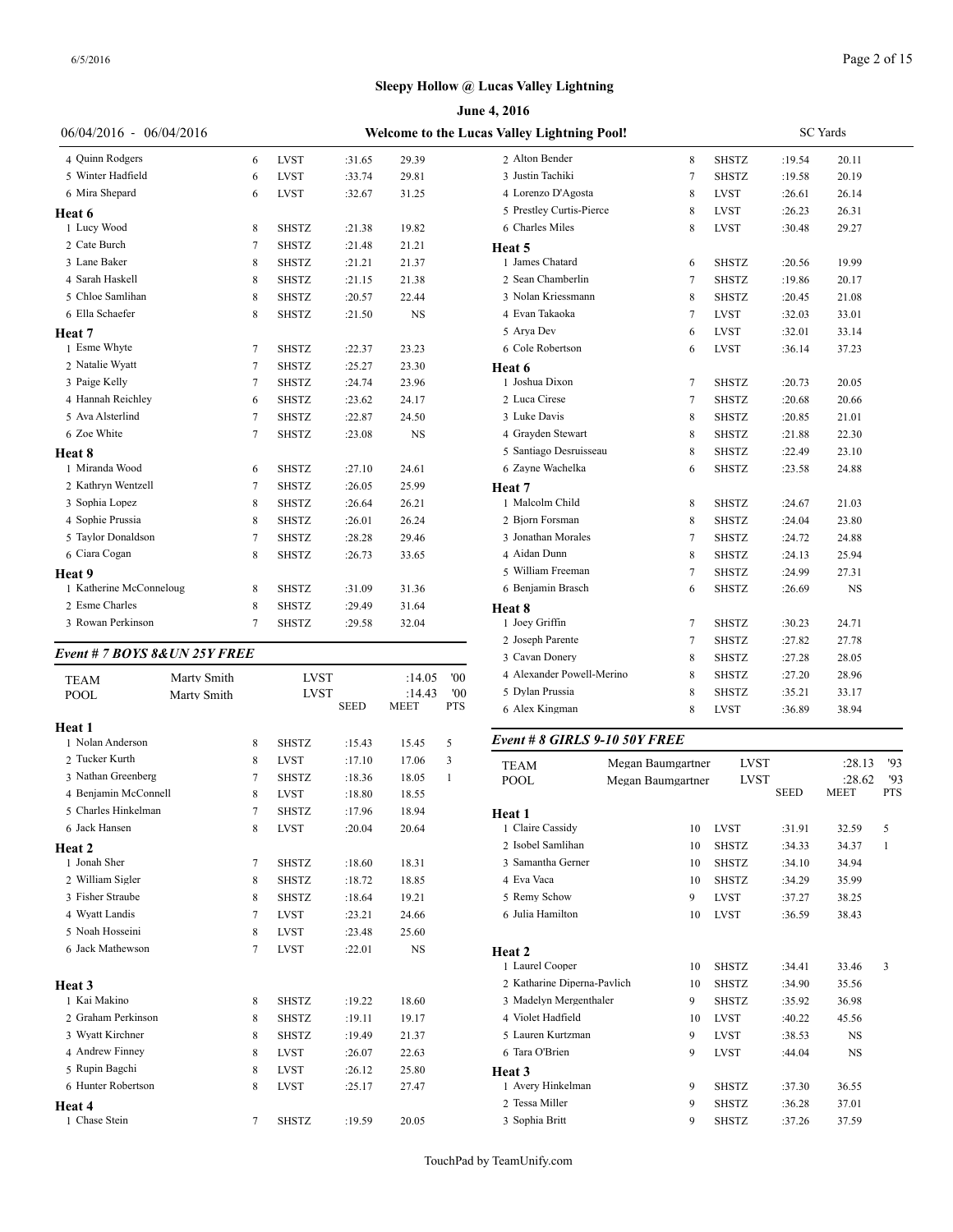|                              |               |    |              |                 |             |              | June 4, 2016                                |                   |              |                            |                  |                |
|------------------------------|---------------|----|--------------|-----------------|-------------|--------------|---------------------------------------------|-------------------|--------------|----------------------------|------------------|----------------|
| $06/04/2016 - 06/04/2016$    |               |    |              |                 |             |              | Welcome to the Lucas Valley Lightning Pool! |                   |              |                            | <b>SC</b> Yards  |                |
| 4 Avery Marne                |               | 9  | <b>SHSTZ</b> | :36.53          | 39.28       |              | Heat 3                                      |                   |              |                            |                  |                |
| 5 Nora Shepard               |               | 9  | <b>LVST</b>  | :46.91          | 47.55       |              | 1 Jaden Sher                                | 10                | <b>SHSTZ</b> | :37.92                     | 37.55            |                |
| 6 Sydney Landis              |               | 9  | <b>LVST</b>  | :44.47          | 50.07       |              | 2 Liam Kriessmann                           | 10                | <b>SHSTZ</b> | :37.58                     | 38.68            |                |
| Heat 4                       |               |    |              |                 |             |              | 3 Charlie Nau                               | 10                | <b>LVST</b>  | :40.26                     | 40.14            |                |
| 1 Allegra Di Carpegna        |               | 9  | <b>SHSTZ</b> | :37.34          | 36.53       |              | 4 Maxwell Mokelke                           | 9                 | <b>LVST</b>  | :43.13                     | 41.03            |                |
| 2 Mina Swaim                 |               | 9  | <b>SHSTZ</b> | :37.71          | 36.71       |              | 5 Chris MacDonald                           | 10                | <b>SHSTZ</b> | :37.52                     | 41.75            |                |
| 3 Kelsey Riemer              |               | 10 | <b>SHSTZ</b> | :37.85          | 38.81       |              | 6 Lucas Valdes                              | 10                | <b>LVST</b>  | :44.39                     | 44.88            |                |
| 4 Amelia Foster              |               | 10 | <b>SHSTZ</b> | :38.14          | 39.11       |              | Heat 4                                      |                   |              |                            |                  |                |
| 5 Quinn Joyce                |               | 10 | <b>SHSTZ</b> | :37.45          | 40.12       |              | 1 Drake Fruhauf                             | 10                | <b>SHSTZ</b> | :37.95                     | 37.27            |                |
| 6 Madeline Alsterlind        |               | 10 | <b>SHSTZ</b> | :38.60          | 41.69       |              | 2 Charles Harges                            | 9                 | <b>SHSTZ</b> | :38.51                     | 37.95            |                |
| Heat 5                       |               |    |              |                 |             |              | 3 Henry Manning                             | 9                 | <b>SHSTZ</b> | :38.45                     | 38.89            |                |
| 1 Kyra Featherstone          |               | 10 | <b>SHSTZ</b> | :39.22          | 40.41       |              | 4 Jack Middleton                            | 9                 | <b>LVST</b>  | :39.77                     | 43.51            |                |
| 2 Jasmin Desruisseau         |               | 10 | <b>SHSTZ</b> | :40.76          | 40.65       |              | 5 Anton Schultz                             | 9                 | <b>LVST</b>  | :45.99                     | 46.42            |                |
| 3 Delaney Fair               |               | 10 | <b>SHSTZ</b> | :41.39          | 41.23       |              | 6 Malhar Dev                                | 10                | <b>LVST</b>  | :45.17                     | NS               |                |
| 4 Farah Loll                 |               | 10 | <b>SHSTZ</b> | :40.67          | 41.55       |              | Heat 5                                      |                   |              |                            |                  |                |
| 5 Charlotte Schock           |               | 10 | <b>SHSTZ</b> | :41.17          | 43.83       |              | 1 Benjamin Butler                           | 9                 | <b>LVST</b>  | NT                         | 35.96            |                |
| 6 Violet Burrell             |               | 9  | <b>SHSTZ</b> | :40.73          | 44.15       |              | 2 Frank Forsman                             | 10                | <b>SHSTZ</b> | :38.62                     | 39.21            |                |
| Heat 6                       |               |    |              |                 |             |              | 3 Ian Sharp                                 | 9                 | <b>SHSTZ</b> | :38.75                     | 39.45            |                |
| 1 Dempsey Boone              |               | 9  | SHSTZ        | :41.69          | 40.97       |              | 4 Edan Seymour                              | 10                | <b>SHSTZ</b> | :39.20                     | 40.64            |                |
| 2 Eva Marne                  |               | 9  | <b>SHSTZ</b> | :42.29          | 42.11       |              | 5 Lucas Silva                               | 10                | <b>SHSTZ</b> | :40.27                     | 42.31            |                |
| 3 Ava Brooks                 |               | 9  | SHSTZ        | :43.15          | 42.55       |              | 6 Paden Kane                                | 10                | <b>SHSTZ</b> | :41.40                     | 43.14            |                |
| 4 Alexandra Stein            |               | 10 | <b>SHSTZ</b> | :42.03          | 43.73       |              | Heat 6                                      |                   |              |                            |                  |                |
| 5 Avery Quinton              |               | 9  | SHSTZ        | :44.58          | 44.11       |              | 1 Rowan Baigrie                             | 10                | <b>SHSTZ</b> | :42.09                     | 40.94            |                |
| 6 Georgia Debok              |               | 10 | <b>SHSTZ</b> | :42.53          | 44.82       |              | 2 Elijah Boone                              | 10                | <b>SHSTZ</b> | :41.95                     | 42.91            |                |
| Heat 7                       |               |    |              |                 |             |              | 3 Ellis Chamberlin                          | 10                | <b>SHSTZ</b> | :46.08                     | 44.32            |                |
| 1 Jane Adams                 |               | 10 | <b>SHSTZ</b> | :45.14          | 43.66       |              | 4 John McConneloug                          | 10                | <b>SHSTZ</b> | :43.97                     | 45.28            |                |
| 2 Leah Mathewson             |               | 9  | <b>LVST</b>  | NT              | 45.86       |              | 5 Brody Rhodes                              | 10                | <b>SHSTZ</b> | :46.27                     | 45.32            |                |
| 3 Harper Miller              |               | 9  | <b>SHSTZ</b> | :47.14          | 47.57       |              | 6 Shane Quinan                              | 9                 | <b>LVST</b>  | :48.14                     | 48.63            |                |
| 4 Taylor Renfrew             |               | 10 | SHSTZ        | :46.05          | 47.79       |              | Heat 7                                      |                   |              |                            |                  |                |
| 5 Maya Bar-Cohen             |               | 9  | <b>SHSTZ</b> | :44.93          | 48.81       |              | 1 Jack Grubb                                | 9                 | <b>SHSTZ</b> | NT                         | 42.30            |                |
| 6 Sara Rice                  |               | 10 | <b>SHSTZ</b> | :45.28          | $_{\rm NS}$ |              | 2 Jack Podboy                               | 9                 | <b>SHSTZ</b> | :51.59                     | 47.76            |                |
| Heat 8                       |               |    |              |                 |             |              | 3 Sam Sobieraj                              | 9                 | <b>SHSTZ</b> | :49.50                     | 50.49            |                |
| 1 Piper Kelly                |               | 9  | <b>SHSTZ</b> | :47.41          | 45.32       |              | 4 Cooper McCollum                           | 9                 | <b>SHSTZ</b> | :49.08                     | 52.66            |                |
| 2 Molly Clifford             |               | 10 | <b>SHSTZ</b> | :50.63          | 54.20       |              | 5 Travis Donaldson                          | 9                 | <b>SHSTZ</b> | :51.24                     | 53.82            |                |
| 3 Claire Ridella             |               | 10 | SHSTZ        | :53.22          | 54.95       |              |                                             |                   |              |                            |                  |                |
| 4 Clara Bohner               |               | 9  | <b>SHSTZ</b> | :49.36          | 55.51       |              | Event # 10 GIRLS 11-12 50Y FREE             |                   |              |                            |                  |                |
| 5 Sahasra Kalluri            |               | 9  | <b>LVST</b>  | 1:17.08         | 1:01.08     |              |                                             |                   |              |                            |                  |                |
| 6 Elana Pedersen             |               | 9  | <b>LVST</b>  | 1:19.25         | 1:22.37     |              | <b>TEAM</b>                                 | Megan Baumgartner |              | <b>LVST</b><br><b>LVST</b> | :25.95<br>:26.25 | 95<br>95       |
|                              |               |    |              |                 |             |              | POOL                                        | Megan Baumgartner |              | <b>SEED</b>                | <b>MEET</b>      | <b>PTS</b>     |
| Event # 9 BOYS 9-10 50Y FREE |               |    |              |                 |             |              | Heat 1                                      |                   |              |                            |                  |                |
| <b>TEAM</b>                  | Marty Smith   |    | <b>LVST</b>  |                 | :27.82      | '02          | 1 Alena Sharp                               | 11                | <b>SHSTZ</b> | :28.40                     | 28.50            | 5              |
| POOL                         | Marre Gattnar |    |              | Strawberry Seal | :28.86      | '16          | 2 Holly Tarantino                           | 11                | <b>SHSTZ</b> | :28.42                     | 28.70            | 3              |
|                              |               |    |              | <b>SEED</b>     | <b>MEET</b> | <b>PTS</b>   | 3 Ava Solari                                | 12                | <b>SHSTZ</b> | :29.38                     | 30.13            |                |
| Heat 1                       |               |    |              |                 |             |              | 4 Cameron Jane Taylor                       | 12                | <b>LVST</b>  | :31.98                     | 31.21            | $\overline{1}$ |
| 1 Garrett Pardo              |               | 10 | <b>LVST</b>  | :32.03          | 31.32       | 5            | 5 Sydney Hellar                             | 11                | <b>LVST</b>  | :31.74                     | 31.89            |                |
| 2 Max Crock                  |               | 9  | <b>SHSTZ</b> | :36.00          | 32.50       | $\mathbf{3}$ | 6 Jennifer Miller                           | 11                | <b>LVST</b>  | :31.62                     | 32.00            |                |
| 3 Eli Messick                |               | 10 | <b>LVST</b>  | :34.34          | 34.95       | $\mathbf{1}$ | Heat 2                                      |                   |              |                            |                  |                |
| 4 James Gregor               |               | 10 | <b>SHSTZ</b> | :35.19          | 35.27       |              | 1 Natasha Grubb                             | 11                | <b>SHSTZ</b> | :29.47                     | 29.46            |                |
| 5 Hayden Long                |               | 9  | SHSTZ        | :36.69          | 38.65       |              | 2 Schuyler Kallmeyer                        | 12                | <b>SHSTZ</b> | :30.89                     | 31.76            |                |
| 6 Nick Hamilton              |               | 10 | LVST         | :38.26          | 39.19       |              | 3 Kate Hamilton                             | 12                | <b>LVST</b>  | :31.70                     | 31.94            |                |
|                              |               |    |              |                 |             |              | 4 Amira Wachelka                            | 11                | <b>SHSTZ</b> | :31.20                     | 32.97            |                |
| Heat 2                       |               |    |              |                 |             |              | 5 Emily Charlton                            | 12                | <b>LVST</b>  | :33.08                     | 34.20            |                |
| 1 Whitman Flake              |               | 9  | SHSTZ        | :37.17          | 37.46       |              |                                             |                   |              |                            |                  |                |
| 2 Haakon Lacy                |               | 9  | SHSTZ        | :37.41          | 37.90       |              | Heat 3                                      |                   |              |                            |                  |                |
| 3 Hayden Biesiadecki         |               | 9  | <b>LVST</b>  | :38.76          | 39.17       |              | 1 Gwen Kallmeyer                            | 12                | <b>SHSTZ</b> | :31.49                     | 30.69            |                |
| 4 Griffin Cooper             |               | 10 | <b>SHSTZ</b> | :37.19          | 39.85       |              | 2 Isabel Folkers                            | 12                | <b>SHSTZ</b> | :31.74                     | 31.77            |                |
| 5 Miller Link                |               | 9  | <b>LVST</b>  | :38.39          | NS          |              | 3 Charlotte Burch                           |                   | 11 SHSTZ     | :33.39                     | 34.16            |                |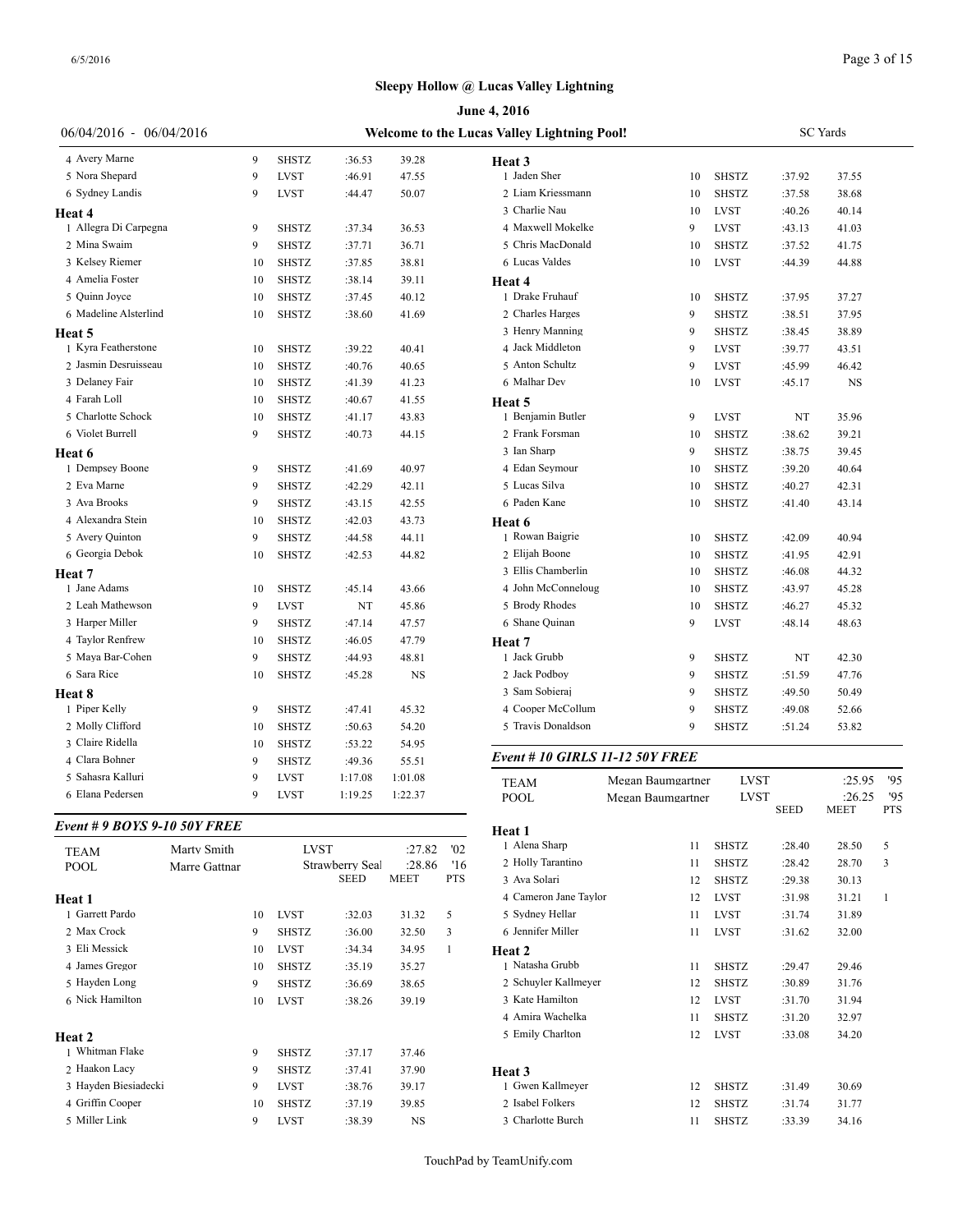|                         |    | June 4, 2016                                |        |           |                                        |                   |  |  |  |  |  |  |  |
|-------------------------|----|---------------------------------------------|--------|-----------|----------------------------------------|-------------------|--|--|--|--|--|--|--|
| 06/04/2016 - 06/04/2016 |    | Welcome to the Lucas Valley Lightning Pool! |        |           |                                        |                   |  |  |  |  |  |  |  |
| 4 Olivia Dow            | 12 | <b>SHSTZ</b>                                | :32.69 | <b>NS</b> | 2 Leif Lacy                            | 12                |  |  |  |  |  |  |  |
| 5 Jessica Kamman        | 12 | <b>LVST</b>                                 | :35.55 | <b>NS</b> | 3 Jeremy Tachiki                       | 11                |  |  |  |  |  |  |  |
| 6 Charlotte Traub       | 12 | <b>SHSTZ</b>                                | :32.16 | <b>NS</b> | 4 Alan Sebastian                       | 12                |  |  |  |  |  |  |  |
| Heat 4                  |    |                                             |        |           | 5 Emerson Coskey                       | 11                |  |  |  |  |  |  |  |
| 1 Lucy Wallenstrom      | 11 | <b>SHSTZ</b>                                | :33.98 | 32.80     | 6 Tanner Bortel                        | 11                |  |  |  |  |  |  |  |
| 2 Anika Lundbaek        | 12 | <b>SHSTZ</b>                                | :33.64 | 33.11     | Heat 4                                 |                   |  |  |  |  |  |  |  |
| 3 Courtney Mar          | 12 | <b>SHSTZ</b>                                | :34.37 | 34.57     | 1 Tasman Fruhauf                       | 12                |  |  |  |  |  |  |  |
| 4 Sophia Riemer         | 12 | <b>SHSTZ</b>                                | :34.47 | 35.00     | 2 Will Burch                           | 11                |  |  |  |  |  |  |  |
| 5 Lauren Matthys        | 12 | <b>SHSTZ</b>                                | :34.02 | 35.61     | 3 Tucker Briggs                        | 11                |  |  |  |  |  |  |  |
| 6 Gillian Mahl          | 11 | <b>SHSTZ</b>                                | :34.05 | <b>NS</b> | 4 Harrison Valdes                      | 12                |  |  |  |  |  |  |  |
| Heat 5                  |    |                                             |        |           | 5 Duncan Stilson                       | 11                |  |  |  |  |  |  |  |
| 1 Katherine Schock      | 12 | <b>SHSTZ</b>                                | :34.94 | 35.76     | 6 Christopher Parker                   | 11                |  |  |  |  |  |  |  |
| 2 Stella Cico           | 11 | <b>SHSTZ</b>                                | :35.47 | 36.06     | Heat 5                                 |                   |  |  |  |  |  |  |  |
| 3 Fiona Bihn            | 11 | <b>SHSTZ</b>                                | :35.08 | 36.25     | 1 Henry Houser                         | 12                |  |  |  |  |  |  |  |
| 4 Adriana Medina        | 12 | <b>SHSTZ</b>                                | :35.26 | 37.29     | 2 Wyatt Thomas                         | 12                |  |  |  |  |  |  |  |
| 5 Harley Debok          | 12 | <b>SHSTZ</b>                                | :34.77 | <b>NS</b> | 3 Simon Straube                        | 12                |  |  |  |  |  |  |  |
| 6 Lucy Hinkelman        | 11 | <b>SHSTZ</b>                                | :34.64 | NS        | 4 Daniel Buckley                       | 11                |  |  |  |  |  |  |  |
| Heat 6                  |    |                                             |        |           | 5 Dillon Joyce                         | 12                |  |  |  |  |  |  |  |
| 1 Olivia Rice           | 12 | <b>SHSTZ</b>                                | :35.73 | 34.69     | 6 Jack Newell                          | 12                |  |  |  |  |  |  |  |
| 2 Brooke Oswald         | 11 | <b>SHSTZ</b>                                | :37.72 | 36.81     | Heat 6                                 |                   |  |  |  |  |  |  |  |
| 3 Yasmine Lofstrom      | 11 | <b>SHSTZ</b>                                | :37.09 | 38.01     | 1 Flynn Baigrie                        | 11                |  |  |  |  |  |  |  |
| 4 Jane Cornwell         | 11 | <b>SHSTZ</b>                                | :35.86 | 38.18     | 2 George Charles                       | 11                |  |  |  |  |  |  |  |
| 5 Zoe Nicol             | 12 | <b>SHSTZ</b>                                | :36.50 | 38.51     | 3 Thomas Middleton                     | 11                |  |  |  |  |  |  |  |
| 6 Francesca Britt       | 11 | <b>SHSTZ</b>                                | :36.16 | 39.74     | 4 William Baker                        | 11                |  |  |  |  |  |  |  |
| <b>Heat 7</b>           |    |                                             |        |           |                                        |                   |  |  |  |  |  |  |  |
| 1 Margot West           | 11 | <b>SHSTZ</b>                                | :38.17 | 36.87     | <b>Event # 12 GIRLS 13-14 50Y FREE</b> |                   |  |  |  |  |  |  |  |
| 2 Chloe Krashanoff      | 12 | <b>SHSTZ</b>                                | :38.51 | 40.75     | <b>TEAM</b>                            | Megan Baumgartner |  |  |  |  |  |  |  |
| 3 Eleanor Benson        | 11 | <b>SHSTZ</b>                                | :40.24 | 42.17     | <b>POOL</b>                            | Alyssa Lo         |  |  |  |  |  |  |  |
| 4 Olivia Flake          | 11 | <b>SHSTZ</b>                                | :40.64 | 42.47     |                                        |                   |  |  |  |  |  |  |  |
| 5 Frances Di Carpegna   | 11 | <b>SHSTZ</b>                                | :41.13 | 42.69     | Heat 1                                 |                   |  |  |  |  |  |  |  |
| 6 Sinead Donery         | 11 | SHSTZ                                       | :40.97 | 44.52     | 1 Bella Moynihan                       | 14                |  |  |  |  |  |  |  |
| Heat 8                  |    |                                             |        |           | 2 Abigail Naftzger                     | 14                |  |  |  |  |  |  |  |
| 1 Ellie Wooster         | 12 | <b>SHSTZ</b>                                | :45.65 | 45.72     | 3 Ann Wooster                          | 14                |  |  |  |  |  |  |  |
| 2 Zoe Jaros             | 11 | <b>LVST</b>                                 | :47.68 | 48.35     | 4 Kimi Rossi                           | 14                |  |  |  |  |  |  |  |
| 3 Abby Murphy           | 11 | <b>SHSTZ</b>                                | NT     | <b>NS</b> | 5 Laura Gravelle                       | 13                |  |  |  |  |  |  |  |
|                         |    |                                             |        |           | 6 Francesca Movnihan                   | 12                |  |  |  |  |  |  |  |

#### *Event # 11 BOYS 11-12 50Y FREE*

| <b>TEAM</b>       | Marty Smith |    | <b>LVST</b>  |                        | :25.49 | '04        | 1 Siena Berry     |
|-------------------|-------------|----|--------------|------------------------|--------|------------|-------------------|
| <b>POOL</b>       | S Albro     |    |              | <b>Tiburon Peninsi</b> | :25.44 | '82        | 2 Kendra Parker   |
|                   |             |    |              | <b>SEED</b>            | MEET   | <b>PTS</b> | 3 Turner Wallenst |
| Heat 1            |             |    |              |                        |        |            | 4 Claire MacDona  |
| 1 Kylar Flynn     |             | 12 | <b>LVST</b>  | :27.62                 | 27.23  | 5          | 5 Aisling Cassidy |
| 2 Donovan Duro    |             | 12 | <b>SHSTZ</b> | :26.82                 | 27.59  | 3          | 6 Sofia Vaca      |
| 3 Micah Sher      |             | 11 | <b>SHSTZ</b> | :27.28                 | 29.39  | 1          | Heat 3            |
| 4 James Gravelle  |             | 11 | <b>LVST</b>  | :29.56                 | 29.58  |            | 1 Mia Lacy        |
| 5 Dominic Haggard |             | 12 | <b>SHSTZ</b> | :29.03                 | 30.11  |            | 2 Ava White       |
| 6 Byron Finley    |             | 12 | <b>LVST</b>  | :30.58                 | 30.72  |            | 3 Samantha Walle  |
| <b>Heat 2</b>     |             |    |              |                        |        |            | 4 Fiona Chamberl  |
| 1 Nate Wolford    |             | 12 | <b>SHSTZ</b> | :29.36                 | 30.77  |            | 5 Grace Newell    |
| 2 Brady Long      |             | 11 | <b>SHSTZ</b> | :30.14                 | 30.86  |            |                   |
| 3 Colby Alonzo    |             | 12 | <b>SHSTZ</b> | :30.54                 | 31.33  |            |                   |
| 4 Brendan Cassidy |             | 12 | <b>LVST</b>  | :31.77                 | 32.19  |            | Event # 13 $BOY$  |
| 5 Nathaniel Eves  |             | 12 | <b>LVST</b>  | :34.31                 | 34.50  |            | <b>TEAM</b>       |
| 6 Tj Bernhard     |             | 11 | <b>LVST</b>  | :32.17                 | NS     |            | <b>POOL</b>       |
| Heat 3            |             |    |              |                        |        |            | Heat 1            |
| 1 Jacob Dixon     |             | 11 | <b>SHSTZ</b> | :30.80                 | 30.31  |            | 1 Ray Holmberg    |

| s Valley Lightning Pool! |    | <b>SC</b> Yards |        |           |  |  |  |  |
|--------------------------|----|-----------------|--------|-----------|--|--|--|--|
| 2 Leif Lacy              | 12 | <b>SHSTZ</b>    | :30.89 | 31.66     |  |  |  |  |
| 3 Jeremy Tachiki         | 11 | <b>SHSTZ</b>    | :30.80 | 32.02     |  |  |  |  |
| 4 Alan Sebastian         | 12 | <b>LVST</b>     | NT     | 33.48     |  |  |  |  |
| 5 Emerson Coskey         | 11 | <b>LVST</b>     | :35.05 | <b>NS</b> |  |  |  |  |
| 6 Tanner Bortel          | 11 | <b>LVST</b>     | :37.09 | <b>NS</b> |  |  |  |  |
| Heat 4                   |    |                 |        |           |  |  |  |  |
| 1 Tasman Fruhauf         | 12 | <b>SHSTZ</b>    | :31.34 | 31.14     |  |  |  |  |
| 2 Will Burch             | 11 | <b>SHSTZ</b>    | :31.02 | 31.67     |  |  |  |  |
| 3 Tucker Briggs          | 11 | <b>SHSTZ</b>    | :32.62 | 33.29     |  |  |  |  |
| 4 Harrison Valdes        | 12 | <b>LVST</b>     | :36.00 | 36.87     |  |  |  |  |
| 5 Duncan Stilson         | 11 | <b>LVST</b>     | :39.11 | 39.09     |  |  |  |  |
| 6 Christopher Parker     | 11 | <b>LVST</b>     | :39.51 | 39.13     |  |  |  |  |
| Heat 5                   |    |                 |        |           |  |  |  |  |
| 1 Henry Houser           | 12 | <b>SHSTZ</b>    | :34.12 | 33.97     |  |  |  |  |
| 2 Wyatt Thomas           | 12 | <b>SHSTZ</b>    | :33.20 | 34.97     |  |  |  |  |
| 3 Simon Straube          | 12 | <b>SHSTZ</b>    | :37.25 | 37.33     |  |  |  |  |
| 4 Daniel Buckley         | 11 | <b>LVST</b>     | :41.34 | <b>NS</b> |  |  |  |  |
| 5 Dillon Joyce           | 12 | <b>SHSTZ</b>    | :32.83 | <b>NS</b> |  |  |  |  |
| 6 Jack Newell            | 12 | <b>SHSTZ</b>    | :36.67 | <b>NS</b> |  |  |  |  |
| Heat 6                   |    |                 |        |           |  |  |  |  |
| 1 Flynn Baigrie          | 11 | <b>SHSTZ</b>    | :38.83 | 38.13     |  |  |  |  |
| 2 George Charles         | 11 | <b>SHSTZ</b>    | :38.72 | 39.96     |  |  |  |  |
| 3 Thomas Middleton       | 11 | <b>LVST</b>     | :44.56 | 43.60     |  |  |  |  |
| 4 William Baker          | 11 | <b>SHSTZ</b>    | :43.87 | 47.05     |  |  |  |  |
|                          |    |                 |        |           |  |  |  |  |

### *Event # 12 GIRLS 13-14 50Y FREE*

| <b>TEAM</b>            | Megan Baumgartner | <b>LVST</b>  |                              | :25.49                | 95                |
|------------------------|-------------------|--------------|------------------------------|-----------------------|-------------------|
| POOL                   | Alvssa Lo         |              | Sleepy Hollow<br><b>SEED</b> | :25.85<br><b>MEET</b> | '04<br><b>PTS</b> |
| Heat 1                 |                   |              |                              |                       |                   |
| 1 Bella Movnihan       | 14                | <b>SHSTZ</b> | :26.55                       | 26.49                 | 5                 |
| 2 Abigail Naftzger     | 14                | <b>LVST</b>  | NT                           | 26.84                 | 3                 |
| 3 Ann Wooster          | 14                | <b>SHSTZ</b> | :28.03                       | 27.55                 | 1                 |
| 4 Kimi Rossi           | 14                | <b>LVST</b>  | :27.90                       | 27.82                 |                   |
| 5 Laura Gravelle       | 13                | <b>LVST</b>  | :28.55                       | 29.12                 |                   |
| 6 Francesca Moynihan   | 13                | <b>SHSTZ</b> | :29.44                       | 29.49                 |                   |
| Heat 2                 |                   |              |                              |                       |                   |
| 1 Siena Berry          | 13                | <b>SHSTZ</b> | :29.82                       | 29.78                 |                   |
| 2 Kendra Parker        | 14                | <b>LVST</b>  | :30.42                       | 29.89                 |                   |
| 3 Turner Wallenstrom   | 13                | <b>SHSTZ</b> | :30.23                       | 30.38                 |                   |
| 4 Claire MacDonald     | 13                | <b>SHSTZ</b> | :30.33                       | 30.79                 |                   |
| 5 Aisling Cassidy      | 14                | <b>LVST</b>  | :30.59                       | 31.20                 |                   |
| 6 Sofia Vaca           | 13                | <b>SHSTZ</b> | :30.51                       | 31.54                 |                   |
| Heat 3                 |                   |              |                              |                       |                   |
| 1 Mia Lacy             | 14                | <b>SHSTZ</b> | :30.89                       | 31.45                 |                   |
| 2 Ava White            | 13                | <b>SHSTZ</b> | :31.49                       | 31.75                 |                   |
| 3 Samantha Wallenstrom | 13                | <b>SHSTZ</b> | :32.58                       | 33.08                 |                   |
| 4 Fiona Chamberlin     | 13                | <b>SHSTZ</b> | :34.75                       | 35.95                 |                   |
| 5 Grace Newell         | 14                | <b>SHSTZ</b> | :33.72                       | <b>NS</b>             |                   |

# *Event # 13 BOYS 13-14 50Y FREE* TEAM Nick Bigot LVST :23.14 '10

| POOL                     | Dominic Drozdowicz | Orcas        | <b>SEED</b> | :23.65<br><b>MEET</b> | '89<br><b>PTS</b> |  |
|--------------------------|--------------------|--------------|-------------|-----------------------|-------------------|--|
| Heat 1<br>1 Ray Holmberg | 14                 | <b>SHSTZ</b> | :24.82      | 25.24                 |                   |  |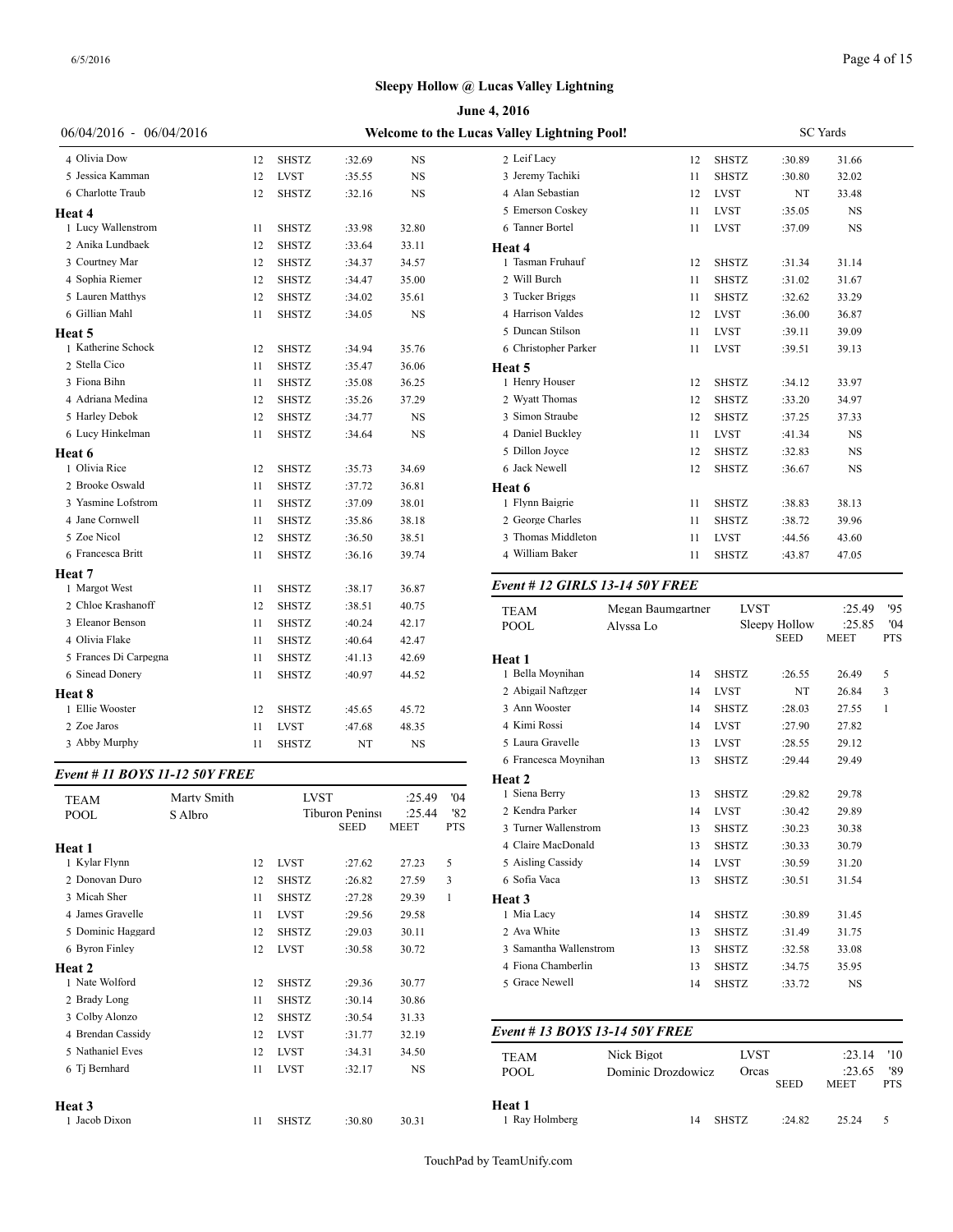|                                |                                                                                                                                              |                                                                                                                                                                                                                                                                                                        |                                                                                                                                                                                                                                                       |                                                                                                                                                                                                   | June 4, 2016                                   |                                                                                                                                                                                                                                                                                                                                                                                                                |
|--------------------------------|----------------------------------------------------------------------------------------------------------------------------------------------|--------------------------------------------------------------------------------------------------------------------------------------------------------------------------------------------------------------------------------------------------------------------------------------------------------|-------------------------------------------------------------------------------------------------------------------------------------------------------------------------------------------------------------------------------------------------------|---------------------------------------------------------------------------------------------------------------------------------------------------------------------------------------------------|------------------------------------------------|----------------------------------------------------------------------------------------------------------------------------------------------------------------------------------------------------------------------------------------------------------------------------------------------------------------------------------------------------------------------------------------------------------------|
| 06/04/2016 - 06/04/2016        |                                                                                                                                              |                                                                                                                                                                                                                                                                                                        |                                                                                                                                                                                                                                                       |                                                                                                                                                                                                   |                                                |                                                                                                                                                                                                                                                                                                                                                                                                                |
|                                |                                                                                                                                              |                                                                                                                                                                                                                                                                                                        |                                                                                                                                                                                                                                                       |                                                                                                                                                                                                   |                                                | 8                                                                                                                                                                                                                                                                                                                                                                                                              |
|                                |                                                                                                                                              |                                                                                                                                                                                                                                                                                                        |                                                                                                                                                                                                                                                       |                                                                                                                                                                                                   |                                                | 8                                                                                                                                                                                                                                                                                                                                                                                                              |
|                                |                                                                                                                                              |                                                                                                                                                                                                                                                                                                        |                                                                                                                                                                                                                                                       |                                                                                                                                                                                                   |                                                | 8                                                                                                                                                                                                                                                                                                                                                                                                              |
| 14                             |                                                                                                                                              |                                                                                                                                                                                                                                                                                                        |                                                                                                                                                                                                                                                       |                                                                                                                                                                                                   | 5 Pranavi Pathuri                              | 8                                                                                                                                                                                                                                                                                                                                                                                                              |
| 13                             | <b>LVST</b>                                                                                                                                  | :27.69                                                                                                                                                                                                                                                                                                 | 28.07                                                                                                                                                                                                                                                 | 1                                                                                                                                                                                                 | 6 Sofie Baumgarten                             | 8                                                                                                                                                                                                                                                                                                                                                                                                              |
|                                |                                                                                                                                              |                                                                                                                                                                                                                                                                                                        |                                                                                                                                                                                                                                                       |                                                                                                                                                                                                   |                                                |                                                                                                                                                                                                                                                                                                                                                                                                                |
| 14                             | <b>SHSTZ</b>                                                                                                                                 | :27.36                                                                                                                                                                                                                                                                                                 | 28.05                                                                                                                                                                                                                                                 |                                                                                                                                                                                                   | Heat 2                                         |                                                                                                                                                                                                                                                                                                                                                                                                                |
| 13                             | <b>SHSTZ</b>                                                                                                                                 | :27.90                                                                                                                                                                                                                                                                                                 | 28.51                                                                                                                                                                                                                                                 |                                                                                                                                                                                                   | 1 Georgia Silva                                | 8                                                                                                                                                                                                                                                                                                                                                                                                              |
| 13                             | <b>SHSTZ</b>                                                                                                                                 | :28.70                                                                                                                                                                                                                                                                                                 | 29.01                                                                                                                                                                                                                                                 |                                                                                                                                                                                                   | 2 Coda Swaim                                   | 8                                                                                                                                                                                                                                                                                                                                                                                                              |
| 13                             | <b>SHSTZ</b>                                                                                                                                 | :28.53                                                                                                                                                                                                                                                                                                 | 29.10                                                                                                                                                                                                                                                 |                                                                                                                                                                                                   | 3 MacKenzie Mann                               | 8                                                                                                                                                                                                                                                                                                                                                                                                              |
| 14                             | <b>SHSTZ</b>                                                                                                                                 | :28.21                                                                                                                                                                                                                                                                                                 | 29.48                                                                                                                                                                                                                                                 |                                                                                                                                                                                                   | 4 Ryann Jefferys                               | 6                                                                                                                                                                                                                                                                                                                                                                                                              |
| 14                             | <b>SHSTZ</b>                                                                                                                                 | :27.74                                                                                                                                                                                                                                                                                                 | 29.70                                                                                                                                                                                                                                                 |                                                                                                                                                                                                   | 5 Quinn Rodgers                                | 6                                                                                                                                                                                                                                                                                                                                                                                                              |
|                                |                                                                                                                                              |                                                                                                                                                                                                                                                                                                        |                                                                                                                                                                                                                                                       |                                                                                                                                                                                                   | 6 Anna Kuzma                                   | 8                                                                                                                                                                                                                                                                                                                                                                                                              |
| 13                             | <b>SHSTZ</b>                                                                                                                                 | :29.92                                                                                                                                                                                                                                                                                                 | 30.03                                                                                                                                                                                                                                                 |                                                                                                                                                                                                   | Heat 3                                         |                                                                                                                                                                                                                                                                                                                                                                                                                |
| 14                             | <b>SHSTZ</b>                                                                                                                                 | :31.93                                                                                                                                                                                                                                                                                                 | 34.40                                                                                                                                                                                                                                                 |                                                                                                                                                                                                   | 1 Paige Murphy                                 | 8                                                                                                                                                                                                                                                                                                                                                                                                              |
| 13                             | <b>LVST</b>                                                                                                                                  | :36.62                                                                                                                                                                                                                                                                                                 | 36.67                                                                                                                                                                                                                                                 |                                                                                                                                                                                                   | 2 Sarah Haskell                                | 8                                                                                                                                                                                                                                                                                                                                                                                                              |
|                                |                                                                                                                                              |                                                                                                                                                                                                                                                                                                        |                                                                                                                                                                                                                                                       |                                                                                                                                                                                                   | 3 Frances Kramer                               | 8                                                                                                                                                                                                                                                                                                                                                                                                              |
|                                |                                                                                                                                              |                                                                                                                                                                                                                                                                                                        |                                                                                                                                                                                                                                                       |                                                                                                                                                                                                   | 4 Madeline Oelman                              | 8                                                                                                                                                                                                                                                                                                                                                                                                              |
| <b>Stacey Sorensen</b>         |                                                                                                                                              |                                                                                                                                                                                                                                                                                                        | :53.78                                                                                                                                                                                                                                                | 04                                                                                                                                                                                                |                                                | 8                                                                                                                                                                                                                                                                                                                                                                                                              |
| Elizabeth Rosen                |                                                                                                                                              |                                                                                                                                                                                                                                                                                                        | :55.55                                                                                                                                                                                                                                                | '08                                                                                                                                                                                               | <b>Heat 4</b>                                  |                                                                                                                                                                                                                                                                                                                                                                                                                |
|                                |                                                                                                                                              |                                                                                                                                                                                                                                                                                                        |                                                                                                                                                                                                                                                       |                                                                                                                                                                                                   |                                                | 8                                                                                                                                                                                                                                                                                                                                                                                                              |
|                                |                                                                                                                                              |                                                                                                                                                                                                                                                                                                        |                                                                                                                                                                                                                                                       |                                                                                                                                                                                                   |                                                | 7                                                                                                                                                                                                                                                                                                                                                                                                              |
|                                |                                                                                                                                              |                                                                                                                                                                                                                                                                                                        |                                                                                                                                                                                                                                                       |                                                                                                                                                                                                   |                                                | 7                                                                                                                                                                                                                                                                                                                                                                                                              |
|                                |                                                                                                                                              |                                                                                                                                                                                                                                                                                                        |                                                                                                                                                                                                                                                       |                                                                                                                                                                                                   |                                                | 7                                                                                                                                                                                                                                                                                                                                                                                                              |
|                                |                                                                                                                                              |                                                                                                                                                                                                                                                                                                        |                                                                                                                                                                                                                                                       |                                                                                                                                                                                                   |                                                | 8                                                                                                                                                                                                                                                                                                                                                                                                              |
|                                |                                                                                                                                              |                                                                                                                                                                                                                                                                                                        |                                                                                                                                                                                                                                                       |                                                                                                                                                                                                   |                                                | $\boldsymbol{7}$                                                                                                                                                                                                                                                                                                                                                                                               |
|                                |                                                                                                                                              |                                                                                                                                                                                                                                                                                                        |                                                                                                                                                                                                                                                       |                                                                                                                                                                                                   |                                                |                                                                                                                                                                                                                                                                                                                                                                                                                |
|                                |                                                                                                                                              |                                                                                                                                                                                                                                                                                                        |                                                                                                                                                                                                                                                       |                                                                                                                                                                                                   |                                                | 6                                                                                                                                                                                                                                                                                                                                                                                                              |
|                                |                                                                                                                                              |                                                                                                                                                                                                                                                                                                        |                                                                                                                                                                                                                                                       |                                                                                                                                                                                                   |                                                | 7<br>7                                                                                                                                                                                                                                                                                                                                                                                                         |
|                                |                                                                                                                                              |                                                                                                                                                                                                                                                                                                        |                                                                                                                                                                                                                                                       |                                                                                                                                                                                                   |                                                | 8                                                                                                                                                                                                                                                                                                                                                                                                              |
|                                |                                                                                                                                              |                                                                                                                                                                                                                                                                                                        |                                                                                                                                                                                                                                                       |                                                                                                                                                                                                   |                                                | 6                                                                                                                                                                                                                                                                                                                                                                                                              |
|                                |                                                                                                                                              |                                                                                                                                                                                                                                                                                                        |                                                                                                                                                                                                                                                       |                                                                                                                                                                                                   |                                                | 7                                                                                                                                                                                                                                                                                                                                                                                                              |
|                                |                                                                                                                                              |                                                                                                                                                                                                                                                                                                        |                                                                                                                                                                                                                                                       |                                                                                                                                                                                                   |                                                |                                                                                                                                                                                                                                                                                                                                                                                                                |
| Event #15 BOYS 15-18 100Y FREE |                                                                                                                                              |                                                                                                                                                                                                                                                                                                        |                                                                                                                                                                                                                                                       |                                                                                                                                                                                                   | 1 Sadie Messick                                | 7                                                                                                                                                                                                                                                                                                                                                                                                              |
| Robert Heim                    |                                                                                                                                              |                                                                                                                                                                                                                                                                                                        | :46.90                                                                                                                                                                                                                                                | '12                                                                                                                                                                                               | 2 Kathryn Wentzell                             | 7                                                                                                                                                                                                                                                                                                                                                                                                              |
| Christopher Lollini            |                                                                                                                                              |                                                                                                                                                                                                                                                                                                        | :48.96                                                                                                                                                                                                                                                | '01                                                                                                                                                                                               | 3 Chloe Samlihan                               | 8                                                                                                                                                                                                                                                                                                                                                                                                              |
|                                |                                                                                                                                              | SEED                                                                                                                                                                                                                                                                                                   | MEET                                                                                                                                                                                                                                                  | <b>PTS</b>                                                                                                                                                                                        | 4 Sophia Lopez                                 | 8                                                                                                                                                                                                                                                                                                                                                                                                              |
|                                |                                                                                                                                              |                                                                                                                                                                                                                                                                                                        |                                                                                                                                                                                                                                                       |                                                                                                                                                                                                   | 5 Rowan Perkinson                              | 7                                                                                                                                                                                                                                                                                                                                                                                                              |
| 15                             | LVST                                                                                                                                         | NT                                                                                                                                                                                                                                                                                                     | 53.36                                                                                                                                                                                                                                                 | 5                                                                                                                                                                                                 | Heat 7                                         |                                                                                                                                                                                                                                                                                                                                                                                                                |
| 15                             | LVST                                                                                                                                         | :52.87                                                                                                                                                                                                                                                                                                 | 54.10                                                                                                                                                                                                                                                 | 3                                                                                                                                                                                                 | 1 Esme Charles                                 | 8                                                                                                                                                                                                                                                                                                                                                                                                              |
| 15                             | <b>SHSTZ</b>                                                                                                                                 | :56.86                                                                                                                                                                                                                                                                                                 | 56.37                                                                                                                                                                                                                                                 |                                                                                                                                                                                                   | 2 Taylor Donaldson                             | 7                                                                                                                                                                                                                                                                                                                                                                                                              |
| 15                             | <b>SHSTZ</b>                                                                                                                                 | :56.16                                                                                                                                                                                                                                                                                                 | 56.61                                                                                                                                                                                                                                                 |                                                                                                                                                                                                   | 3 Ciara Cogan                                  | 8                                                                                                                                                                                                                                                                                                                                                                                                              |
|                                |                                                                                                                                              |                                                                                                                                                                                                                                                                                                        |                                                                                                                                                                                                                                                       |                                                                                                                                                                                                   |                                                |                                                                                                                                                                                                                                                                                                                                                                                                                |
|                                |                                                                                                                                              |                                                                                                                                                                                                                                                                                                        |                                                                                                                                                                                                                                                       |                                                                                                                                                                                                   |                                                |                                                                                                                                                                                                                                                                                                                                                                                                                |
|                                |                                                                                                                                              |                                                                                                                                                                                                                                                                                                        |                                                                                                                                                                                                                                                       |                                                                                                                                                                                                   | TEAM                                           | Sam Denton Schneid                                                                                                                                                                                                                                                                                                                                                                                             |
|                                |                                                                                                                                              |                                                                                                                                                                                                                                                                                                        |                                                                                                                                                                                                                                                       |                                                                                                                                                                                                   | POOL                                           | Sam Denton Schneid                                                                                                                                                                                                                                                                                                                                                                                             |
|                                |                                                                                                                                              |                                                                                                                                                                                                                                                                                                        |                                                                                                                                                                                                                                                       |                                                                                                                                                                                                   |                                                |                                                                                                                                                                                                                                                                                                                                                                                                                |
|                                |                                                                                                                                              |                                                                                                                                                                                                                                                                                                        |                                                                                                                                                                                                                                                       |                                                                                                                                                                                                   |                                                |                                                                                                                                                                                                                                                                                                                                                                                                                |
| 18                             | <b>LVST</b>                                                                                                                                  | 1:11.32                                                                                                                                                                                                                                                                                                | 1:12.25                                                                                                                                                                                                                                               |                                                                                                                                                                                                   | 1 Cameron Hellar                               | 8                                                                                                                                                                                                                                                                                                                                                                                                              |
|                                |                                                                                                                                              |                                                                                                                                                                                                                                                                                                        |                                                                                                                                                                                                                                                       |                                                                                                                                                                                                   | 2 Sean Chamberlin<br>3 Graham Perkinson        | 7<br>8                                                                                                                                                                                                                                                                                                                                                                                                         |
|                                |                                                                                                                                              |                                                                                                                                                                                                                                                                                                        |                                                                                                                                                                                                                                                       |                                                                                                                                                                                                   |                                                |                                                                                                                                                                                                                                                                                                                                                                                                                |
| Event #16 GIRLS 8& UN 25Y BACK |                                                                                                                                              |                                                                                                                                                                                                                                                                                                        |                                                                                                                                                                                                                                                       |                                                                                                                                                                                                   |                                                |                                                                                                                                                                                                                                                                                                                                                                                                                |
| Kelsey Louderback              | <b>LVST</b>                                                                                                                                  |                                                                                                                                                                                                                                                                                                        | :18.20                                                                                                                                                                                                                                                | '92                                                                                                                                                                                               | 4 Fisher Straube                               | 8                                                                                                                                                                                                                                                                                                                                                                                                              |
| Ainslie Bowers                 |                                                                                                                                              | Tidalwaves<br>SEED                                                                                                                                                                                                                                                                                     | :18.65<br>MEET                                                                                                                                                                                                                                        | '15<br><b>PTS</b>                                                                                                                                                                                 | 5 Hunter Robertson                             | 8                                                                                                                                                                                                                                                                                                                                                                                                              |
|                                |                                                                                                                                              |                                                                                                                                                                                                                                                                                                        |                                                                                                                                                                                                                                                       |                                                                                                                                                                                                   | 6 Jack Mathewson                               | 7                                                                                                                                                                                                                                                                                                                                                                                                              |
| 8                              | <b>SHSTZ</b>                                                                                                                                 | :21.01                                                                                                                                                                                                                                                                                                 | 19.98                                                                                                                                                                                                                                                 | 5                                                                                                                                                                                                 | Heat 2<br>1 James Chatard                      | 6                                                                                                                                                                                                                                                                                                                                                                                                              |
|                                | 14<br>14<br>14<br>Event # 14 GIRLS 15-18 100Y FREE<br>18<br>15<br>15<br>18<br>15<br>16<br>17<br>17<br>15<br>16<br>15<br>15<br>18<br>15<br>18 | <b>SHSTZ</b><br><b>SHSTZ</b><br><b>SHSTZ</b><br><b>SHSTZ</b><br><b>SHSTZ</b><br><b>LVST</b><br><b>LVST</b><br><b>SHSTZ</b><br><b>LVST</b><br><b>SHSTZ</b><br><b>SHSTZ</b><br><b>LVST</b><br><b>SHSTZ</b><br><b>SHSTZ</b><br><b>LVST</b><br><b>SHSTZ</b><br><b>SHSTZ</b><br><b>SHSTZ</b><br><b>LVST</b> | :25.17<br>:25.43<br>:26.04<br>:27.28<br><b>LVST</b><br>Sleepy Hollow<br><b>SEED</b><br>1:00.60<br>NT<br>1:07.71<br>1:05.97<br>1:08.92<br>1:02.53<br>NT<br>1:09.39<br>NT<br>NT<br><b>LVST</b><br>Swimarin<br>1:00.15<br>1:00.82<br>NT<br>NT<br>1:04.73 | 25.64<br>26.14<br>27.07<br>27.96<br><b>MEET</b><br>1:00.21<br>1:00.59<br>1:06.62<br>1:07.22<br>1:13.72<br>NS<br>1:05.21<br>1:09.44<br>1:09.86<br>NS<br>1:00.70<br>NS<br>54.40<br>55.93<br>1:01.49 | 3<br><b>PTS</b><br>5<br>3<br>1<br>$\mathbf{1}$ | Welcome to the Lucas Valley Lightning Pool!<br>2 Nadya Wachelka<br>3 Haley Brown<br>4 Kaeley Sullivan<br>5 Ella Schaefer<br>1 Charlotte Houser<br>2 Paige Kelly<br>3 Hazel Hovey<br>4 Esme Whyte<br>5 Ellen Winter<br>6 Cate Burch<br>Heat 5<br>1 Katie Murphy<br>2 Ava Alsterlind<br>3 Natalie Wyatt<br>4 Lane Baker<br>5 Hannah Reichley<br>6 Zoe White<br>Heat 6<br>Event # 17 BOYS 8&UN 25Y BACK<br>Heat 1 |

| s Valley Lightning Pool!       |                      | <b>SC</b> Yards |             |             |            |  |  |  |
|--------------------------------|----------------------|-----------------|-------------|-------------|------------|--|--|--|
| 2 Nadya Wachelka               | 8                    | SHSTZ           | :18.80      | 20.10       | 3          |  |  |  |
| 3 Haley Brown                  | 8                    | <b>LVST</b>     | :23.50      | 22.00       | 1          |  |  |  |
| 4 Kaeley Sullivan              | 8                    | SHSTZ           | :20.86      | 22.33       |            |  |  |  |
| 5 Pranavi Pathuri              | 8                    | <b>LVST</b>     | :29.92      | 28.15       |            |  |  |  |
| 6 Sofie Baumgarten             | 8                    | LVST            | :28.64      | NS          |            |  |  |  |
| Heat 2                         |                      |                 |             |             |            |  |  |  |
| 1 Georgia Silva                | 8                    | SHSTZ           | :23.40      | 23.20       |            |  |  |  |
| 2 Coda Swaim                   | 8                    | SHSTZ           | :23.63      | 23.55       |            |  |  |  |
| 3 MacKenzie Mann               | 8                    | <b>SHSTZ</b>    | :23.60      | 25.78       |            |  |  |  |
| 4 Ryann Jefferys               | 6                    | LVST            | :31.39      | 33.58       |            |  |  |  |
| 5 Quinn Rodgers                | 6                    | LVST            | :35.01      | 33.78       |            |  |  |  |
| 6 Anna Kuzma                   | 8                    | LVST            | :38.21      | 34.04       |            |  |  |  |
| Heat 3                         |                      |                 |             |             |            |  |  |  |
| 1 Paige Murphy                 | 8                    | SHSTZ           | :23.66      | 23.92       |            |  |  |  |
| 2 Sarah Haskell                | 8                    | <b>SHSTZ</b>    | :23.86      | 24.80       |            |  |  |  |
| 3 Frances Kramer               | 8                    | <b>SHSTZ</b>    | :24.29      | 25.59       |            |  |  |  |
| 4 Madeline Oelman              | 8                    | <b>SHSTZ</b>    | :25.56      | 27.92       |            |  |  |  |
| 5 Ella Schaefer                | 8                    | SHSTZ           | :24.71      | NS          |            |  |  |  |
| Heat 4                         |                      |                 |             |             |            |  |  |  |
| 1 Charlotte Houser             | 8                    | SHSTZ           | :27.76      | 27.01       |            |  |  |  |
| 2 Paige Kelly                  | 7                    | <b>SHSTZ</b>    | :27.52      | 27.81       |            |  |  |  |
| 3 Hazel Hovey                  | 7                    | <b>SHSTZ</b>    | :25.96      | 28.28       |            |  |  |  |
| 4 Esme Whyte                   | 7                    | SHSTZ           | :27.53      | 28.40       |            |  |  |  |
| 5 Ellen Winter                 | 8                    | SHSTZ           | :26.89      | 28.86       |            |  |  |  |
| 6 Cate Burch                   | 7                    | SHSTZ           | :27.60      | 29.23       |            |  |  |  |
| Heat 5                         |                      |                 |             |             |            |  |  |  |
| 1 Katie Murphy                 | 6                    | SHSTZ           | :28.54      | 27.35       |            |  |  |  |
| 2 Ava Alsterlind               | 7                    | SHSTZ           | :27.80      | 27.93       |            |  |  |  |
| 3 Natalie Wyatt                | 7                    | SHSTZ           | :29.28      | 28.96       |            |  |  |  |
| 4 Lane Baker                   | 8                    | SHSTZ           | :30.98      | 30.31       |            |  |  |  |
| 5 Hannah Reichley              | 6                    | SHSTZ           | :28.57      | 30.46       |            |  |  |  |
| 6 Zoe White                    | 7                    | SHSTZ           | :27.78      | NS          |            |  |  |  |
| Heat 6                         |                      |                 |             |             |            |  |  |  |
| 1 Sadie Messick                | 7                    | LVST            | NT          | 27.06       |            |  |  |  |
| 2 Kathryn Wentzell             | 7                    | SHSTZ           | :30.99      | 30.86       |            |  |  |  |
| 3 Chloe Samlihan               | 8                    | SHSTZ           | :31.41      | 33.21       |            |  |  |  |
| 4 Sophia Lopez                 | 8                    | SHSTZ           | :34.17      | 34.00       |            |  |  |  |
| 5 Rowan Perkinson              | 7                    | SHSTZ           | :35.15      | 35.15       |            |  |  |  |
| Heat 7                         |                      |                 |             |             |            |  |  |  |
| 1 Esme Charles                 | 8                    | SHSTZ           | :39.16      | 34.06       |            |  |  |  |
| 2 Taylor Donaldson             | 7                    | SHSTZ           | :37.08      | 38.12       |            |  |  |  |
| 3 Ciara Cogan                  | 8                    | SHSTZ           | :38.25      | 38.93       |            |  |  |  |
| Event # 17 BOYS 8& UN 25Y BACK |                      |                 |             |             |            |  |  |  |
| TEAM                           | Sam Denton Schneider | <b>LVST</b>     |             | :17.53      | '95        |  |  |  |
| POOL                           | Sam Denton Schneider | <b>LVST</b>     |             | :17.53      | 95         |  |  |  |
|                                |                      |                 | <b>SEED</b> | <b>MEET</b> | <b>DTC</b> |  |  |  |

| <b>POOL</b>        | Sam Denton Schneider | <b>LVST</b>  |             | :17.53      | 95         |  |
|--------------------|----------------------|--------------|-------------|-------------|------------|--|
|                    |                      |              | <b>SEED</b> | <b>MEET</b> | <b>PTS</b> |  |
| Heat 1             |                      |              |             |             |            |  |
| 1 Cameron Hellar   | 8                    | <b>LVST</b>  | :19.43      | 19.36       | 5          |  |
| 2 Sean Chamberlin  | 7                    | <b>SHSTZ</b> | :24.03      | 22.47       | 3          |  |
| 3 Graham Perkinson | 8                    | <b>SHSTZ</b> | :23.72      | 24.13       |            |  |
| 4 Fisher Straube   | 8                    | <b>SHSTZ</b> | :22.79      | 24.91       |            |  |
| 5 Hunter Robertson | 8                    | <b>LVST</b>  | :27.07      | DQ          |            |  |
| 6 Jack Mathewson   | $\tau$               | <b>LVST</b>  | :26.71      | NS.         |            |  |
| Heat 2             |                      |              |             |             |            |  |
| 1 James Chatard    | 6                    | <b>SHSTZ</b> | :24.59      | 23.60       |            |  |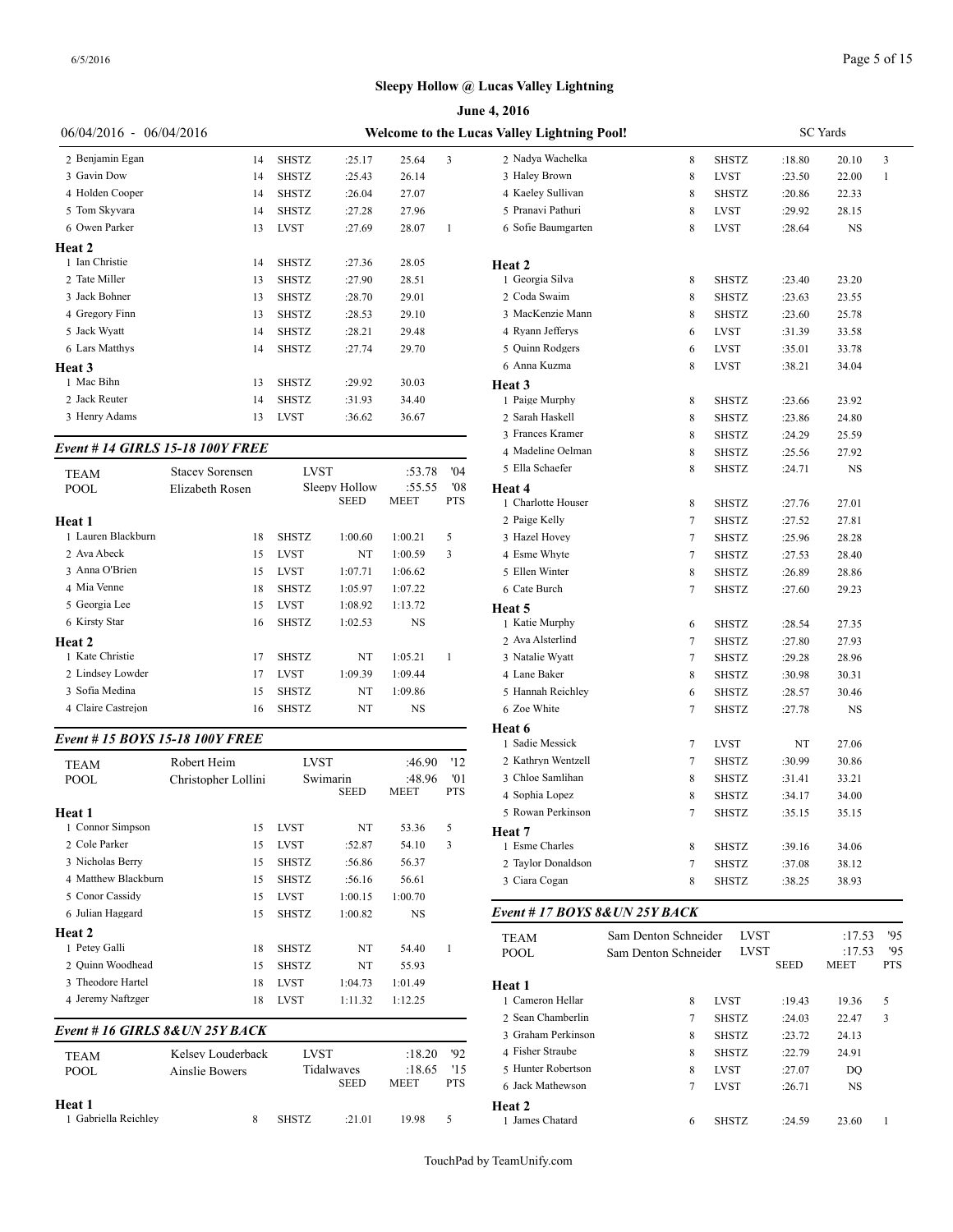|                                |                   |              |             |             |              | June 4, 2016                                |                      |    |              |                             |                 |                   |
|--------------------------------|-------------------|--------------|-------------|-------------|--------------|---------------------------------------------|----------------------|----|--------------|-----------------------------|-----------------|-------------------|
| 06/04/2016 - 06/04/2016        |                   |              |             |             |              | Welcome to the Lucas Valley Lightning Pool! |                      |    |              |                             | <b>SC</b> Yards |                   |
| 2 Jonah Sher                   | 7                 | <b>SHSTZ</b> | :24.31      | 24.60       |              | 5 Remy Schow                                |                      | 9  | <b>LVST</b>  | :48.34                      | 47.65           |                   |
| 3 Charles Hinkelman            | 7                 | SHSTZ        | :24.46      | 26.51       |              | 6 Violet Hadfield                           |                      | 10 | LVST         | :52.97                      | DQ              |                   |
| 4 Prestley Curtis-Pierce       | 8                 | <b>LVST</b>  | :27.21      | 26.54       |              | Heat 3                                      |                      |    |              |                             |                 |                   |
| 5 Noah Hosseini                | 8                 | <b>LVST</b>  | :27.54      | 29.37       |              | 1 Samantha Gerner                           |                      | 10 | <b>SHSTZ</b> | :42.89                      | 42.92           |                   |
| 6 Wyatt Landis                 | 7                 | <b>LVST</b>  | :28.07      | DQ          |              | 2 Tessa Miller                              |                      | 9  | <b>SHSTZ</b> | :43.63                      | 44.61           |                   |
| Heat 3                         |                   |              |             |             |              | 3 Cate Logan                                |                      | 10 | <b>SHSTZ</b> | :43.44                      | 45.73           |                   |
| 1 Nathan Greenberg             | 7                 | <b>SHSTZ</b> | :24.95      | 25.65       |              | 4 Sydney Landis                             |                      | 9  | <b>LVST</b>  | :56.61                      | 58.17           |                   |
| 2 Chase Stein                  | 7                 | SHSTZ        | :24.86      | 25.88       |              | 5 Nora Shepard                              |                      | 9  | <b>LVST</b>  | 1:00.13                     | DQ              |                   |
| 3 Zane Schuman                 | 7                 | SHSTZ        | :24.68      | 27.10       |              | 6 Tara O'Brien                              |                      | 9  | <b>LVST</b>  | :54.16                      | $_{\rm NS}$     |                   |
| 4 Andrew Finney                | 8                 | <b>LVST</b>  |             |             |              |                                             |                      |    |              |                             |                 |                   |
|                                |                   |              | :30.57      | 27.82       |              |                                             |                      |    |              |                             |                 |                   |
| 5 Lorenzo D'Agosta             | 8                 | <b>LVST</b>  | :31.20      | 28.95       |              | Heat 4                                      |                      |    |              |                             |                 |                   |
| 6 Rupin Bagchi                 | 8                 | <b>LVST</b>  | :34.98      | 37.78       |              | 1 Katharine Diperna-Pavlich                 |                      | 10 | <b>SHSTZ</b> | :44.48                      | 44.33           |                   |
|                                |                   |              |             |             |              | 2 Mina Swaim                                |                      | 9  | <b>SHSTZ</b> | :45.90                      | 45.16           |                   |
| Heat 4                         |                   |              |             |             |              | 3 Allegra Di Carpegna                       |                      | 9  | <b>SHSTZ</b> | :45.89                      | 45.30           |                   |
| 1 Malcolm Child                | 8                 | SHSTZ        | :26.40      | 24.32       |              | 4 Fiona Mahl                                |                      | 9  | SHSTZ        | :45.28                      | 46.17           |                   |
| 2 Joshua Dixon                 | 7                 | <b>SHSTZ</b> | :25.93      | 24.95       |              | 5 Charlotte Schock                          |                      | 10 | <b>SHSTZ</b> | :45.34                      | 49.19           |                   |
| 3 Alton Bender                 | 8                 | <b>SHSTZ</b> | :25.24      | 26.45       |              | 6 Avery Marne                               |                      | 9  | <b>SHSTZ</b> | :45.62                      | 51.08           |                   |
| 4 Nolan Kriessmann             | 8                 | SHSTZ        | :26.08      | 27.60       |              | Heat 5                                      |                      |    |              |                             |                 |                   |
| 5 Aidan Dunn                   | 8                 | <b>SHSTZ</b> | :25.32      | DQ          |              | 1 Amelia Foster                             |                      | 10 | <b>SHSTZ</b> | :46.33                      | 47.05           |                   |
| 6 Wyatt Kirchner               | 8                 | <b>SHSTZ</b> | :26.73      | DQ          |              | 2 Tayleigh Birkie                           |                      | 10 | <b>SHSTZ</b> | :46.14                      | 47.45           |                   |
| Heat 5                         |                   |              |             |             |              | 3 Eva Marne                                 |                      | 9  | <b>SHSTZ</b> | :48.98                      | 48.04           |                   |
| 1 Bjorn Forsman                | 8                 | <b>SHSTZ</b> | :27.61      | 27.80       |              | 4 Quinn Joyce                               |                      | 10 | <b>SHSTZ</b> | :46.37                      | 48.08           |                   |
| 2 Luke Davis                   | 8                 | <b>SHSTZ</b> | :26.92      | 28.31       |              | 5 Delaney Fair                              |                      | 10 | <b>SHSTZ</b> | :47.84                      | 49.81           |                   |
| 3 William Sigler               | 8                 | <b>SHSTZ</b> | :27.22      | 28.46       |              | 6 Violet Burrell                            |                      | 9  | <b>SHSTZ</b> | :48.31                      | 50.58           |                   |
| 4 Santiago Desruisseau         | 8                 | <b>SHSTZ</b> |             |             |              |                                             |                      |    |              |                             |                 |                   |
| 5 Luca Cirese                  |                   |              | :28.58      | 28.57       |              | Heat 6<br>1 Farah Loll                      |                      |    |              |                             |                 |                   |
|                                | 7                 | <b>SHSTZ</b> | :27.00      | 30.99       |              |                                             |                      | 10 | SHSTZ        | :50.31                      | 49.74           |                   |
| 6 Benjamin Brasch              | 6                 | <b>SHSTZ</b> | :26.82      | <b>NS</b>   |              | 2 Jasmin Desruisseau                        |                      | 10 | <b>SHSTZ</b> | :50.35                      | 50.14           |                   |
| <b>Heat 6</b>                  |                   |              |             |             |              | 3 Alexandra Stein                           |                      | 10 | <b>SHSTZ</b> | :50.10                      | 50.76           |                   |
| 1 Jonathan Morales             | 7                 | <b>SHSTZ</b> | :31.45      | 29.48       |              | 4 Kyra Featherstone                         |                      | 10 | <b>SHSTZ</b> | :49.78                      | 51.13           |                   |
| 2 Zayne Wachelka               | 6                 | <b>SHSTZ</b> | :33.54      | 30.90       |              | 5 Madelyn Mergenthaler                      |                      | 9  | <b>SHSTZ</b> | :49.58                      | 52.30           |                   |
| 3 Grayden Stewart              | 8                 | <b>SHSTZ</b> | :28.78      | 31.86       |              | 6 Leah Mathewson                            |                      | 9  | <b>LVST</b>  | NT                          | 59.93           |                   |
| 4 Cavan Donery                 | 8                 | <b>SHSTZ</b> | :34.30      | 33.72       |              | Heat 7                                      |                      |    |              |                             |                 |                   |
| 5 Alexander Powell-Merino      | 8                 | <b>SHSTZ</b> | :30.69      | 34.00       |              | 1 Ava Brooks                                |                      | 9  | <b>SHSTZ</b> | :51.86                      | 50.43           |                   |
| 6 Joey Griffin                 | 7                 | SHSTZ        | :36.27      | 37.29       |              | 2 Dempsey Boone                             |                      | 9  | <b>SHSTZ</b> | :51.35                      | 54.41           |                   |
| Heat 7                         |                   |              |             |             |              | 3 Avery Quinton                             |                      | 9  | <b>SHSTZ</b> | :52.61                      | 55.50           |                   |
| 1 Dylan Prussia                | 8                 | SHSTZ        | :38.29      | 39.74       |              | 4 Jane Adams                                |                      | 10 | <b>SHSTZ</b> | :54.04                      | 56.23           |                   |
| 2 Joseph Parente               | 7                 | <b>SHSTZ</b> | :40.22      | 41.19       |              | 5 Piper Kelly                               |                      | 9  | <b>SHSTZ</b> | :54.01                      | 59.17           |                   |
| 3 Evan Takaoka                 |                   | <b>LVST</b>  | :46.32      | 50.04       |              | 6 Sara Rice                                 |                      | 10 | <b>SHSTZ</b> | :54.80                      | <b>NS</b>       |                   |
| 4 Arya Dev                     | 6                 | <b>LVST</b>  | :47.40      | DQ          |              | Heat 8                                      |                      |    |              |                             |                 |                   |
| 5 William Freeman              | 7                 | <b>SHSTZ</b> | NT          | $_{\rm NS}$ |              | 1 Clara Bohner                              |                      | 9  | SHSTZ        | 1:02.34                     | 1:03.20         |                   |
|                                |                   |              |             |             |              | 2 Molly Clifford                            |                      |    | <b>SHSTZ</b> |                             |                 |                   |
| Event # 18 GIRLS 9-10 50Y BACK |                   |              |             |             |              | 3 Claire Ridella                            |                      | 10 |              | 1:01.10                     | 1:04.99         |                   |
|                                |                   |              |             |             |              |                                             |                      | 10 | <b>SHSTZ</b> | 1:07.02                     | 1:09.57         |                   |
| <b>TEAM</b>                    | Kelsey Louderback | <b>LVST</b>  |             | :32.75      | '94          | 4 Sahasra Kalluri                           |                      | 9  | <b>LVST</b>  | 1:31.27                     | DQ              |                   |
| <b>POOL</b>                    | Megan Baumgartner | <b>LVST</b>  |             | :33.31      | 93           | 5 Elana Pedersen                            |                      | 9  | <b>LVST</b>  | NT                          | DQ              |                   |
| Heat 1                         |                   |              | <b>SEED</b> | MEET        | <b>PTS</b>   | Event # 19 BOYS 9-10 50Y BACK               |                      |    |              |                             |                 |                   |
| 1 Iris Abeck                   | 9                 | LVST         | :39.61      | 38.66       | 5            |                                             |                      |    |              |                             |                 |                   |
| 2 Loretta Hovey                | 10                | <b>SHSTZ</b> |             | 38.77       | 3            | <b>TEAM</b>                                 | Sam Denton Schneider |    | <b>LVST</b>  |                             | :33.94          | '97               |
| 3 Claire Cassidy               |                   |              | :38.68      |             |              | <b>POOL</b>                                 | Ethan Lewczyk        |    |              | Scott Valley<br><b>SEED</b> | :32.82<br>MEET  | '12<br><b>PTS</b> |
|                                | 10                | LVST         | :38.55      | 39.82       | $\mathbf{1}$ |                                             |                      |    |              |                             |                 |                   |
| 4 Isobel Samlihan              | 10                | <b>SHSTZ</b> | :40.71      | 42.73       |              | Heat 1                                      |                      |    |              |                             |                 |                   |
| 5 Anya Frey                    | 9                 | <b>SHSTZ</b> | :41.71      | 43.94       |              | 1 Ayman Wachelka                            |                      | 9  | <b>SHSTZ</b> | :37.71                      | 38.20           | 5                 |
| 6 Julia Hamilton               | 10                | LVST         | :43.42      | 47.88       |              | 2 Garrett Pardo                             |                      | 10 | <b>LVST</b>  | :39.47                      | 39.83           | 3                 |
| Heat 2                         |                   |              |             |             |              | 3 Drake Fruhauf                             |                      | 10 | <b>SHSTZ</b> | :42.38                      | 43.61           | 1                 |
| 1 Ashley Fine                  | 10                | <b>SHSTZ</b> | :42.60      | 42.47       |              | 4 Hayden Long                               |                      | 9  | <b>SHSTZ</b> | :43.46                      | 45.21           |                   |
| 2 Ingrid Wahlstrom             | 10                | <b>SHSTZ</b> | :41.86      | 42.80       |              | 5 Eli Messick                               |                      | 10 | <b>LVST</b>  | :45.52                      | 47.08           |                   |
| 3 Lucy Lafave                  | 10                | <b>SHSTZ</b> | :42.89      | 44.26       |              | 6 Soren Jessen                              |                      | 9  | <b>LVST</b>  | :45.85                      | 49.85           |                   |
| 4 Anya Jaroszewski             | 9                 | <b>LVST</b>  | :46.14      | 45.22       |              | Heat 2                                      |                      |    |              |                             |                 |                   |
|                                |                   |              |             |             |              |                                             |                      |    |              |                             |                 |                   |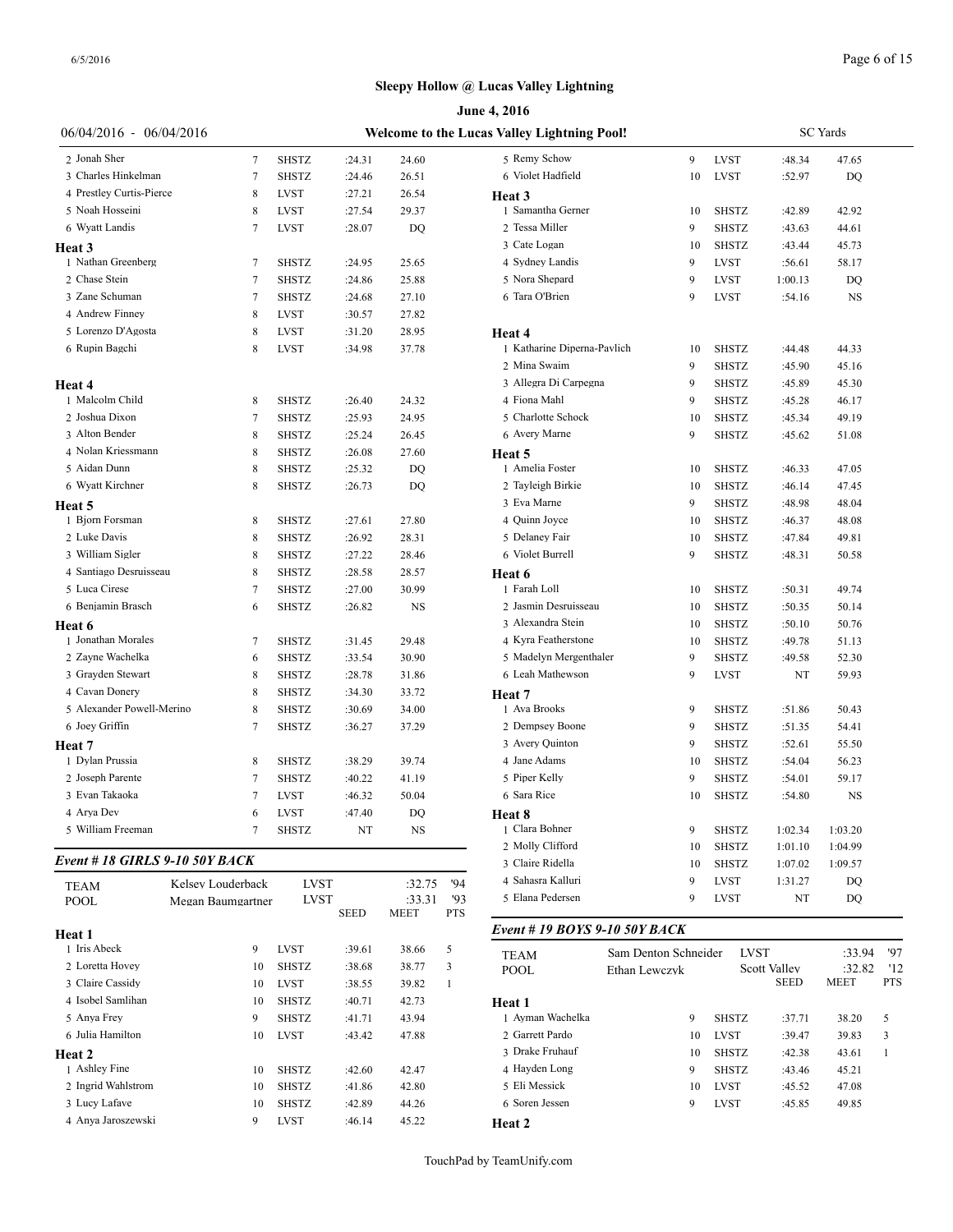|                                 |                                             |              |             |         |              | June 4, 2016                   |                  |  |  |  |  |
|---------------------------------|---------------------------------------------|--------------|-------------|---------|--------------|--------------------------------|------------------|--|--|--|--|
| 06/04/2016 - 06/04/2016         | Welcome to the Lucas Valley Lightning Pool! |              |             |         |              |                                |                  |  |  |  |  |
| Heat 2                          |                                             |              |             |         |              | 3 Fiona Bihn                   | 11               |  |  |  |  |
| 1 Ian Sharp                     | 9                                           | <b>SHSTZ</b> | :43.52      | 45.82   |              | 4 Courtney Mar                 | 12               |  |  |  |  |
| 2 Jack Middleton                | 9                                           | <b>LVST</b>  | :48.12      | 47.47   |              | 5 Lucy Wallenstrom             | 11               |  |  |  |  |
| 3 Jaden Sher                    | 10                                          | <b>SHSTZ</b> | :45.16      | 48.61   |              | 6 Gillian Mahl                 | 11               |  |  |  |  |
| 4 Eden Abeck                    | 9                                           | <b>LVST</b>  | :49.06      | 49.53   |              |                                |                  |  |  |  |  |
| 5 Nick Hamilton                 | 10                                          | <b>LVST</b>  | :50.39      | 50.09   |              | <b>Heat 4</b>                  |                  |  |  |  |  |
| 6 Whitman Flake                 | 9                                           | <b>SHSTZ</b> | :45.05      | DQ      |              | 1 Anika Lundbaek               | 12               |  |  |  |  |
|                                 |                                             |              |             |         |              | 2 Charlotte Burch              | 11               |  |  |  |  |
| Heat 3                          |                                             |              |             |         |              | 3 Yasmine Lofstrom             | 11               |  |  |  |  |
| 1 Haakon Lacy                   | 9                                           | <b>SHSTZ</b> | :45.95      | 47.36   |              | 4 Brooke Oswald                | 11               |  |  |  |  |
| 2 Henry Manning                 | 9                                           | <b>SHSTZ</b> | :47.24      | 48.74   |              | 5 Lauren Matthys               | 12               |  |  |  |  |
| 3 Griffin Cooper                | 10                                          | <b>SHSTZ</b> | :45.48      | 50.18   |              | 6 Adriana Medina               | 12               |  |  |  |  |
| 4 Maxwell Mokelke               | 9                                           | <b>LVST</b>  | :54.49      | 54.42   |              | Heat 5                         |                  |  |  |  |  |
| 5 Shane Quinan                  | 9                                           | <b>LVST</b>  | :57.81      | 57.21   |              | 1 Zoe Nicol                    | 12               |  |  |  |  |
| 6 Lucas Valdes                  | 10                                          | <b>LVST</b>  | :58.75      | 1:01.56 |              | 2 Margot West                  | 11               |  |  |  |  |
| Heat 4                          |                                             |              |             |         |              | 3 Sinead Donery                | 11               |  |  |  |  |
| 1 Edan Seymour                  | 10                                          | <b>SHSTZ</b> | :47.61      | 47.09   |              | 4 Frances Di Carpegna          | 11               |  |  |  |  |
| 2 Frank Forsman                 | 10                                          | <b>SHSTZ</b> | :48.93      | 48.29   |              | 5 Olivia Flake                 | 11               |  |  |  |  |
| 3 Charles Harges                | 9                                           | <b>SHSTZ</b> | :50.87      | 48.57   |              | Heat 6                         |                  |  |  |  |  |
| 4 Rowan Baigrie                 | 10                                          | <b>SHSTZ</b> | :50.92      | 49.96   |              | 1 Ellie Wooster                | 12               |  |  |  |  |
| 5 Lucas Silva                   | 10                                          | <b>SHSTZ</b> | :50.70      | 51.38   |              | 2 Abby Murphy                  | 11               |  |  |  |  |
| 6 Elijah Boone                  | 10                                          | <b>SHSTZ</b> | :47.51      | 51.62   |              |                                |                  |  |  |  |  |
| Heat 5                          |                                             |              |             |         |              | Event # 21 BOYS 11-12 50Y BACK |                  |  |  |  |  |
| 1 Stanislav Cornwell            | 9                                           | <b>SHSTZ</b> | :51.21      | 50.40   |              | <b>TEAM</b>                    | Bob Schellenberg |  |  |  |  |
| 2 Liam Kriessmann               | 10                                          | <b>SHSTZ</b> | :51.07      | 51.05   |              | POOL                           | Andy Suski       |  |  |  |  |
| 3 Chris MacDonald               | 10                                          | <b>SHSTZ</b> | :51.90      | 51.08   |              |                                |                  |  |  |  |  |
| 4 Sam Sobieraj                  | 9                                           | <b>SHSTZ</b> | :57.50      | 56.90   |              | Heat 1                         |                  |  |  |  |  |
| 5 Brody Rhodes                  | 10                                          | <b>SHSTZ</b> | :57.33      | NS      |              | 1 Donovan Duro                 | 12               |  |  |  |  |
| Heat 6                          |                                             |              |             |         |              | 2 Brady Long                   | 11               |  |  |  |  |
| 1 John McConneloug              | 10                                          | <b>SHSTZ</b> | :59.62      | 1:01.65 |              | 3 MacGregor Berry              | 11               |  |  |  |  |
| 2 Anton Schultz                 | 9                                           | <b>LVST</b>  | 1:00.21     | 1:01.79 |              | 4 Alan Sebastian               | 12               |  |  |  |  |
| 3 Travis Donaldson              | 9                                           | <b>SHSTZ</b> | :59.26      | 1:01.97 |              | 5 Tanner Bortel                | 11               |  |  |  |  |
| 4 Cooper McCollum               | 9                                           | <b>SHSTZ</b> | :59.92      | 1:05.12 |              | 6 Brendan Cassidy              | 12               |  |  |  |  |
| 5 Jack Grubb                    | 9                                           | <b>SHSTZ</b> | NT          | DQ      |              | <b>Heat 2</b>                  |                  |  |  |  |  |
| 6 Malhar Dev                    | 10                                          | <b>LVST</b>  | 1:02.99     | NS      |              | 1 Tasman Fruhauf               | 12               |  |  |  |  |
|                                 |                                             |              |             |         |              | 2 Colby Alonzo                 | 12               |  |  |  |  |
| Event # 20 GIRLS 11-12 50Y BACK |                                             |              |             |         |              | 3 Leif Lacy                    | 12               |  |  |  |  |
| <b>TEAM</b>                     | Megan Baumgartner                           | LVST         |             | :29.56  | 94           | 4 Dominic Haggard              | 12               |  |  |  |  |
| <b>POOL</b>                     | Megan Baumgartner                           | <b>LVST</b>  |             | :29.62  | 95           | 5 Will Burch                   | 11               |  |  |  |  |
|                                 |                                             |              | <b>SEED</b> | MEET    | <b>PTS</b>   | 6 Emerson Coskey               | 11               |  |  |  |  |
| Heat 1                          |                                             |              |             |         |              | Heat 3                         |                  |  |  |  |  |
| 1 Ella Woodhead                 | 12                                          | <b>SHSTZ</b> | :32.69      | 32.52   | 5            | 1 George Charles               | 11               |  |  |  |  |
| 2 Alena Sharp                   | 11                                          | SHSTZ        | :32.86      | 34.01   | 3            | 2 Simon Straube                | 12               |  |  |  |  |
| 3 Madeline Folkers              | 12                                          | <b>SHSTZ</b> | :35.69      | 34.87   |              | 3 Harrison Valdes              | 12               |  |  |  |  |
| 4 Ava Solari                    | 12                                          | <b>SHSTZ</b> | :36.43      | 36.20   |              | 4 Christopher Parker           | 11               |  |  |  |  |
| 5 Sydney Hellar                 | 11                                          | LVST         | :37.65      | 37.72   | $\mathbf{1}$ | 5 Jack Newell                  | 12               |  |  |  |  |
| 6 Kate Hamilton                 | 12                                          | <b>LVST</b>  | :37.67      | 38.88   |              | 6 Ben Simpson                  | 12               |  |  |  |  |
| Heat 2                          |                                             |              |             |         |              | Heat 4                         |                  |  |  |  |  |
| 1 Gwen Kallmeyer                | 12                                          | <b>SHSTZ</b> | :36.93      | 37.03   |              | 1 Andrew Brouwer               | 11               |  |  |  |  |

**Heat 3**

| 06/04/2016 - 06/04/2016        |                   |              |             |           |            | Welcome to the Lucas Valley Lightning Pool! |                  |              |                              | <b>SC</b> Yards       |                   |
|--------------------------------|-------------------|--------------|-------------|-----------|------------|---------------------------------------------|------------------|--------------|------------------------------|-----------------------|-------------------|
| eat 2                          |                   |              |             |           |            | 3 Fiona Bihn                                | 11               | <b>SHSTZ</b> | :39.92                       | 41.34                 |                   |
| 1 Ian Sharp                    | 9                 | <b>SHSTZ</b> | :43.52      | 45.82     |            | 4 Courtney Mar                              | 12               | <b>SHSTZ</b> | :39.59                       | 41.57                 |                   |
| 2 Jack Middleton               | 9                 | <b>LVST</b>  | :48.12      | 47.47     |            | 5 Lucy Wallenstrom                          | 11               | <b>SHSTZ</b> | :41.44                       | 43.00                 |                   |
| 3 Jaden Sher                   | 10                | <b>SHSTZ</b> | :45.16      | 48.61     |            | 6 Gillian Mahl                              | 11               | <b>SHSTZ</b> | :40.48                       | NS                    |                   |
| 4 Eden Abeck                   | 9                 | <b>LVST</b>  | :49.06      | 49.53     |            |                                             |                  |              |                              |                       |                   |
| 5 Nick Hamilton                | 10                | <b>LVST</b>  | :50.39      | 50.09     |            | Heat 4                                      |                  |              |                              |                       |                   |
| 6 Whitman Flake                | 9                 | <b>SHSTZ</b> | :45.05      | DQ        |            | 1 Anika Lundbaek                            | 12               | <b>SHSTZ</b> | :41.99                       | 41.68                 |                   |
|                                |                   |              |             |           |            | 2 Charlotte Burch                           | 11               | <b>SHSTZ</b> | :42.12                       | 42.96                 |                   |
| eat 3                          |                   |              |             |           |            | 3 Yasmine Lofstrom                          | 11               | <b>SHSTZ</b> | :45.34                       | 45.08                 |                   |
| 1 Haakon Lacy                  | 9                 | <b>SHSTZ</b> | :45.95      | 47.36     |            | 4 Brooke Oswald                             | 11               | <b>SHSTZ</b> | :43.11                       | 45.17                 |                   |
| 2 Henry Manning                | 9                 | <b>SHSTZ</b> | :47.24      | 48.74     |            | 5 Lauren Matthys                            | 12               | <b>SHSTZ</b> | :43.70                       | 45.44                 |                   |
| 3 Griffin Cooper               | 10                | <b>SHSTZ</b> | :45.48      | 50.18     |            | 6 Adriana Medina                            | 12               | <b>SHSTZ</b> | :44.04                       | 49.41                 |                   |
| 4 Maxwell Mokelke              | 9                 | <b>LVST</b>  | :54.49      | 54.42     |            | Heat 5                                      |                  |              |                              |                       |                   |
| 5 Shane Quinan                 | 9                 | <b>LVST</b>  | :57.81      | 57.21     |            | 1 Zoe Nicol                                 | 12               | SHSTZ        | :46.43                       | 45.46                 |                   |
| 6 Lucas Valdes                 | 10                | <b>LVST</b>  | :58.75      | 1:01.56   |            | 2 Margot West                               | 11               | <b>SHSTZ</b> | :47.31                       | 46.51                 |                   |
| eat 4                          |                   |              |             |           |            | 3 Sinead Donery                             | 11               | <b>SHSTZ</b> | :53.18                       | 50.59                 |                   |
| 1 Edan Seymour                 | 10                | <b>SHSTZ</b> | :47.61      | 47.09     |            | 4 Frances Di Carpegna                       | 11               | <b>SHSTZ</b> | :51.39                       | 51.52                 |                   |
| 2 Frank Forsman                | 10                | <b>SHSTZ</b> | :48.93      | 48.29     |            | 5 Olivia Flake                              | 11               | <b>SHSTZ</b> | :49.45                       | 52.80                 |                   |
| 3 Charles Harges               | 9                 | <b>SHSTZ</b> | :50.87      | 48.57     |            |                                             |                  |              |                              |                       |                   |
| 4 Rowan Baigrie                | 10                | <b>SHSTZ</b> | :50.92      | 49.96     |            | Heat 6<br>1 Ellie Wooster                   | 12               | <b>SHSTZ</b> | 1:01.38                      | 1:05.45               |                   |
| 5 Lucas Silva                  | 10                | <b>SHSTZ</b> | :50.70      | 51.38     |            | 2 Abby Murphy                               | 11               | <b>SHSTZ</b> | NT                           | <b>NS</b>             |                   |
| 6 Elijah Boone                 | 10                | <b>SHSTZ</b> | :47.51      | 51.62     |            |                                             |                  |              |                              |                       |                   |
|                                |                   |              |             |           |            | Event # 21 BOYS 11-12 50Y BACK              |                  |              |                              |                       |                   |
| eat 5<br>1 Stanislav Cornwell  | 9                 | <b>SHSTZ</b> | :51.21      | 50.40     |            |                                             |                  |              |                              |                       |                   |
| 2 Liam Kriessmann              | 10                | <b>SHSTZ</b> | :51.07      | 51.05     |            | <b>TEAM</b>                                 | Bob Schellenberg | <b>LVST</b>  |                              | :30.72                | '82               |
| 3 Chris MacDonald              | 10                | <b>SHSTZ</b> | :51.90      | 51.08     |            | POOL                                        | Andy Suski       |              | Sleepy Hollow<br><b>SEED</b> | :30.23<br><b>MEET</b> | '08<br><b>PTS</b> |
| 4 Sam Sobieraj                 | 9                 | <b>SHSTZ</b> | :57.50      | 56.90     |            |                                             |                  |              |                              |                       |                   |
| 5 Brody Rhodes                 | 10                | <b>SHSTZ</b> | :57.33      | NS        |            | Heat 1<br>1 Donovan Duro                    | 12               | SHSTZ        | :32.79                       | 33.95                 | 5                 |
|                                |                   |              |             |           |            | 2 Brady Long                                | 11               | <b>SHSTZ</b> | :35.68                       | 36.84                 | 3                 |
| eat 6<br>1 John McConneloug    |                   | <b>SHSTZ</b> |             |           |            | 3 MacGregor Berry                           | 11               | <b>SHSTZ</b> | :38.32                       | 37.52                 |                   |
| 2 Anton Schultz                | 10<br>9           |              | :59.62      | 1:01.65   |            | 4 Alan Sebastian                            | 12               | <b>LVST</b>  | :37.18                       | 37.62                 | 1                 |
| 3 Travis Donaldson             |                   | <b>LVST</b>  | 1:00.21     | 1:01.79   |            | 5 Tanner Bortel                             | 11               | <b>LVST</b>  | :41.76                       | NS                    |                   |
| 4 Cooper McCollum              | 9                 | <b>SHSTZ</b> | :59.26      | 1:01.97   |            | 6 Brendan Cassidy                           |                  | LVST         |                              | <b>NS</b>             |                   |
| 5 Jack Grubb                   | 9                 | <b>SHSTZ</b> | :59.92      | 1:05.12   |            |                                             | 12               |              | :41.00                       |                       |                   |
| 6 Malhar Dev                   | g                 | <b>SHSTZ</b> | NT          | DQ        |            | Heat 2<br>1 Tasman Fruhauf                  |                  |              |                              |                       |                   |
|                                | 10                | <b>LVST</b>  | 1:02.99     | NS        |            |                                             | 12               | <b>SHSTZ</b> | :39.36                       | 38.95                 |                   |
| vent # 20 GIRLS 11-12 50Y BACK |                   |              |             |           |            | 2 Colby Alonzo                              | 12               | <b>SHSTZ</b> | :39.67                       | 39.57                 |                   |
|                                |                   |              |             |           |            | 3 Leif Lacy<br>4 Dominic Haggard            | 12               | <b>SHSTZ</b> | :40.57                       | 39.77                 |                   |
| TEAM                           | Megan Baumgartner | <b>LVST</b>  |             | :29.56    | '94        |                                             | 12               | <b>SHSTZ</b> | :38.38                       | DQ                    |                   |
| POOL                           | Megan Baumgartner | <b>LVST</b>  |             | :29.62    | '95        | 5 Will Burch                                | 11               | SHSTZ        | :38.82                       | DO                    |                   |
|                                |                   |              | <b>SEED</b> | MEET      | <b>PTS</b> | 6 Emerson Coskey                            | 11               | LVST         | :45.37                       | NS                    |                   |
| eat 1                          |                   |              |             |           |            | Heat 3                                      |                  |              |                              |                       |                   |
| 1 Ella Woodhead                | 12                | SHSTZ        | :32.69      | 32.52     | 5          | 1 George Charles                            | 11               | <b>SHSTZ</b> | :45.33                       | 44.72                 |                   |
| 2 Alena Sharp                  | 11                | <b>SHSTZ</b> | :32.86      | 34.01     | 3          | 2 Simon Straube                             | 12               | <b>SHSTZ</b> | :44.33                       | 45.78                 |                   |
| 3 Madeline Folkers             | 12                | <b>SHSTZ</b> | :35.69      | 34.87     |            | 3 Harrison Valdes                           | 12               | <b>LVST</b>  | :45.32                       | 46.22                 |                   |
| 4 Ava Solari                   | 12                | SHSTZ        | :36.43      | 36.20     |            | 4 Christopher Parker                        | 11               | <b>LVST</b>  | :50.15                       | 48.12                 |                   |
| 5 Sydney Hellar                | 11                | <b>LVST</b>  | :37.65      | 37.72     | -1         | 5 Jack Newell                               | 12               | <b>SHSTZ</b> | :45.21                       | NS                    |                   |
| 6 Kate Hamilton                | 12                | <b>LVST</b>  | :37.67      | 38.88     |            | 6 Ben Simpson                               | 12               | LVST         | NT                           | NS                    |                   |
| eat 2                          |                   |              |             |           |            | Heat 4                                      |                  |              |                              |                       |                   |
| 1 Gwen Kallmeyer               | 12                | <b>SHSTZ</b> | :36.93      | 37.03     |            | 1 Andrew Brouwer                            | 11               | <b>SHSTZ</b> | :45.67                       | 43.33                 |                   |
| 2 Natasha Grubb                | 11                | <b>SHSTZ</b> | :38.04      | 37.42     |            | 2 Flynn Baigrie                             | 11               | <b>SHSTZ</b> | :49.85                       | 48.80                 |                   |
| 3 Schuyler Kallmeyer           | 12                | SHSTZ        | :37.52      | 38.92     |            | 3 William Baker                             | 11               | SHSTZ        | :53.21                       | 56.25                 |                   |
| 4 Jessica Kamman               | 12                | <b>LVST</b>  | :41.08      | NS        |            | 4 Henry Houser                              | 12               | SHSTZ        | :45.81                       | NS                    |                   |
| 5 Charlotte Traub              | 12                | <b>SHSTZ</b> | :39.28      | NS        |            | 5 Daniel Buckley                            | 11               | <b>LVST</b>  | :53.21                       | NS                    |                   |
| 6 Jada Swan                    | 11                | <b>LVST</b>  | :41.84      | <b>NS</b> |            | 6 Dillon Joyce                              | 12               | <b>SHSTZ</b> | :46.93                       | NS                    |                   |
| eat 3                          |                   |              |             |           |            |                                             |                  |              |                              |                       |                   |
| 1 Isabel Folkers               | 12                | SHSTZ        | :39.37      | 39.16     |            |                                             |                  |              |                              |                       |                   |
| 2 Katherine Schock             | 12                | SHSTZ        | :40.63      | 40.51     |            | Event # 22 GIRLS 13-14 50Y BACK             |                  |              |                              |                       |                   |
|                                |                   |              |             |           |            | <b>TEAM</b>                                 | Aislinn Dresel   | <b>LVST</b>  |                              | :28.86                | '09               |
|                                |                   |              |             |           |            |                                             |                  |              |                              |                       |                   |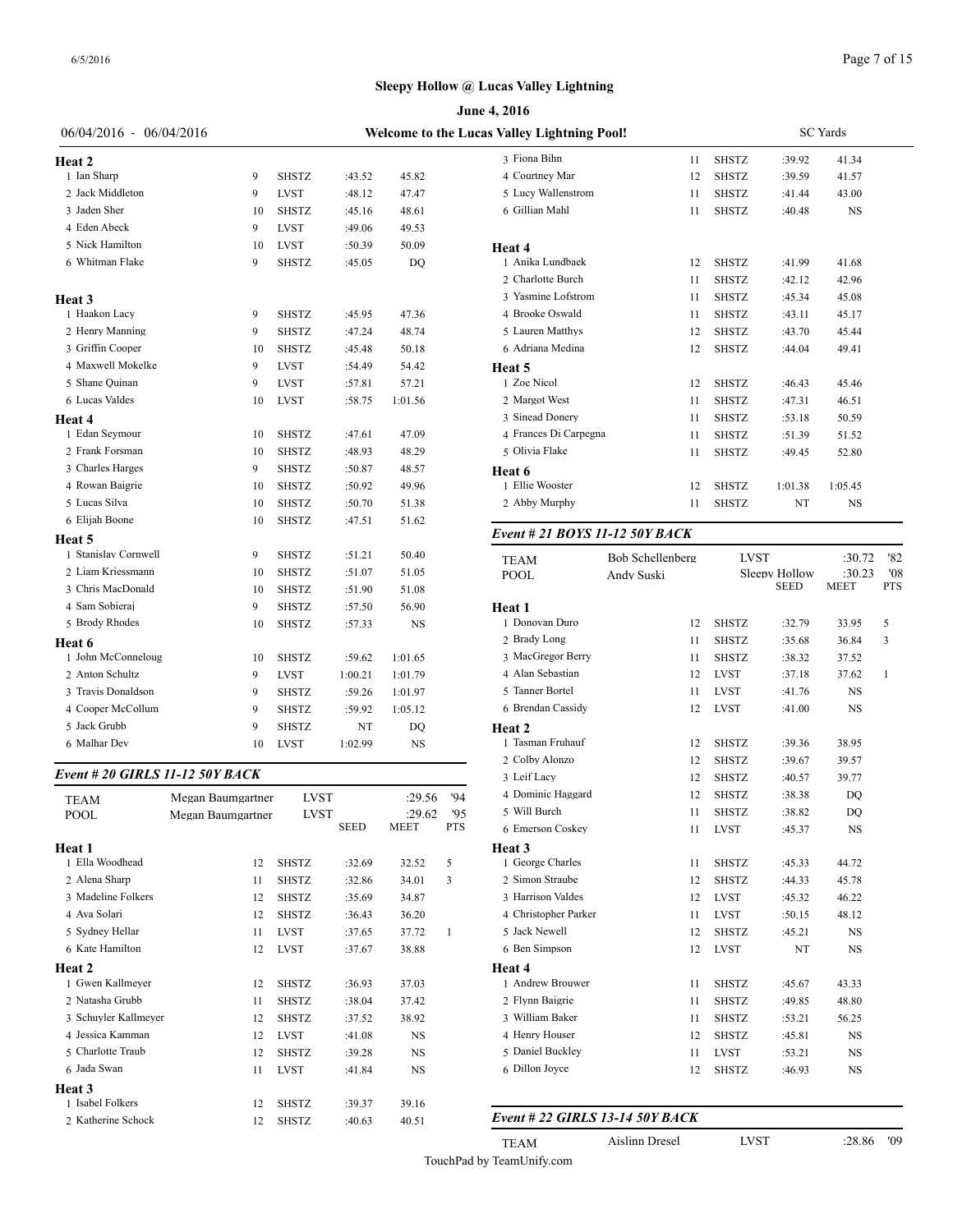**June 4, 2016**

06/04/2016 - 06/04/2016 **Welcome to the Lucas Valley Lightning Pool!**

*Event # 26 GIRLS 8&UN 25Y BREAST*

SC Yards

| Event # 22 GIRLS 13-14 50Y BACK |                |    |              |             |                       |                   |                     |
|---------------------------------|----------------|----|--------------|-------------|-----------------------|-------------------|---------------------|
| <b>TEAM</b>                     | Aislinn Dresel |    | <b>LVST</b>  |             | :28.86                | '09               | Event # 26 GIRI     |
| POOL                            | Aislinn Dresel |    | <b>LVST</b>  | <b>SEED</b> | :29.27<br><b>MEET</b> | '09<br><b>PTS</b> | <b>TEAM</b><br>POOL |
| Heat 1                          |                |    |              |             |                       |                   |                     |
| 1 Kate McCarthy                 |                | 14 | <b>SHSTZ</b> | :30.00      | 29.88                 | 5                 | Heat 1              |
| 2 Sasha Frey                    |                | 13 | <b>SHSTZ</b> | :31.21      | 31.56                 | 3                 | 1 Gabriella Reichl  |
| 3 Kendra Parker                 |                | 14 | <b>LVST</b>  | :37.28      | 36.35                 | 1                 | 2 Valerie Mansinn   |
| 4 Turner Wallenstrom            |                | 13 | <b>SHSTZ</b> | :36.37      | 36.38                 |                   | 3 Kaeley Sullivan   |
| 5 Aisling Cassidy               |                | 14 | <b>LVST</b>  | :37.43      | 37.99                 |                   | 4 Johana Stone      |
| Heat 2                          |                |    |              |             |                       |                   | 5 MacKenzie Mar     |
| 1 Sofia Vaca                    |                | 13 | <b>SHSTZ</b> | :37.81      | 37.22                 |                   | 6 Sadie Messick     |
| 2 Mia Lacy                      |                | 14 | <b>SHSTZ</b> | :38.66      | 38.57                 |                   | <b>Heat 2</b>       |
| 3 Grace Newell                  |                | 14 | <b>SHSTZ</b> | NT          | NS                    |                   | 1 Sylvie Fine       |

#### *Event # 23 BOYS 13-14 50Y BACK*

| <b>TEAM</b><br><b>POOL</b>  | <b>Scott Dennis</b><br>Daniel Hardman | <b>LVST</b><br>Rolling Hills<br><b>SEED</b> |        | :28.46<br>:27.24<br>MEET | '97<br>'12<br><b>PTS</b> | 4 Story Hadfield<br>5 Winter Hadfield<br>6 Pranavi Pathuri |
|-----------------------------|---------------------------------------|---------------------------------------------|--------|--------------------------|--------------------------|------------------------------------------------------------|
| Heat 1<br>1 Jack Richardson | 14                                    | <b>SHSTZ</b>                                | :30.12 | 30.18                    | 5                        | Heat 3<br>1 Madeline Oelma                                 |
| 2 Benjamin Egan             | 14                                    | <b>SHSTZ</b>                                | :30.45 | 30.21                    | 3                        | 2 Charlotte House                                          |
| 3 Jack Bohner               | 13                                    | <b>SHSTZ</b>                                | :33.64 | 33.00                    |                          | 3 Chloe Samlihan                                           |
| 4 Tom Skvvara               | 14                                    | <b>SHSTZ</b>                                | :33.52 | 34.02                    |                          | 4 Katherine McCo                                           |
| 5 Ian Christie              | 14                                    | <b>SHSTZ</b>                                | :33.94 | 34.15                    |                          | 5 Hazel Hovey                                              |
| 6 Warren Brouwer<br>Heat 2  | 14                                    | <b>SHSTZ</b>                                | :34.60 | 36.87                    |                          | Heat 4<br>1 Ellen Winter                                   |
| 1 Zev Schuman               | 13                                    | <b>SHSTZ</b>                                | NT     | 35.74                    |                          | 2 Gianna Tar                                               |
| 2 Connor Whyte              | 14                                    | <b>SHSTZ</b>                                | :37.05 | 37.13                    |                          | 3 Katie Murphy                                             |
| 3 Jack Reuter               | 14                                    | <b>SHSTZ</b>                                | :41.25 | 40.92                    |                          | 4 Anna Kuzma                                               |

#### *Event # 24 GIRLS 15-18 50Y BACK*

|                |                        |              |             |        |            | пеат э                           |              |              |         |        |
|----------------|------------------------|--------------|-------------|--------|------------|----------------------------------|--------------|--------------|---------|--------|
| <b>TEAM</b>    | <b>Stacey Sorensen</b> | <b>LVST</b>  |             | :28.86 | '03        | Lauren Reagan                    |              | <b>SHSTZ</b> | NT      | 32.06  |
| <b>POOL</b>    | <b>Stacey Sorensen</b> | <b>LVST</b>  |             | :29.67 | '02        | 2 Sophie Prussia                 |              | <b>SHSTZ</b> | :40.89  | 38.27  |
|                |                        |              | <b>SEED</b> | MEET   | <b>PTS</b> | 3 Paige Kelly                    |              | <b>SHSTZ</b> | NT      | 41.07  |
| Heat 1         |                        |              |             |        |            | 4 Mira Shepard                   | 6            | LVST         | 1:02.91 | 48.64  |
| ∣ Ava Abeck    | 15                     | <b>LVST</b>  | NT          | 31.43  |            |                                  |              |              |         |        |
| 2 Sofia Medina | 15                     | <b>SHSTZ</b> | NT          | 39.41  |            | Event # 27 BOYS 8& UN 25Y BREAST |              |              |         |        |
| 3 Kirsty Star  | 16                     | <b>SHSTZ</b> | :33.05      | NS     |            | <b>TEAM</b>                      | Brad Hartwig | <b>LVST</b>  |         | :19.11 |

#### *Event # 25 BOYS 15-18 50Y BACK*

| <b>TEAM</b><br><b>POOL</b> | Bob Schellenberg<br>Daniel Hardman | <b>LVST</b><br>Rolling Hills<br><b>SEED</b> |        | :26.04<br>:26.05<br><b>MEET</b> | '85<br>'14<br><b>PTS</b> | Heat 1<br>1 Cameron Hellar<br>2 Justin Tachiki |
|----------------------------|------------------------------------|---------------------------------------------|--------|---------------------------------|--------------------------|------------------------------------------------|
| Heat 1                     |                                    |                                             |        |                                 |                          | 3 Tucker Kurth                                 |
| 1 Dylan Woodhead           | 17                                 | <b>SHSTZ</b>                                | NT     | 27.37                           | 5                        | 4 Fisher Straube                               |
| 2 Theodore Hartel          | 18                                 | <b>LVST</b>                                 | :32.88 | 30.47                           | 1                        | 5 William Sigler                               |
| 3 Matthew Blackburn        | 15                                 | <b>SHSTZ</b>                                | :31.73 | 31.77                           |                          | 6 Benjamin McCo                                |
| 4 Conor Cassidy            | 15                                 | <b>LVST</b>                                 | :33.45 | 33.89                           |                          | Heat 2                                         |
| 5 Julian Haggard           | 15                                 | <b>SHSTZ</b>                                | :34.25 | <b>NS</b>                       |                          | 1 Sean Chamberli                               |
| 6 Connor Simpson           | 15                                 | <b>LVST</b>                                 | NT     | <b>NS</b>                       |                          | 2 Graham Perkins                               |
| <b>Heat 2</b>              |                                    |                                             |        |                                 |                          | 3 Hunter Robertsc                              |
| 1 Ouinn Woodhead           | 15                                 | <b>SHSTZ</b>                                | NT     | 29.46                           | 3                        | 4 Andrew Finney                                |
| 2 Nicholas Berry           | 15                                 | <b>SHSTZ</b>                                | NT     | 29.55                           |                          | 5 Noah Hosseini                                |
| 3 Danny Roland             | 16                                 | <b>SHSTZ</b>                                | NT     | 29.93                           |                          | 6 Luca Cirese                                  |
| 4 Jeremy Naftzger          | 18                                 | <b>LVST</b>                                 | :37.12 | 37.41                           |                          |                                                |

| <b>TEAM</b>             | Kelsey Louderback | <b>LVST</b>  |             | :20.27      | 92           |
|-------------------------|-------------------|--------------|-------------|-------------|--------------|
| <b>POOL</b>             | Maureen Finn      | <b>LVST</b>  |             | :20.30      | '72          |
|                         |                   |              | <b>SEED</b> | <b>MEET</b> | <b>PTS</b>   |
| Heat 1                  |                   |              |             |             |              |
| 1 Gabriella Reichley    | 8                 | <b>SHSTZ</b> | :20.32      | 20.59       | 5            |
| 2 Valerie Mansinne      | 8                 | <b>LVST</b>  | : 23.24     | 24.07       | 3            |
| 3 Kaeley Sullivan       | 8                 | <b>SHSTZ</b> | :25.28      | 26.41       |              |
| 4 Johana Stone          | 8                 | <b>LVST</b>  | :27.30      | 26.88       |              |
| 5 MacKenzie Mann        | 8                 | <b>SHSTZ</b> | :26.05      | 27.48       |              |
| 6 Sadie Messick         | 7                 | <b>LVST</b>  | :29.89      | 32.16       |              |
| Heat 2                  |                   |              |             |             |              |
| 1 Sylvie Fine           | 8                 | <b>SHSTZ</b> | :26.40      | 25.18       | $\mathbf{1}$ |
| 2 Frances Kramer        | 8                 | <b>SHSTZ</b> | :28.02      | 27.11       |              |
| 3 Hannah Reichley       | 6                 | <b>SHSTZ</b> | :27.86      | 27.81       |              |
| 4 Story Hadfield        | 8                 | <b>LVST</b>  | :32.38      | 35.49       |              |
| 5 Winter Hadfield       | 6                 | LVST         | :37.67      | 37.28       |              |
| 6 Pranavi Pathuri       | 8                 | <b>LVST</b>  | :33.67      | 38.67       |              |
| Heat <sub>3</sub>       |                   |              |             |             |              |
| 1 Madeline Oelman       | 8                 | <b>SHSTZ</b> | :28.63      | 26.85       |              |
| 2 Charlotte Houser      | 8                 | <b>SHSTZ</b> | :29.93      | 28.00       |              |
| 3 Chloe Samlihan        | 8                 | <b>SHSTZ</b> | :29.72      | 28.66       |              |
| 4 Katherine McConneloug | 8                 | <b>SHSTZ</b> | :35.35      | 35.51       |              |
| 5 Hazel Hovey           | 7                 | <b>SHSTZ</b> | :33.85      | 37.24       |              |
| Heat 4                  |                   |              |             |             |              |
| 1 Ellen Winter          | 8                 | <b>SHSTZ</b> | :36.66      | 34.50       |              |
| 2 Gianna Tar            | 8                 | <b>LVST</b>  | :38.06      | 35.65       |              |
| 3 Katie Murphy          | 6                 | <b>SHSTZ</b> | :40.24      | 41.32       |              |
| 4 Anna Kuzma            | 8                 | <b>LVST</b>  | :38.96      | 41.49       |              |
| 5 Anna Wallen           | 6                 | <b>LVST</b>  | :44.15      | 43.08       |              |
| Heat 5                  |                   |              |             |             |              |
| 1 Lauren Reagan         | 7                 | <b>SHSTZ</b> | NT          | 32.06       |              |
| 2 Sophie Prussia        | $\,$ 8 $\,$       | <b>SHSTZ</b> | :40.89      | 38.27       |              |
| 3 Paige Kelly           | 7                 | <b>SHSTZ</b> | NT          | 41.07       |              |
| 4 Mira Shepard          | 6                 | LVST         | 1:02.91     | 48.64       |              |

| <b>TEAM</b>          | <b>Brad Hartwig</b> |                | LVST         |             | :19.11 | '03        |
|----------------------|---------------------|----------------|--------------|-------------|--------|------------|
| <b>POOL</b>          | Brad Hartwig        |                | LVST         |             | :19.41 | '03        |
|                      |                     |                |              | <b>SEED</b> | MEET   | <b>PTS</b> |
| Heat 1               |                     |                |              |             |        |            |
| 1 Cameron Hellar     |                     | 8              | <b>LVST</b>  | :22.14      | 22.28  | 5          |
| 2 Justin Tachiki     |                     | $\overline{7}$ | <b>SHSTZ</b> | :24.98      | 23.57  | 3          |
| 3 Tucker Kurth       |                     | 8              | <b>LVST</b>  | :25.82      | 24.46  | 1          |
| 4 Fisher Straube     |                     | 8              | <b>SHSTZ</b> | :26.65      | 26.19  |            |
| 5 William Sigler     |                     | 8              | <b>SHSTZ</b> | :26.86      | 26.47  |            |
| 6 Benjamin McConnell |                     | 8              | LVST         | :27.28      | 32.10  |            |
| Heat 2               |                     |                |              |             |        |            |
| 1 Sean Chamberlin    |                     | $\overline{7}$ | <b>SHSTZ</b> | :27.67      | 25.62  |            |
| 2 Graham Perkinson   |                     | 8              | <b>SHSTZ</b> | :29.49      | 26.77  |            |
| 3 Hunter Robertson   |                     | 8              | <b>LVST</b>  | :28.77      | 27.68  |            |
| 4 Andrew Finney      |                     | 8              | <b>LVST</b>  | :29.35      | 29.47  |            |
| 5 Noah Hosseini      |                     | 8              | <b>LVST</b>  | :29.78      | 31.23  |            |
| 6 Luca Cirese        |                     | 7              | <b>SHSTZ</b> | :29.01      | 31.80  |            |
|                      |                     |                |              |             |        |            |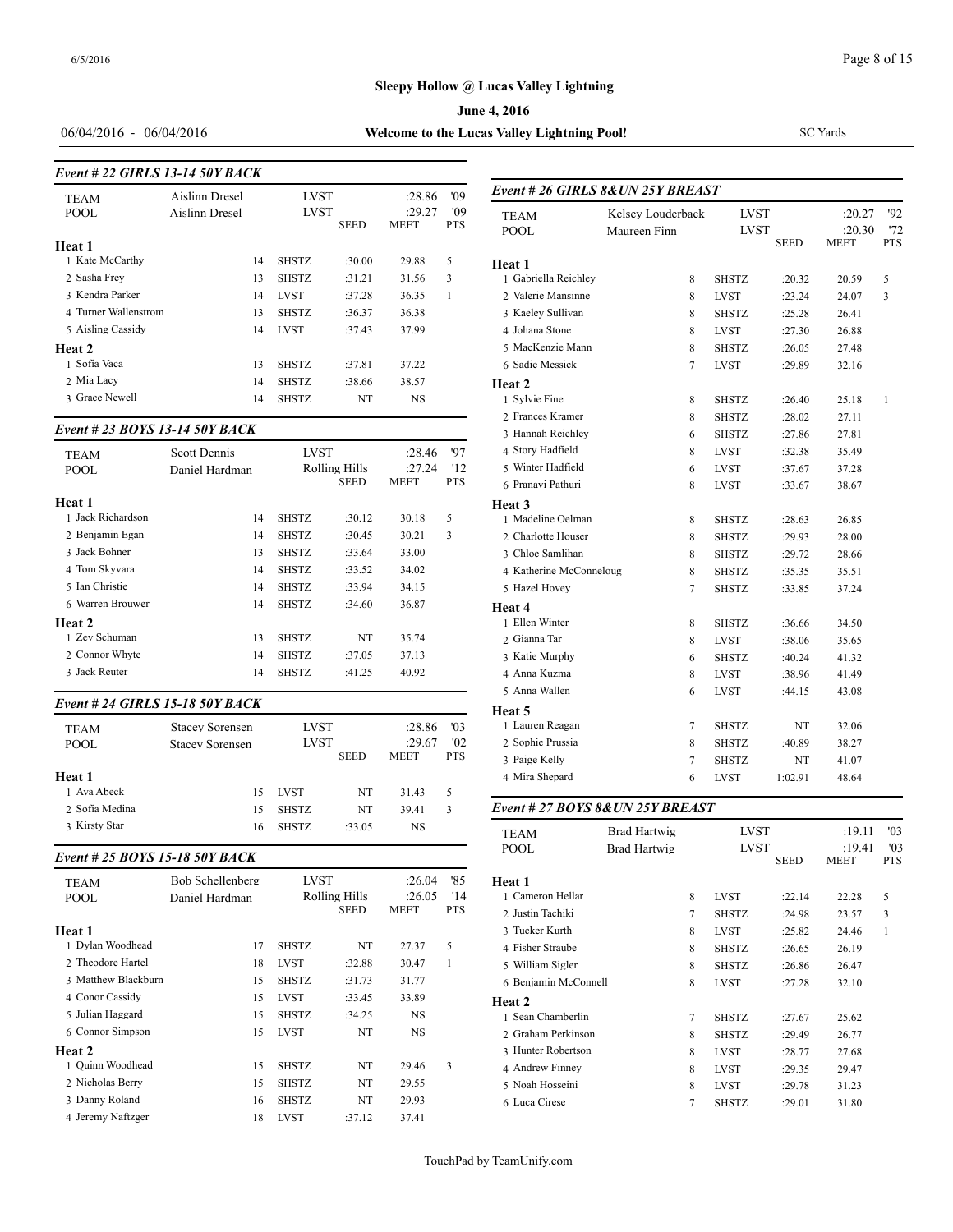|                           | <b>June 4, 2016</b>                         |              |         |       |                      |    |  |  |  |
|---------------------------|---------------------------------------------|--------------|---------|-------|----------------------|----|--|--|--|
| $06/04/2016 - 06/04/2016$ | Welcome to the Lucas Valley Lightning Pool! |              |         |       |                      |    |  |  |  |
| <b>Heat 3</b>             |                                             |              | Heat 6  |       |                      |    |  |  |  |
| 1 Nathan Greenberg        | 7                                           | <b>SHSTZ</b> | :29.60  | 29.07 | 1 Dempsey Boone      | 9  |  |  |  |
| 2 Chase Stein             | 7                                           | <b>SHSTZ</b> | :30.43  | 29.93 | 2 Molly Clifford     | 10 |  |  |  |
| 3 Wyatt Landis            | 7                                           | <b>LVST</b>  | :30.92  | 30.72 | 3 Taylor Renfrew     | 10 |  |  |  |
| 4 Joshua Dixon            | 7                                           | <b>SHSTZ</b> | :29.66  | 30.76 | 4 Ava Brooks         | 9  |  |  |  |
| 5 Jack Hansen             | 8                                           | <b>LVST</b>  | :30.18  | 32.99 | 5 Leah Mathewson     | 9  |  |  |  |
| 6 Jack Mathewson          | 7                                           | <b>LVST</b>  | :33.01  | NS    | 6 Sara Rice          | 10 |  |  |  |
| Heat 4                    |                                             |              |         |       | Heat 7               |    |  |  |  |
| 1 James Chatard           | 6                                           | <b>SHSTZ</b> | :31.95  | 30.88 | 1 Jasmin Desruisseau | 10 |  |  |  |
| 2 Cavan Donery            | 8                                           | <b>SHSTZ</b> | :34.51  | 32.33 | 2 Jane Adams         | 10 |  |  |  |
| 3 Nolan Kriessmann        | 8                                           | <b>SHSTZ</b> | :34.72  | 33.24 | 3 Kyra Featherstone  | 10 |  |  |  |
| 4 Cole Robertson          | 6                                           | <b>LVST</b>  | :39.29  | 38.63 | 4 Clara Bohner       | 9  |  |  |  |
| 5 Charles Miles           | 8                                           | <b>LVST</b>  | :42.36  | 43.37 | 5 Maya Bar-Cohen     | 9  |  |  |  |
| 6 Evan Takaoka            | 7                                           | <b>LVST</b>  | :47.83  | 59.53 | 6 Nora Shepard       | 9  |  |  |  |
| Heat 5                    |                                             |              |         |       | Heat 8               |    |  |  |  |
| 1 Charles Hinkelman       | 7                                           | <b>SHSTZ</b> | NT      | 29.74 | 1 Eva Marne          | 9  |  |  |  |
| 2 Lorenzo D'Agosta        | 8                                           | <b>LVST</b>  | NT      | 40.69 | 2 Harper Miller      | 9  |  |  |  |
| 3 Arya Dev                | 6                                           | <b>LVST</b>  | 1:02.34 | 48.28 | 3 Sydney Landis      | 9  |  |  |  |
|                           |                                             |              |         |       |                      |    |  |  |  |

#### *Event # 28 GIRLS 9-10 50Y BREAST*

| <b>TEAM</b>            | Halle Morris |    | <b>LVST</b>  |                           | :35.37         | '09          | Event # 29 $BOY$    |
|------------------------|--------------|----|--------------|---------------------------|----------------|--------------|---------------------|
| <b>POOL</b>            | Emily Kuhler |    |              | Tidalwaves<br><b>SEED</b> | :36.81<br>MEET | 93<br>PTS    | <b>TEAM</b><br>POOL |
| Heat 1                 |              |    |              |                           |                |              |                     |
| 1 Laurel Cooper        |              | 10 | <b>SHSTZ</b> | :45.70                    | 44.92          | 5            | Heat 1              |
| 2 Ingrid Wahlstrom     |              | 10 | <b>SHSTZ</b> | :44.48                    | 45.28          | 3            | 1 David Finney      |
| 3 Anya Frey            |              | 9  | <b>SHSTZ</b> | :45.39                    | 47.42          |              | 2 Max Crock         |
| 4 Claire Cassidy       |              | 10 | <b>LVST</b>  | :46.69                    | 47.75          | $\mathbf{1}$ | 3 Ayman Wachelk     |
| 5 Julia Hamilton       |              | 10 | <b>LVST</b>  | :51.91                    | DQ             |              | 4 James Gregor      |
| 6 Lauren Kurtzman      |              | 9  | <b>LVST</b>  | :52.66                    | <b>NS</b>      |              | 5 Nick Hamilton     |
| Heat 2                 |              |    |              |                           |                |              | 6 Eli Messick       |
| 1 Ashley Fine          |              | 10 | <b>SHSTZ</b> | :47.48                    | 46.53          |              | Heat 2              |
| 2 Fiona Mahl           |              | 9  | <b>SHSTZ</b> | :47.31                    | 49.81          |              | 1 Haakon Lacy       |
| 3 Quinn Joyce          |              | 10 | <b>SHSTZ</b> | :48.50                    | 50.76          |              | 2 Liam Kriessman    |
| 4 Remy Schow           |              | 9  | <b>LVST</b>  | :56.35                    | 55.33          |              | 3 Jaden Sher        |
| 5 Tara O'Brien         |              | 9  | <b>LVST</b>  | :58.77                    | NS             |              | 4 Hayden Biesiade   |
| Heat 3                 |              |    |              |                           |                |              | 5 Jack Middleton    |
| 1 Sophia Britt         |              | 9  | <b>SHSTZ</b> | :50.99                    | 49.07          |              | 6 Soren Jessen      |
| 2 Samantha Gerner      |              | 10 | <b>SHSTZ</b> | :49.98                    | 49.12          |              | Heat 3              |
| 3 Allegra Di Carpegna  |              | 9  | <b>SHSTZ</b> | :48.95                    | 49.81          |              | 1 Ian Sharp         |
| 4 Avery Hinkelman      |              | 9  | <b>SHSTZ</b> | :50.25                    | 50.52          |              | 2 Stanislav Cornw   |
| 5 Cate Logan           |              | 10 | <b>SHSTZ</b> | :50.82                    | 52.35          |              | 3 Frank Forsman     |
| Heat 4                 |              |    |              |                           |                |              | 4 Maxwell Mokel     |
| 1 Delaney Fair         |              | 10 | <b>SHSTZ</b> | :51.40                    | 48.59          |              | 5 Eden Abeck        |
| 2 Tessa Miller         |              | 9  | <b>SHSTZ</b> | :51.60                    | 50.85          |              | 6 Lucas Valdes      |
| 3 Tayleigh Birkie      |              | 10 | <b>SHSTZ</b> | :51.95                    | 51.57          |              | <b>Heat 4</b>       |
| 4 Amelia Foster        |              | 10 | <b>SHSTZ</b> | :51.69                    | 51.60          |              | 1 Benjamin Butler   |
| 5 Alexandra Stein      |              | 10 | <b>SHSTZ</b> | :51.77                    | 52.42          |              | 2 John McConnel     |
| 6 Madelyn Mergenthaler |              | 9  | <b>SHSTZ</b> | :51.52                    | 52.70          |              | 3 Brody Rhodes      |
| Heat 5                 |              |    |              |                           |                |              | 4 Elijah Boone      |
| 1 Farah Loll           |              | 10 | <b>SHSTZ</b> | :57.02                    | 53.80          |              | 5 Marc Helwee       |
| 2 Madeline Alsterlind  |              | 10 | <b>SHSTZ</b> | :53.10                    | 54.07          |              | 6 Ellis Chamberlin  |
| 3 Georgia Debok        |              | 10 | <b>SHSTZ</b> | :54.69                    | 54.71          |              | Heat 5              |
| 4 Piper Kelly          |              | 9  | <b>SHSTZ</b> | :57.21                    | 56.01          |              | 1 Charles Harges    |
| 5 Mina Swaim           |              | 9  | <b>SHSTZ</b> | :56.14                    | 57.63          |              | 2 Griffin Cooper    |
| 6 Charlotte Schock     |              | 10 | <b>SHSTZ</b> | :56.52                    | 57.81          |              | 3 Jack Podboy       |
|                        |              |    |              |                           |                |              |                     |

| s Valley Lightning Pool! | <b>SC</b> Yards |              |         |           |  |
|--------------------------|-----------------|--------------|---------|-----------|--|
| Heat 6                   |                 |              |         |           |  |
| 1 Dempsey Boone          | 9               | <b>SHSTZ</b> | :59.42  | 55.66     |  |
| 2 Molly Clifford         | 10              | <b>SHSTZ</b> | :57.28  | 56.36     |  |
| 3 Taylor Renfrew         | 10              | <b>SHSTZ</b> | :57.80  | 56.85     |  |
| 4 Ava Brooks             | 9               | <b>SHSTZ</b> | 1:02.85 | 58.22     |  |
| 5 Leah Mathewson         | 9               | <b>LVST</b>  | NT      | 1:21.62   |  |
| 6 Sara Rice              | 10              | <b>SHSTZ</b> | :57.64  | <b>NS</b> |  |
| Heat 7                   |                 |              |         |           |  |
| 1 Jasmin Desruisseau     | 10              | <b>SHSTZ</b> | NT      | 56.34     |  |
| 2 Jane Adams             | 10              | <b>SHSTZ</b> | 1:02.43 | 56.77     |  |
| 3 Kyra Featherstone      | 10              | <b>SHSTZ</b> | 1:02.32 | 59.02     |  |
| 4 Clara Bohner           | 9               | <b>SHSTZ</b> | 1:01.87 | 1:00.45   |  |
| 5 Maya Bar-Cohen         | 9               | <b>SHSTZ</b> | 1:01.93 | 1:03.63   |  |
| 6 Nora Shepard           | 9               | <b>LVST</b>  | 1:05.82 | 1:05.20   |  |
| Heat 8                   |                 |              |         |           |  |
| 1 Eva Marne              | 9               | <b>SHSTZ</b> | 1:04.05 | 1:00.91   |  |
| 2 Harper Miller          | 9               | <b>SHSTZ</b> | 1:10.32 | 1:04.24   |  |
| 3 Sydney Landis          | 9               | <b>LVST</b>  | 1:05.84 | 1:15.46   |  |
| 4 Sahasra Kalluri        | 9               | <b>LVST</b>  | 1:42.86 | 1:35.84   |  |
|                          |                 |              |         |           |  |

#### *Event # 29 BOYS 9-10 50Y BREAST*

| <b>TEAM</b>          | David Hughes |    | <b>LVST</b>  |                              | :38.04                | '98               |
|----------------------|--------------|----|--------------|------------------------------|-----------------------|-------------------|
| <b>POOL</b>          | David Fahy   |    |              | Sleepy Hollow<br><b>SEED</b> | :37.28<br><b>MEET</b> | '98<br><b>PTS</b> |
| Heat 1               |              |    |              |                              |                       |                   |
| 1 David Finney       |              | 10 | <b>LVST</b>  | :40.70                       | 41.69                 | 5                 |
| 2 Max Crock          |              | 9  | <b>SHSTZ</b> | :46.00                       | 44.13                 | 3                 |
| 3 Ayman Wachelka     |              | 9  | <b>SHSTZ</b> | :45.19                       | 44.29                 | $\mathbf{1}$      |
| 4 James Gregor       |              | 10 | <b>SHSTZ</b> | :45.31                       | 45.53                 |                   |
| 5 Nick Hamilton      |              | 10 | <b>LVST</b>  | :55.41                       | 50.89                 |                   |
| 6 Eli Messick        |              | 10 | LVST         | :52.69                       | $_{\rm NS}$           |                   |
| Heat 2               |              |    |              |                              |                       |                   |
| 1 Haakon Lacy        |              | 9  | SHSTZ        | :49.50                       | 47.78                 |                   |
| 2 Liam Kriessmann    |              | 10 | <b>SHSTZ</b> | :51.31                       | 51.78                 |                   |
| 3 Jaden Sher         |              | 10 | <b>SHSTZ</b> | :50.85                       | 52.65                 |                   |
| 4 Hayden Biesiadecki |              | 9  | <b>LVST</b>  | :55.67                       | 54.34                 |                   |
| 5 Jack Middleton     |              | 9  | <b>LVST</b>  | :57.78                       | 56.05                 |                   |
| 6 Soren Jessen       |              | 9  | <b>LVST</b>  | :55.81                       | 1:00.10               |                   |
| Heat 3               |              |    |              |                              |                       |                   |
| 1 Ian Sharp          |              | 9  | <b>SHSTZ</b> | :54.34                       | 51.20                 |                   |
| 2 Stanislav Cornwell |              | 9  | <b>SHSTZ</b> | :52.78                       | 51.49                 |                   |
| 3 Frank Forsman      |              | 10 | <b>SHSTZ</b> | :54.91                       | 53.22                 |                   |
| 4 Maxwell Mokelke    |              | 9  | <b>LVST</b>  | 1:02.96                      | 57.16                 |                   |
| 5 Eden Abeck         |              | 9  | <b>LVST</b>  | :59.39                       | 57.49                 |                   |
| 6 Lucas Valdes       |              | 10 | <b>LVST</b>  | 1:05.69                      | 1:05.10               |                   |
| Heat 4               |              |    |              |                              |                       |                   |
| 1 Benjamin Butler    |              | 9  | <b>LVST</b>  | NT                           | 54.73                 |                   |
| 2 John McConneloug   |              | 10 | <b>SHSTZ</b> | :55.70                       | 56.83                 |                   |
| 3 Brody Rhodes       |              | 10 | <b>SHSTZ</b> | 1:01.05                      | 58.88                 |                   |
| 4 Elijah Boone       |              | 10 | <b>SHSTZ</b> | :55.67                       | 59.46                 |                   |
| 5 Marc Helwee        |              | 9  | <b>LVST</b>  | 1:17.26                      | 1:11.62               |                   |
| 6 Ellis Chamberlin   |              | 10 | <b>SHSTZ</b> | 1:01.30                      | NS                    |                   |
| Heat 5               |              |    |              |                              |                       |                   |
| 1 Charles Harges     |              | 9  | <b>SHSTZ</b> | NT                           | 52.88                 |                   |
| 2 Griffin Cooper     |              | 10 | <b>SHSTZ</b> | 1:27.51                      | 58.99                 |                   |
| 3 Jack Podboy        |              | 9  | <b>SHSTZ</b> | 1:03.38                      | 1:01.90               |                   |
| 4 Lucas Silva        |              | 10 | <b>SHSTZ</b> | 1:08.91                      | 1:02.30               |                   |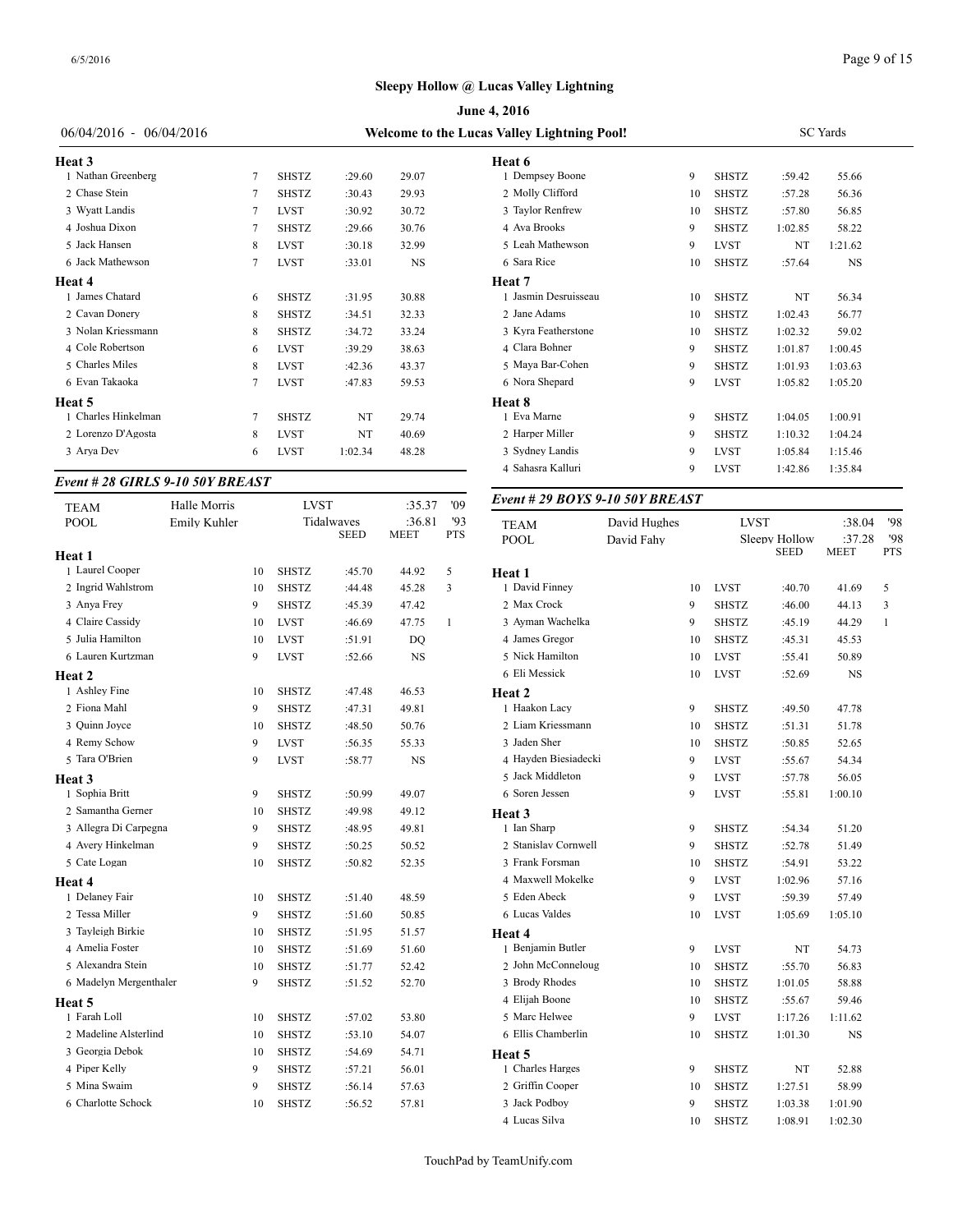6/5/2016

## **Sleepy Hollow @ Lucas Valley Lightning**

|                                      |              | June 4, 2016<br>Welcome to the Lucas Valley Lightning Pool! |              |             |             |            |                                   |                     |  |  |  |  |
|--------------------------------------|--------------|-------------------------------------------------------------|--------------|-------------|-------------|------------|-----------------------------------|---------------------|--|--|--|--|
| 06/04/2016 - 06/04/2016              |              |                                                             |              |             |             |            |                                   |                     |  |  |  |  |
| 5 Rowan Baigrie                      |              | 10                                                          | <b>SHSTZ</b> | 1:10.23     | 1:06.87     |            | 2 Jacob Dixon<br>3 James Gravelle | 11<br>11            |  |  |  |  |
|                                      |              |                                                             |              |             |             |            | 4 Andrew Brouwer                  | 11                  |  |  |  |  |
| Event #30 GIRLS 11-12 50Y BREAST     |              |                                                             |              |             |             |            | 5 Nathaniel Eves                  | 12                  |  |  |  |  |
|                                      | Halle Morris |                                                             | <b>LVST</b>  |             | :31.51      | '10        | 6 Brendan Cassidy                 | 12                  |  |  |  |  |
| TEAM<br><b>POOL</b>                  | Halle Morris |                                                             | <b>LVST</b>  |             | :33.05      | '10        | Heat 2                            |                     |  |  |  |  |
|                                      |              |                                                             |              | <b>SEED</b> | <b>MEET</b> | <b>PTS</b> | 1 Nate Wolford                    | 12                  |  |  |  |  |
| Heat 1                               |              |                                                             |              |             |             |            | 2 Leif Lacy                       | 12                  |  |  |  |  |
| 1 Elizabeth Chatard                  |              | 12                                                          | <b>SHSTZ</b> | :33.43      | 33.66       | 5          | 3 Jeremy Tachiki                  | 11                  |  |  |  |  |
| 2 Holly Tarantino                    |              | 11                                                          | <b>SHSTZ</b> | :34.88      | 34.69       | 3          | 4 MacGregor Berry                 | 11                  |  |  |  |  |
| 3 Madeline Folkers                   |              | 12                                                          | <b>SHSTZ</b> | :36.09      | 37.27       |            | 5 Will Burch                      | 11                  |  |  |  |  |
| 4 Jennifer Miller                    |              | 11                                                          | <b>LVST</b>  | :42.85      | 42.50       | 1          | 6 Dillon Joyce                    | 12                  |  |  |  |  |
| 5 Kate Hamilton                      |              | 12                                                          | <b>LVST</b>  | :43.68      | 43.86       |            | Heat 3                            |                     |  |  |  |  |
| 6 Emily Charlton                     |              | 12                                                          | <b>LVST</b>  | :45.95      | 45.56       |            | 1 Wyatt Thomas                    | 12                  |  |  |  |  |
| Heat 2                               |              |                                                             |              |             |             |            | 2 Tucker Briggs                   | 11                  |  |  |  |  |
| 1 Amira Wachelka                     |              | 11                                                          | <b>SHSTZ</b> | :37.82      | 38.18       |            | 3 George Charles                  | 11                  |  |  |  |  |
| 2 Emma Sampson                       |              | 12                                                          | <b>SHSTZ</b> | :37.39      | 38.93       |            | 4 Ben Simpson                     | 12                  |  |  |  |  |
| 3 Jane Cornwell                      |              | 11                                                          | <b>SHSTZ</b> | :38.44      | 39.41       |            | 5 Jack Newell                     | 12                  |  |  |  |  |
| 4 Courtney Mar                       |              | 12                                                          | <b>SHSTZ</b> | :40.34      | 41.62       |            | Heat 4                            |                     |  |  |  |  |
| 5 Zoe Jaros                          |              | 11                                                          | <b>LVST</b>  | :57.92      | 55.98       |            | 1 Duncan Stilson                  | 11                  |  |  |  |  |
| 6 Jessica Kamman                     |              | 12                                                          | <b>LVST</b>  | :51.92      | NS          |            | 2 Simon Straube                   | 12                  |  |  |  |  |
| <b>Heat 3</b>                        |              |                                                             |              |             |             |            | 3 Flynn Baigrie                   | 11                  |  |  |  |  |
| 1 Schuyler Kallmeyer                 |              | 12                                                          | <b>SHSTZ</b> | :41.51      | 41.29       |            | 4 Thomas Middleton                | 11                  |  |  |  |  |
| 2 Harley Debok                       |              | 12                                                          | <b>SHSTZ</b> | :41.83      | 41.43       |            | 5 Emerson Coskey                  | 11                  |  |  |  |  |
| 3 Fiona Bihn                         |              | 11                                                          | SHSTZ        | :43.13      | 43.15       |            | <b>Heat 5</b>                     |                     |  |  |  |  |
| 4 Charlotte Traub                    |              | 12                                                          | <b>SHSTZ</b> | :40.66      | NS          |            | 1 Micah Sher                      | 11                  |  |  |  |  |
| 5 Olivia Dow                         |              | 12                                                          | <b>SHSTZ</b> | :41.42      | NS          |            | 2 William Baker                   | 11                  |  |  |  |  |
| 6 Lucy Hinkelman                     |              | 11                                                          | <b>SHSTZ</b> | :42.28      | NS          |            | 3 Oliver Cooper                   | 12                  |  |  |  |  |
| Heat 4                               |              |                                                             |              |             |             |            | Event # 32 GIRLS 13-14 50Y BREAST |                     |  |  |  |  |
| 1 Olivia Rice                        |              | 12                                                          | <b>SHSTZ</b> | :44.51      | 43.26       |            |                                   |                     |  |  |  |  |
| 2 Anika Lundbaek                     |              | 12                                                          | <b>SHSTZ</b> | :44.48      | 45.17       |            | TEAM                              | Courtney Louderbacl |  |  |  |  |
| 3 Brooke Oswald<br>4 Stella Cico     |              | 11                                                          | <b>SHSTZ</b> | :45.63      | 46.27       |            | POOL<br>Alyssa Lo                 |                     |  |  |  |  |
|                                      |              | 11                                                          | <b>SHSTZ</b> | :44.54      | 46.64       |            |                                   |                     |  |  |  |  |
| 5 Sophia Riemer<br>6 Charlotte Burch |              | 12                                                          | <b>SHSTZ</b> | :45.08      | 46.70       |            | Heat 1<br>1 Anna Gregory          | 14                  |  |  |  |  |
|                                      |              | 11                                                          | <b>SHSTZ</b> | :44.69      | NS          |            | 2 Ann Wooster                     | 14                  |  |  |  |  |
| Heat 5<br>1 Zoe Nicol                |              | 12                                                          | <b>SHSTZ</b> | :45.65      | 46.60       |            | 3 Laura Gravelle                  | 13                  |  |  |  |  |
| 2 Lauren Matthys                     |              | 12                                                          | <b>SHSTZ</b> | :47.09      | 47.76       |            | 4 Courtney Jarrett                | 14                  |  |  |  |  |
| 3 Eleanor Benson                     |              | 11                                                          | <b>SHSTZ</b> | :49.42      | 50.09       |            | 5 Siena Berry                     | 13                  |  |  |  |  |
| 4 Olivia Flake                       |              | 11                                                          | SHSTZ        | :49.57      | 51.37       |            | 6 Aisling Cassidy                 | 14                  |  |  |  |  |
| 5 Gillian Mahl                       |              | 11                                                          | <b>SHSTZ</b> | :45.80      | NS          |            | Heat 2                            |                     |  |  |  |  |
| 6 Katherine Schock                   |              | 12                                                          | <b>SHSTZ</b> | :46.49      | NS          |            | 1 Ava White                       | 13                  |  |  |  |  |
| Heat 6                               |              |                                                             |              |             |             |            | 2 Sofia Vaca                      | 13                  |  |  |  |  |
| 1 Francesca Britt                    |              | 11                                                          | SHSTZ        | :49.86      | 48.48       |            | 3 Mia Lacy                        | 14                  |  |  |  |  |
| 2 Margot West                        |              | 11                                                          | SHSTZ        | :50.76      | 49.14       |            | 4 Turner Wallenstrom              | 13                  |  |  |  |  |
| 3 Frances Di Carpegna                |              | 11                                                          | SHSTZ        | NT          | 54.72       |            | Heat 3                            |                     |  |  |  |  |
| 4 Yasmine Lofstrom                   |              | 11                                                          | SHSTZ        | :56.76      | 55.19       |            | 1 Samantha Wallenstrom            | 13                  |  |  |  |  |
| 5 Sinead Donery                      |              | 11                                                          | SHSTZ        | :55.46      | 55.45       |            | 2 Fiona Chamberlin                | 13                  |  |  |  |  |
| 6 Chloe Krashanoff                   |              | 12                                                          | SHSTZ        | :50.19      | NS          |            | 3 Grace Newell                    | 14                  |  |  |  |  |
|                                      |              |                                                             |              |             |             |            |                                   |                     |  |  |  |  |

| <b>TEAM</b><br>POOL       | Brad Hartwig<br>Douglas Williams | <b>LVST</b>  | Rolling Hills<br><b>SEED</b> | :31.34<br>:32.24<br><b>MEET</b> | '07<br>'02<br><b>PTS</b> | <b>TEAM</b><br>POOL      |
|---------------------------|----------------------------------|--------------|------------------------------|---------------------------------|--------------------------|--------------------------|
| Heat 1<br>Nicholas Lafave |                                  | <b>SHSTZ</b> | :38.25                       | 38.04                           | 5.                       | Heat 1<br>1 Rav Holmberg |

| s Valley Lightning Pool! | <b>SC</b> Yards |              |         |           |   |  |
|--------------------------|-----------------|--------------|---------|-----------|---|--|
| 2 Jacob Dixon            | 11              | <b>SHSTZ</b> | :40.79  | 40.46     |   |  |
| 3 James Gravelle         | 11              | <b>LVST</b>  | :41.09  | 41.03     | 1 |  |
| 4 Andrew Brouwer         | 11              | <b>SHSTZ</b> | :42.20  | 41.46     |   |  |
| 5 Nathaniel Eves         | 12              | <b>LVST</b>  | :44.89  | 45.56     |   |  |
| 6 Brendan Cassidy        | 12              | <b>LVST</b>  | :40.63  | <b>NS</b> |   |  |
| Heat 2                   |                 |              |         |           |   |  |
| 1 Nate Wolford           | 12              | <b>SHSTZ</b> | :42.50  | 40.95     |   |  |
| 2 Leif Lacy              | 12              | <b>SHSTZ</b> | :42.25  | 42.51     |   |  |
| 3 Jeremy Tachiki         | 11              | <b>SHSTZ</b> | :43.87  | 43.30     |   |  |
| 4 MacGregor Berry        | 11              | <b>SHSTZ</b> | :44.98  | 44.44     |   |  |
| 5 Will Burch             | 11              | <b>SHSTZ</b> | :43.52  | <b>NS</b> |   |  |
| 6 Dillon Joyce           | 12              | <b>SHSTZ</b> | :43.14  | <b>NS</b> |   |  |
| Heat <sub>3</sub>        |                 |              |         |           |   |  |
| 1 Wyatt Thomas           | 12              | <b>SHSTZ</b> | :45.39  | 45.84     |   |  |
| 2 Tucker Briggs          | 11              | <b>SHSTZ</b> | :46.39  | 46.54     |   |  |
| 3 George Charles         | 11              | <b>SHSTZ</b> | :49.06  | 48.83     |   |  |
| 4 Ben Simpson            | 12              | <b>LVST</b>  | NT      | 50.20     |   |  |
| 5 Jack Newell            | 12              | <b>SHSTZ</b> | :48.98  | <b>NS</b> |   |  |
| Heat 4                   |                 |              |         |           |   |  |
| 1 Duncan Stilson         | 11              | <b>LVST</b>  | :52.64  | 52.90     |   |  |
| 2 Simon Straube          | 12              | <b>SHSTZ</b> | :56.75  | 52.93     |   |  |
| 3 Flynn Baigrie          | 11              | <b>SHSTZ</b> | :56.73  | 55.66     |   |  |
| 4 Thomas Middleton       | 11              | <b>LVST</b>  | :56.23  | 56.19     |   |  |
| 5 Emerson Coskey         | 11              | <b>LVST</b>  | :59.28  | <b>NS</b> |   |  |
| Heat 5                   |                 |              |         |           |   |  |
| 1 Micah Sher             | 11              | <b>SHSTZ</b> | NT      | 38.58     | 3 |  |
| 2 William Baker          | 11              | <b>SHSTZ</b> | :58.17  | 1:05.81   |   |  |
| 3 Oliver Cooper          | 12              | <b>SHSTZ</b> | 1:28.36 | 1:48.62   |   |  |

| <b>TEAM</b>            | Courtney Louderback | <b>LVST</b>  |                              | :33.12         | '96               |
|------------------------|---------------------|--------------|------------------------------|----------------|-------------------|
| <b>POOL</b>            | Alyssa Lo           |              | Sleepy Hollow<br><b>SEED</b> | :33.38<br>MEET | '04<br><b>PTS</b> |
| Heat 1                 |                     |              |                              |                |                   |
| 1 Anna Gregory         | 14                  | <b>SHSTZ</b> | :34.46                       | 35.63          | 5                 |
| 2 Ann Wooster          | 14                  | <b>SHSTZ</b> | :36.21                       | 35.82          | 3                 |
| 3 Laura Gravelle       | 13                  | <b>LVST</b>  | :36.04                       | 36.62          | 1                 |
| 4 Courtney Jarrett     | 14                  | <b>SHSTZ</b> | :37.53                       | 37.88          |                   |
| 5 Siena Berry          | 13                  | <b>SHSTZ</b> | :38.92                       | 38.50          |                   |
| 6 Aisling Cassidy      | 14                  | <b>LVST</b>  | :41.68                       | 43.34          |                   |
| <b>Heat 2</b>          |                     |              |                              |                |                   |
| 1 Ava White            | 13                  | <b>SHSTZ</b> | :40.13                       | 40.37          |                   |
| 2 Sofia Vaca           | 13                  | <b>SHSTZ</b> | :40.50                       | 40.50          |                   |
| 3 Mia Lacy             | 14                  | <b>SHSTZ</b> | :40.09                       | 40.59          |                   |
| 4 Turner Wallenstrom   | 13                  | <b>SHSTZ</b> | :40.38                       | 40.64          |                   |
| <b>Heat 3</b>          |                     |              |                              |                |                   |
| 1 Samantha Wallenstrom | 13                  | <b>SHSTZ</b> | :42.20                       | 41.57          |                   |
| 2 Fiona Chamberlin     | 13                  | <b>SHSTZ</b> | :43.01                       | 42.84          |                   |
| 3 Grace Newell         | 14                  | <b>SHSTZ</b> | :46.40                       | NS             |                   |
|                        |                     |              |                              |                |                   |

## *Event # 33 BOYS 13-14 50Y BREAST*

| <b>TEAM</b><br><b>POOL</b> | Jon Denton Schneider<br>Brad Hartwig | LVST<br><b>LVST</b> | <b>SEED</b> | :29.65<br>:29.94<br><b>MEET</b> | '06<br>'08<br><b>PTS</b> |
|----------------------------|--------------------------------------|---------------------|-------------|---------------------------------|--------------------------|
| Heat 1<br>1 Rav Holmberg   | 14                                   | <b>SHSTZ</b>        | :30.99      | 30.98                           | 5                        |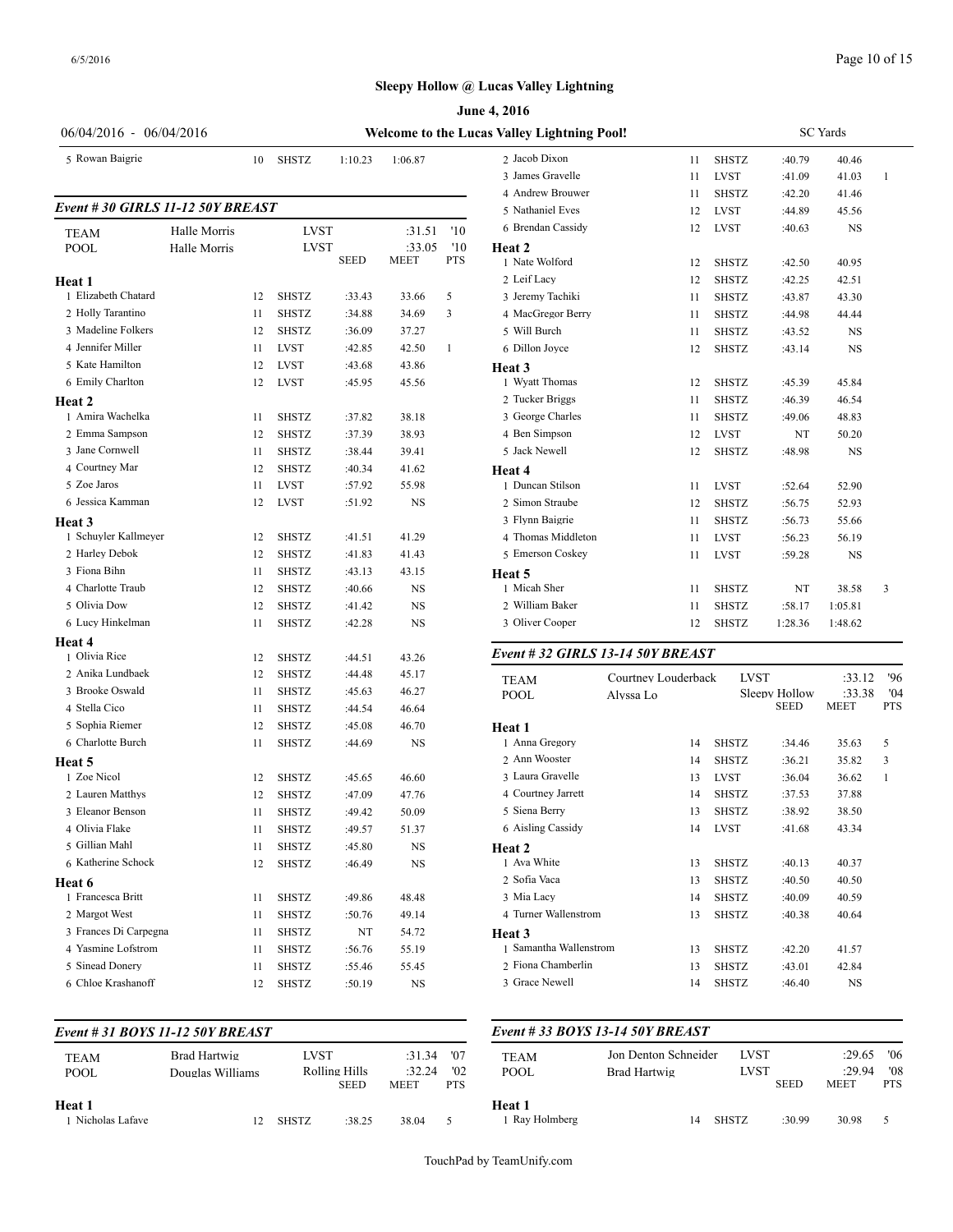|                               |                                   |                            |                  |                  |              | June 4, 2016                                |                                        |
|-------------------------------|-----------------------------------|----------------------------|------------------|------------------|--------------|---------------------------------------------|----------------------------------------|
| 06/04/2016 - 06/04/2016       |                                   |                            |                  |                  |              | Welcome to the Lucas Valley Lightning Pool! |                                        |
| 2 Isaiah Williams             | 13                                | <b>SHSTZ</b>               | :34.07           | 34.78            | 3            | 4 Anna Wallen                               | 6                                      |
| 3 Gavin Dow                   | 14                                | <b>SHSTZ</b>               | :35.21           | 35.51            |              | 5 Mira Shepard                              | 6                                      |
| 4 Owen Parker                 | 13                                | <b>LVST</b>                | :37.80           | 37.20            | 1            | 6 Zoe White                                 | 7                                      |
| 5 Henry Cosentino             | 14                                | <b>SHSTZ</b>               | :33.07           | NS               |              |                                             |                                        |
| Heat 2                        |                                   |                            |                  |                  |              |                                             |                                        |
| 1 Warren Brouwer              | 14                                | <b>SHSTZ</b>               | :35.40           | 35.88            |              | Event # 37 BOYS 8& UN 25Y FLY               |                                        |
| 2 Tate Miller                 | 13                                | <b>SHSTZ</b>               | :37.56           | 38.22            |              | TEAM                                        | Clark Slavin                           |
| 3 Jack Wyatt                  | 14                                | <b>SHSTZ</b>               | :37.92           | 38.68            |              | POOL                                        | <b>Anthony Petruzella</b>              |
| 4 Tom Skyvara                 | 14                                | <b>SHSTZ</b>               | :38.28           | 38.97            |              |                                             |                                        |
| 5 Mac Bihn                    | 13                                | <b>SHSTZ</b>               | :39.67           | 39.45            |              | Heat 1                                      |                                        |
| 6 Lars Matthys                | 14                                | <b>SHSTZ</b>               | :39.19           | 40.40            |              | 1 Nolan Anderson                            | 8                                      |
| Heat 3                        |                                   |                            |                  |                  |              | 2 Tucker Kurth                              | 8                                      |
| 1 Gregory Finn                | 13                                | <b>SHSTZ</b>               | NT               | 37.61            |              | 3 Kai Makino                                | 8                                      |
| 2 Miles Crock                 | 13                                | <b>SHSTZ</b>               | NT               | 38.56            |              | 4 Jack Hansen                               | 8                                      |
| 3 Jack Reuter                 | 14                                | <b>SHSTZ</b>               | :41.55           | 40.70            |              | Heat 2                                      |                                        |
| 4 Connor Whyte                | 14                                | <b>SHSTZ</b>               | :40.83           | 41.41            |              | 1 Luke Davis                                | 8                                      |
| 5 Henry Adams                 | 13                                | <b>LVST</b>                | :46.76           | 47.29            |              | 2 Zane Schuman                              | 7                                      |
|                               |                                   |                            |                  |                  |              | 3 Charles Miles                             | 8                                      |
|                               | Event # 34 GIRLS 15-18 50Y BREAST |                            |                  |                  |              | Event #38 GIRLS 9-10 50Y FLY                |                                        |
| <b>TEAM</b>                   | Tori Scollon                      | <b>LVST</b>                | Strawberry Seal  | :33.77<br>:33.01 | '78<br>'16   |                                             |                                        |
| <b>POOL</b>                   | Alexa Zener                       |                            | <b>SEED</b>      | <b>MEET</b>      | <b>PTS</b>   | TEAM<br><b>POOL</b>                         | Kelsey Louderback<br>Kelsev Louderback |
| Heat 1<br>1 Kate Christie     | 17                                | <b>SHSTZ</b>               | NT               | 39.18            | 5            |                                             |                                        |
| 2 Georgia Lee                 | 15                                | <b>LVST</b>                |                  |                  | 3            | Heat 1<br>1 Loretta Hovey                   | 10                                     |
| 3 Lindsey Lowder              | 17                                | <b>LVST</b>                | :40.34<br>:42.77 | 39.67<br>40.89   | 1            | 2 Iris Abeck                                | 9                                      |
| 4 Claire Castrejon            |                                   | <b>SHSTZ</b>               |                  | <b>NS</b>        |              | 3 Ingrid Wahlstrom                          | 10                                     |
|                               | 16                                |                            | NT               |                  |              | 4 Anya Jaroszewski                          | 9                                      |
|                               | Event #35 BOYS 15-18 50Y BREAST   |                            |                  |                  |              | 5 Isobel Samlihan                           | 10                                     |
|                               |                                   |                            |                  |                  | '07          | 6 Lauren Kurtzman                           | 9                                      |
| <b>TEAM</b>                   | <b>Mason Roberts</b>              | <b>LVST</b><br><b>LVST</b> |                  | :28.00<br>:28.58 | '12          | Heat 2                                      |                                        |
| <b>POOL</b>                   | Brad Hartwig                      |                            | SEED             | <b>MEET</b>      | <b>PTS</b>   | 1 Lucy Lafave                               | 10                                     |
| Heat 1                        |                                   |                            |                  |                  |              | 2 Kelsey Riemer                             | 10                                     |
| 1 Cole Parker                 | 15                                | <b>LVST</b>                | :30.78           | 30.69            | 5            | 3 Eva Vaca                                  | 10                                     |
| 2 Oliver White                | 15                                | <b>SHSTZ</b>               | :36.06           | NS               |              | 4 Avery Hinkelman                           | 9                                      |
| Event #36 GIRLS 8& UN 25Y FLY |                                   |                            |                  |                  |              | Heat 3<br>1 Katharine Diperna-Pavlich       | 10                                     |
|                               |                                   |                            |                  |                  |              | 2 Sophia Britt                              | 9                                      |
| TEAM                          | Kelsey Louderback                 | <b>LVST</b><br>LVST        |                  | :16.00<br>:16.60 | '92<br>'02   | 3 Avery Marne                               | 9                                      |
| POOL                          | Regan Bradshaw                    |                            | <b>SEED</b>      | <b>MEET</b>      | PTS          |                                             |                                        |
| Heat 1                        |                                   |                            |                  |                  |              | Event #39 BOYS 9-10 50Y FLY                 |                                        |
| 1 Sanne Kostecki              | 8                                 | SHSTZ                      | :16.20           | 16.70            | 5            | TEAM                                        | Lomax Turner                           |
| 2 Paige Murphy                | 8                                 | SHSTZ                      | :21.30           | 20.12            | 3            | <b>POOL</b>                                 | Ethan Lewczyk                          |
| 3 Haley Brown                 | 8                                 | <b>LVST</b>                | :21.90           | 20.50            | $\mathbf{1}$ |                                             |                                        |
| 4 Valerie Mansinne            | 8                                 | <b>LVST</b>                | :21.39           | 20.81            |              | Heat 1                                      |                                        |
| 5 Story Hadfield              | 8                                 | LVST                       | :25.59           | 27.52            |              | 1 David Finney                              | 10                                     |
| 6 Nadya Wachelka              | 8                                 | SHSTZ                      | :16.33           | DQ               |              | 2 Max Crock                                 | 9                                      |
| Heat 2                        |                                   |                            |                  |                  |              | 3 Miller Link                               | 9                                      |

 Elsa Wahlstrom 8 SHSTZ :22.77 20.35 Stella Gregor 8 SHSTZ :22.55 21.08 Coda Swaim 8 SHSTZ :23.06 22.45 Johana Stone 8 LVST :26.52 29.38 5 Ryann Jefferys 6 LVST :32.61 36.61

1 Holly Hovey 7 SHSTZ :27.33 24.35 2 Gianna Tar 8 LVST NT 27.80 3 Quinn Rodgers 6 LVST :54.56 31.88

**Heat 3**

| e 4, 2016                 |   |              |                 |           |  |
|---------------------------|---|--------------|-----------------|-----------|--|
| as Valley Lightning Pool! |   |              | <b>SC</b> Yards |           |  |
| 4 Anna Wallen             | 6 | LVST         | NT              | 39.22     |  |
| 5 Mira Shepard            | 6 | <b>LVST</b>  | NT              | 47.69     |  |
| 6 Zoe White               |   | <b>SHSTZ</b> | :35.06          | <b>NS</b> |  |
|                           |   |              |                 |           |  |

#### *Event # 37 BOYS 8&UN 25Y FLY*

| <b>TEAM</b><br><b>POOL</b> | Clark Slavin<br>Anthony Petruzella | <b>LVST</b>  | Rafael Racket<br><b>SEED</b> | :16.49<br>:15.81<br><b>MEET</b> | '81<br>'91<br><b>PTS</b> |  |
|----------------------------|------------------------------------|--------------|------------------------------|---------------------------------|--------------------------|--|
| Heat 1                     |                                    |              |                              |                                 |                          |  |
| 1 Nolan Anderson           | 8                                  | <b>SHSTZ</b> | :17.21                       | 16.88                           | 5                        |  |
| 2 Tucker Kurth             | 8                                  | <b>LVST</b>  | :18.73                       | 18.66                           | 3                        |  |
| 3 Kai Makino               | 8                                  | <b>SHSTZ</b> | :24.75                       | 21.07                           | 1                        |  |
| 4 Jack Hansen              | 8                                  | <b>LVST</b>  | :29.98                       | 30.80                           |                          |  |
| Heat 2                     |                                    |              |                              |                                 |                          |  |
| 1 Luke Davis               | 8                                  | <b>SHSTZ</b> | :25.63                       | 23.66                           |                          |  |
| 2. Zane Schuman            | 7                                  | <b>SHSTZ</b> | :26.73                       | 30.91                           |                          |  |
| 3 Charles Miles            | 8                                  | <b>LVST</b>  | :37.07                       | 36.57                           |                          |  |
|                            |                                    |              |                              |                                 |                          |  |

#### *Event # 38 GIRLS 9-10 50Y FLY*

| <b>TEAM</b><br><b>POOL</b>  | Kelsey Louderback<br>Kelsev Louderback | <b>LVST</b><br><b>LVST</b> |             | :30.09<br>:30.74 | 94<br>'94    |
|-----------------------------|----------------------------------------|----------------------------|-------------|------------------|--------------|
|                             |                                        |                            | <b>SEED</b> | <b>MEET</b>      | <b>PTS</b>   |
| Heat 1                      |                                        |                            |             |                  |              |
| 1 Loretta Hovey             | 10                                     | <b>SHSTZ</b>               | :36.45      | 37.13            | 5            |
| 2 Iris Abeck                | 9                                      | <b>LVST</b>                | :39.67      | 37.89            | 3            |
| 3 Ingrid Wahlstrom          | 10                                     | <b>SHSTZ</b>               | :38.57      | 38.42            | $\mathbf{1}$ |
| 4 Anya Jaroszewski          | 9                                      | <b>LVST</b>                | :43.98      | 42.45            |              |
| 5 Isobel Samlihan           | 10                                     | <b>SHSTZ</b>               | :41.31      | 46.76            |              |
| 6 Lauren Kurtzman           | 9                                      | <b>LVST</b>                | :45.98      | <b>NS</b>        |              |
| Heat 2                      |                                        |                            |             |                  |              |
| 1 Lucy Lafave               | 10                                     | <b>SHSTZ</b>               | :41.32      | 41.09            |              |
| 2 Kelsey Riemer             | 10                                     | <b>SHSTZ</b>               | :41.44      | 42.73            |              |
| 3 Eva Vaca                  | 10                                     | <b>SHSTZ</b>               | :42.24      | 44.96            |              |
| 4 Avery Hinkelman           | 9                                      | <b>SHSTZ</b>               | :46.68      | 46.83            |              |
| <b>Heat 3</b>               |                                        |                            |             |                  |              |
| 1 Katharine Diperna-Pavlich | 10                                     | <b>SHSTZ</b>               | NT          | 43.72            |              |
| 2 Sophia Britt              | 9                                      | <b>SHSTZ</b>               | :46.90      | 45.48            |              |
| 3 Avery Marne               | 9                                      | <b>SHSTZ</b>               | NT          | 48.36            |              |
|                             |                                        |                            |             |                  |              |

# *Event # 39 BOYS 9-10 50Y FLY*

| <b>TEAM</b>     | Lomax Turner  | <b>LVST</b>  |                                    | :31.90         | '10               |  |
|-----------------|---------------|--------------|------------------------------------|----------------|-------------------|--|
| <b>POOL</b>     | Ethan Lewczyk |              | <b>Scott Valley</b><br><b>SEED</b> | :31.19<br>MEET | '12<br><b>PTS</b> |  |
| Heat 1          |               |              |                                    |                |                   |  |
| 1 David Finney  | 10            | <b>LVST</b>  | :39.12                             | 38.43          | 5                 |  |
| 2 Max Crock     | 9             | <b>SHSTZ</b> | :42.00                             | 39.61          | 3                 |  |
| 3 Miller Link   | 9             | <b>LVST</b>  | :44.08                             | 39.90          | 1                 |  |
| 4 Whitman Flake | 9             | <b>SHSTZ</b> | :44.61                             | 42.25          |                   |  |
| 5 Hayden Long   | 9             | <b>SHSTZ</b> | :44.77                             | 48.13          |                   |  |
| Heat 2          |               |              |                                    |                |                   |  |
| 1 Drake Fruhauf | 10            | <b>SHSTZ</b> | :48.94                             | 48.92          |                   |  |
| 2 Marc Helwee   | 9             | <b>LVST</b>  | :52.63                             | 56.33          |                   |  |
| 3 Jack Grubb    | 9             | <b>SHSTZ</b> | NT                                 | 58.61          |                   |  |
| 4 Charlie Nau   | 10            | <b>LVST</b>  | :56.01                             | 1:01.22        |                   |  |
| 5 Eden Abeck    | 9             | <b>LVST</b>  | :57.09                             | DO             |                   |  |
| 6 Paden Kane    | 10            | <b>SHSTZ</b> | :44.84                             | <b>NS</b>      |                   |  |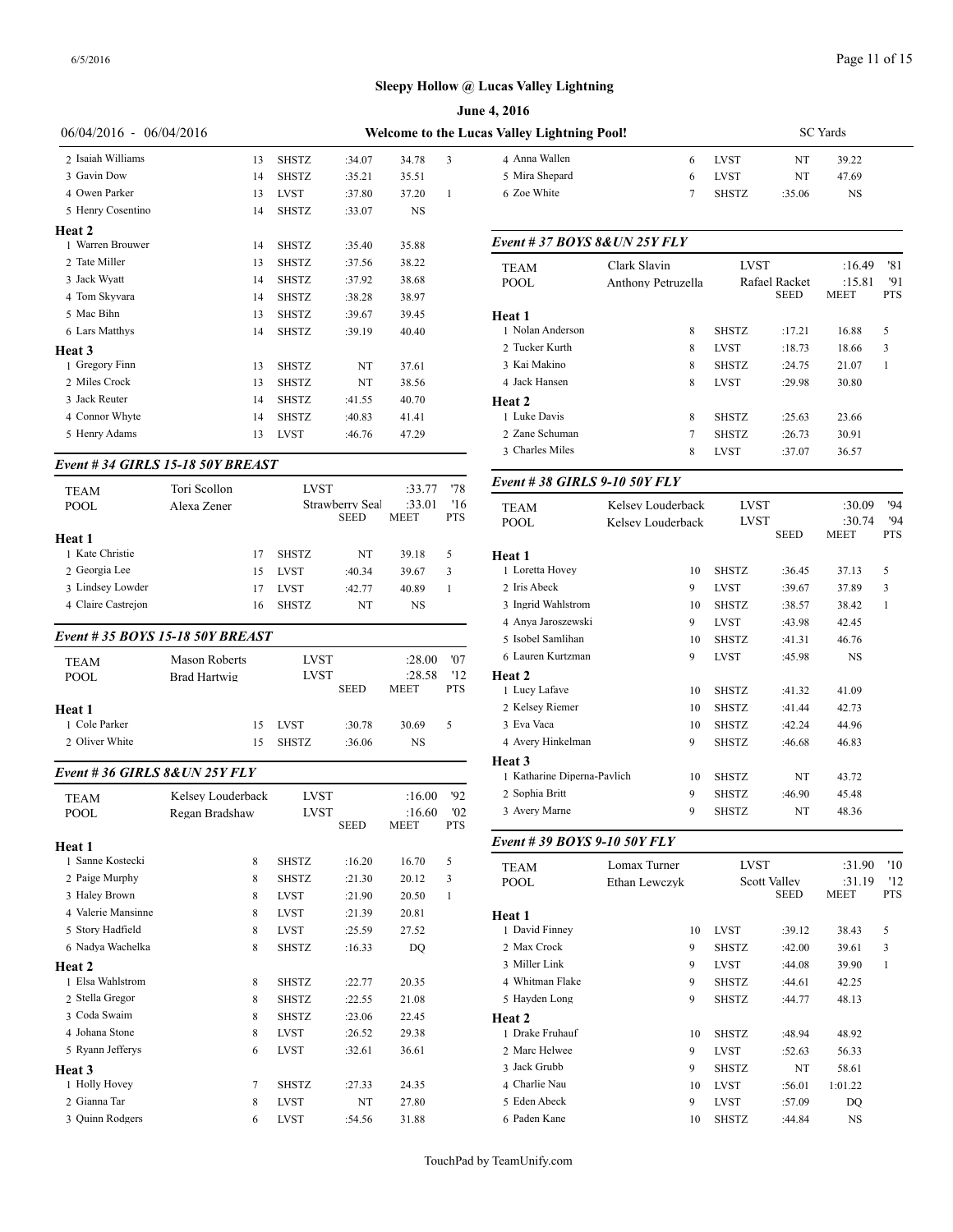#### **June 4, 2016**

06/04/2016 - 06/04/2016 **W** 

| Velcome to the Lucas Valley Lightning Poo |  |  |
|-------------------------------------------|--|--|

| Event #40 GIRLS 11-12 50Y FLY |                                       | Heat 3<br>1 Courtney Jarrett |             |                                 |                         |                                   |
|-------------------------------|---------------------------------------|------------------------------|-------------|---------------------------------|-------------------------|-----------------------------------|
| <b>TEAM</b><br><b>POOL</b>    | Megan Baumgartner<br>Abigail Naftzger | LVST<br><b>LVST</b>          | <b>SEED</b> | :28.09<br>:28.35<br><b>MEET</b> | 95<br>'14<br><b>PTS</b> | 2 Siena Berry<br>3 Claire MacDona |
| Heat 1                        |                                       |                              |             |                                 |                         | Event #43 BOY                     |
| 1 Emma Sampson                | 12                                    | <b>SHSTZ</b>                 | :31.50      | 32.44                           | 5                       | <b>TEAM</b>                       |
| 2 Ella Woodhead               | 12                                    | <b>SHSTZ</b>                 | :34.13      | 34.45                           |                         | <b>POOL</b>                       |
| 3 Cameron Jane Taylor         | 12                                    | <b>LVST</b>                  | :34.04      | 35.34                           | 1                       |                                   |
| 4 Natasha Grubb               | 11                                    | <b>SHSTZ</b>                 | :34.68      | 35.47                           |                         | Heat 1                            |
| 5 Jada Swan                   | 11                                    | <b>LVST</b>                  | :41.87      | 40.61                           |                         | 1 Gavin Dow                       |
| 6 Jennifer Miller             | 11                                    | <b>LVST</b>                  | :41.84      | 43.98                           |                         | 2 Jack Richardson                 |
| Heat 2                        |                                       |                              |             |                                 |                         | 3 Isaiah Williams                 |
| 1 Gwen Kallmeyer              | 12                                    | <b>SHSTZ</b>                 | :35.72      | 36.94                           |                         | 4 Owen Parker                     |
| 2 Olivia Rice                 | 12                                    | <b>SHSTZ</b>                 | :38.62      | 36.99                           |                         | 5 Ray Holmberg                    |
| 3 Adriana Medina              | 12                                    | <b>SHSTZ</b>                 | :40.10      | 43.79                           |                         | 6 Henry Cosentino                 |
| 4 Lucy Wallenstrom            | 11                                    | <b>SHSTZ</b>                 | :37.69      | <b>NS</b>                       |                         | Heat 2                            |
| 5 Francesca Britt             | 11                                    | <b>SHSTZ</b>                 | :46.24      | <b>NS</b>                       |                         | 1 Holden Cooper                   |
| Heat 3                        |                                       |                              |             |                                 |                         | 2 Zev Schuman                     |
| 1 Elizabeth Chatard           | 12                                    | <b>SHSTZ</b>                 | NT          | 32.61                           | 3                       | 3 Connor Whyte                    |
| 2 Isabel Folkers              | 12                                    | <b>SHSTZ</b>                 | NT          | 35.84                           |                         | 4 Henry Adams                     |
|                               |                                       |                              |             |                                 |                         |                                   |

#### *Event # 41 BOYS 11-12 50Y FLY*

| <b>TEAM</b>          | Marty Smith |    | <b>LVST</b>  |                          | :27.18         | '04               | Event #44 GIRI             |
|----------------------|-------------|----|--------------|--------------------------|----------------|-------------------|----------------------------|
| <b>POOL</b>          | RJ Williams |    |              | Marinwood<br><b>SEED</b> | :28.32<br>MEET | '09<br><b>PTS</b> | <b>TEAM</b><br><b>POOL</b> |
| Heat 1               |             |    |              |                          |                |                   |                            |
| 1 Donovan Duro       |             | 12 | <b>SHSTZ</b> | :28.04                   | 28.88          | 5                 | Heat 1                     |
| 2 Dominic Haggard    |             | 12 | <b>SHSTZ</b> | :35.06                   | 34.38          | 3                 | 1 Kate Christie            |
| 3 Brady Long         |             | 11 | <b>SHSTZ</b> | :34.06                   | 35.26          |                   | 2 Anna O'Brien             |
| 4 Byron Finley       |             | 12 | <b>LVST</b>  | :38.58                   | 38.10          | 1                 | 3 Claire Castrejon         |
| 5 Tj Bernhard        |             | 11 | <b>LVST</b>  | :36.10                   | <b>NS</b>      |                   | 4 Kirsty Star              |
| Heat 2               |             |    |              |                          |                |                   |                            |
| 1 Nicholas Lafave    |             | 12 | <b>SHSTZ</b> | :38.14                   | 38.01          |                   | Event #45 $BOY$            |
| 2 MacGregor Berry    |             | 11 | <b>SHSTZ</b> | :38.70                   | 39.06          |                   | <b>TEAM</b>                |
| 3 Henry Houser       |             | 12 | <b>SHSTZ</b> | NT                       | 45.36          |                   | <b>POOL</b>                |
| 4 Christopher Parker |             | 11 | <b>LVST</b>  | :55.69                   | NS             |                   |                            |
| 5 Daniel Buckley     |             | 11 | <b>LVST</b>  | :55.75                   | <b>NS</b>      |                   | Heat 1                     |
| 6 Duncan Stilson     |             | 11 | <b>LVST</b>  | :50.51                   | NS             |                   | 1 Cole Parker              |
|                      |             |    |              |                          |                |                   |                            |

#### *Event # 42 GIRLS 13-14 50Y FLY*

| <b>TEAM</b><br><b>POOL</b> | Megan Baumgartner<br>Aislinn Dresel | <b>LVST</b><br><b>LVST</b> |             | :27.64<br>:28.27 | '95<br>'09 | 4 Danny Roland<br>5 Jeremy Naftzger |
|----------------------------|-------------------------------------|----------------------------|-------------|------------------|------------|-------------------------------------|
|                            |                                     |                            | <b>SEED</b> | <b>MEET</b>      | <b>PTS</b> | 6 Oliver White                      |
| Heat 1                     |                                     |                            |             |                  |            | Heat 2                              |
| 1 Abigail Naftzger         | 14                                  | <b>LVST</b>                | NT          | 28.49            | 5          | 1 Connor Moynih                     |
| 2 Kate McCarthy            | 14                                  | <b>SHSTZ</b>               | :28.36      | 28.57            | 3          | 2 Matthew Blackb                    |
| 3 Bella Movnihan           | 14                                  | <b>SHSTZ</b>               | :28.98      | 29.65            | 1          | 3 Nicholas Berry                    |
| 4 Sasha Frey               | 13                                  | <b>SHSTZ</b>               | :29.51      | 30.01            |            | 4 Petey Galli                       |
| 5 Kimi Rossi               | 14                                  | <b>LVST</b>                | :30.83      | 30.99            |            |                                     |
| 6 Kendra Parker            | 14                                  | <b>LVST</b>                | :33.50      | 33.46            |            |                                     |
| <b>Heat 2</b>              |                                     |                            |             |                  |            | Event #46 GIRI                      |
| 1 Francesca Moynihan       | 13                                  | <b>SHSTZ</b>               | :31.26      | 31.47            |            | <b>TEAM</b>                         |
| 2 Anna Gregory             | 14                                  | <b>SHSTZ</b>               | :31.46      | 32.12            |            | <b>POOL</b>                         |
| 3 Ann Wooster              | 14                                  | <b>SHSTZ</b>               | :33.39      | 32.69            |            |                                     |
| 4 Ava White                | 13                                  | <b>SHSTZ</b>               | :34.10      | 36.38            |            | Heat 1                              |
|                            |                                     |                            |             |                  |            |                                     |

| s Valley Lightning Pool!        |                        |                            | <b>SC</b> Yards              |                       |                   |  |  |  |
|---------------------------------|------------------------|----------------------------|------------------------------|-----------------------|-------------------|--|--|--|
|                                 |                        |                            |                              |                       |                   |  |  |  |
| Heat 3<br>1 Courtney Jarrett    |                        | <b>SHSTZ</b>               | NT                           |                       |                   |  |  |  |
| 2 Siena Berry                   | 14<br>13               | <b>SHSTZ</b>               | NT                           | 33.63<br>35.45        |                   |  |  |  |
| 3 Claire MacDonald              | 13                     | <b>SHSTZ</b>               | :35.16                       | 36.27                 |                   |  |  |  |
| Event #43 BOYS 13-14 50Y FLY    |                        |                            |                              |                       |                   |  |  |  |
| <b>TEAM</b>                     | Marty Smith            | <b>LVST</b>                |                              | :25.83                | '06               |  |  |  |
| <b>POOL</b>                     | Daniel Hardman         |                            | Rolling Hills<br><b>SEED</b> | :25.55<br>MEET        | '12<br><b>PTS</b> |  |  |  |
| Heat 1                          |                        |                            |                              |                       |                   |  |  |  |
| 1 Gavin Dow                     | 14                     | <b>SHSTZ</b>               | :30.07                       | 30.14                 | 3                 |  |  |  |
| 2 Jack Richardson               | 14                     | <b>SHSTZ</b>               | :30.49                       | 30.31                 |                   |  |  |  |
| 3 Isaiah Williams               | 13                     | <b>SHSTZ</b>               | :30.00                       | 31.85                 |                   |  |  |  |
| 4 Owen Parker                   | 13                     | LVST                       | :34.52                       | 33.26                 | 1                 |  |  |  |
| 5 Ray Holmberg                  | 14                     | <b>SHSTZ</b>               | :27.96                       | NS                    |                   |  |  |  |
| 6 Henry Cosentino               | 14                     | <b>SHSTZ</b>               | :30.20                       | NS                    |                   |  |  |  |
| Heat 2<br>1 Holden Cooper       | 14                     | <b>SHSTZ</b>               | :30.64                       | 29.91                 | 5                 |  |  |  |
| 2 Zev Schuman                   | 13                     | <b>SHSTZ</b>               | :32.19                       | 33.18                 |                   |  |  |  |
| 3 Connor Whyte                  | 14                     | <b>SHSTZ</b>               | :34.41                       | 35.89                 |                   |  |  |  |
| 4 Henry Adams                   | 13                     | LVST                       | :46.53                       | 46.35                 |                   |  |  |  |
| 5 Lars Matthys                  | 14                     | <b>SHSTZ</b>               | :32.73                       | NS                    |                   |  |  |  |
| Event # 44 GIRLS 15-18 50Y FLY  |                        |                            |                              |                       |                   |  |  |  |
| <b>TEAM</b>                     | <b>Stacey Sorensen</b> | <b>LVST</b>                |                              | :27.31                | '03               |  |  |  |
| <b>POOL</b>                     | <b>Stacey Sorensen</b> | <b>LVST</b><br><b>SEED</b> |                              | :28.12<br><b>MEET</b> | '03<br><b>PTS</b> |  |  |  |
| Heat 1                          |                        |                            |                              |                       |                   |  |  |  |
| 1 Kate Christie                 | 17                     | <b>SHSTZ</b>               | NT                           | 32.62                 | 5                 |  |  |  |
| 2 Anna O'Brien                  | 15                     | LVST                       | :33.86                       | 33.38                 | 3                 |  |  |  |
| 3 Claire Castrejon              | 16                     | <b>SHSTZ</b>               | NT                           | NS                    |                   |  |  |  |
| 4 Kirsty Star                   | 16                     | <b>SHSTZ</b>               | :29.01                       | NS                    |                   |  |  |  |
| Event #45 BOYS 15-18 50Y FLY    |                        |                            |                              |                       |                   |  |  |  |
| <b>TEAM</b>                     | Jimmy Reizman          | LVST                       |                              | :24.12                | '11               |  |  |  |
| <b>POOL</b>                     | Jon Scherner           | АC                         | <b>SEED</b>                  | :24.30<br>MEET        | '77<br><b>PTS</b> |  |  |  |
| Heat 1                          |                        |                            |                              |                       |                   |  |  |  |
| 1 Cole Parker                   | 15                     | LVST                       | :25.09                       | 25.79                 | 5                 |  |  |  |
| 2 Francesco Cico                | 17                     | <b>SHSTZ</b>               | NT                           | 26.65                 | 3                 |  |  |  |
| 3 Dylan Woodhead                | 17                     | SHSTZ                      | NT                           | 28.48                 |                   |  |  |  |
| 4 Danny Roland                  | 16                     | SHSTZ                      | NT                           | 29.44                 |                   |  |  |  |
| 5 Jeremy Naftzger               | 18                     | LVST                       | :36.14                       | 38.16                 |                   |  |  |  |
| 6 Oliver White                  | 15                     | SHSTZ                      | :31.00                       | NS                    |                   |  |  |  |
| Heat 2                          |                        |                            |                              |                       |                   |  |  |  |
| 1 Connor Moynihan               | 16                     | SHSTZ                      | NT                           | 27.34                 | $\mathbf{1}$      |  |  |  |
| 2 Matthew Blackburn             | 15                     | SHSTZ                      | NT                           | 29.26                 |                   |  |  |  |
| 3 Nicholas Berry                | 15                     | SHSTZ                      | NT                           | NS                    |                   |  |  |  |
| 4 Petey Galli                   | 18                     | <b>SHSTZ</b>               | NT                           | NS                    |                   |  |  |  |
| Event #46 GIRLS 8& UN 100Y I.M. |                        |                            |                              |                       |                   |  |  |  |
|                                 | Samantha McKnight      | <b>LVST</b>                |                              | 1:29.11               | '77               |  |  |  |
| TEAM<br>POOL                    | Julietta Camahort      |                            | Scott Valley                 | 1:25.44               | '12               |  |  |  |
|                                 |                        |                            | SEED                         | MEET                  | PTS               |  |  |  |

**Heat 1**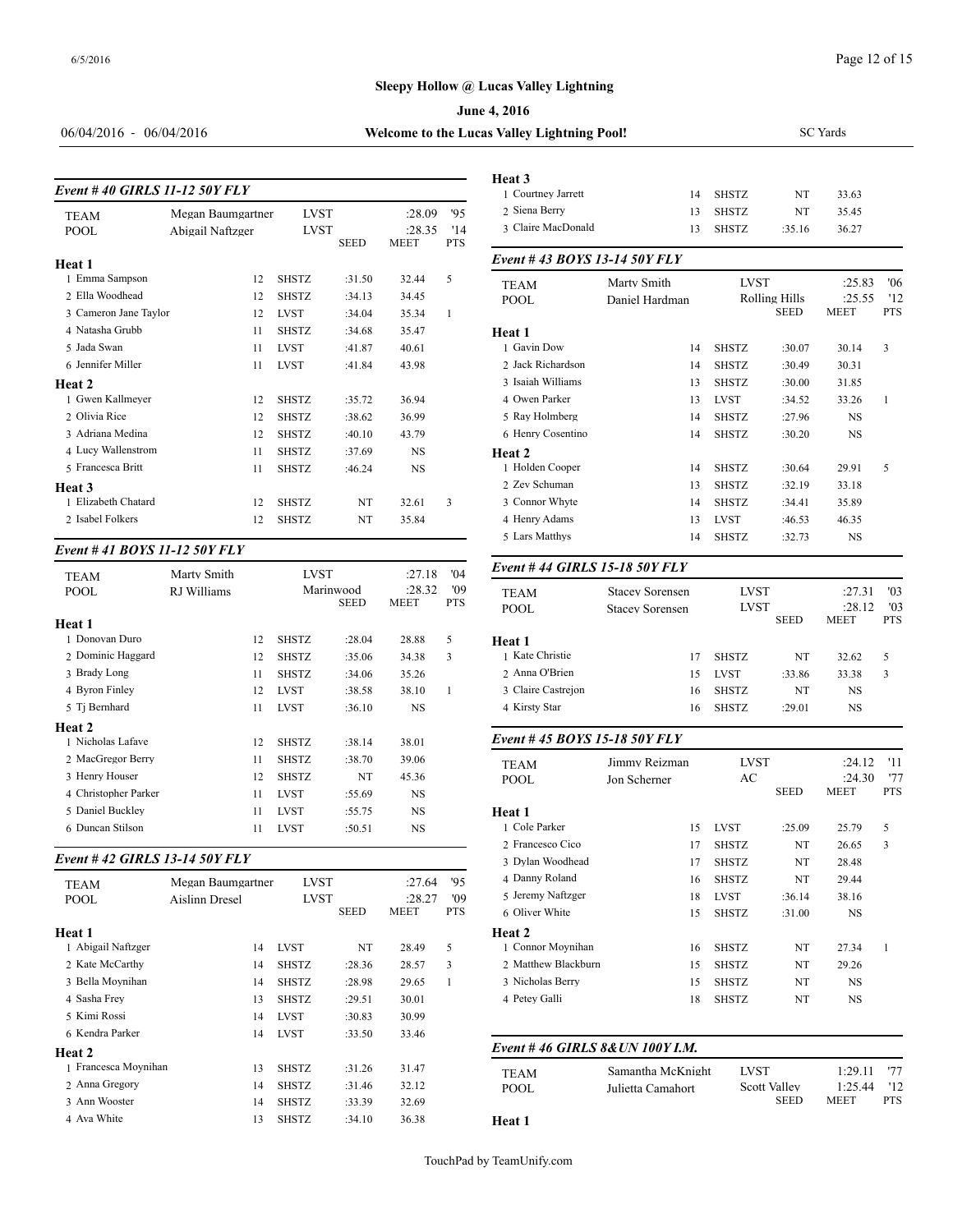**June 4, 2016**

06/04/2016 - 06/04/2016 **Welcome to the Lucas** 

## *Event # 46 GIRLS 8&UN 100Y I.M.*

| <b>TEAM</b><br><b>POOL</b> | Samantha McKnight<br>Julietta Camahort | <b>LVST</b>  | <b>Scott Valley</b><br><b>SEED</b> | 1:29.11<br>1:25.44<br><b>MEET</b> | '77<br>12<br><b>PTS</b> | <b>Heat 1</b><br>1 Garrett Pardo<br>2 David Finney |
|----------------------------|----------------------------------------|--------------|------------------------------------|-----------------------------------|-------------------------|----------------------------------------------------|
| Heat 1                     |                                        |              |                                    |                                   |                         | 3 Ayman Wachelk                                    |
| 1 Nadya Wachelka           | 8                                      | <b>SHSTZ</b> | 1:28.65                            | 1:30.81                           | 5                       | 4 James Gregor                                     |
| 2 Sanne Kostecki           | 8                                      | <b>SHSTZ</b> | 1:33.31                            | 1:34.37                           | 3                       | 5 Benjamin Butler                                  |
| 3 Valerie Mansinne         | 8                                      | <b>LVST</b>  | 1:43.15                            | 1:43.98                           | $\mathbf{1}$            | 6 Hayden Biesiad                                   |
| 4 Elsa Wahlstrom           | 8                                      | <b>SHSTZ</b> | 1:49.30                            | 1:50.19                           |                         | <b>Heat 2</b>                                      |
| 5 Holly Hovey              | 7                                      | <b>SHSTZ</b> | 1:51.39                            | 1:54.24                           |                         | 1 Stanislav Cornw                                  |
| 6 Stella Gregor            | 8                                      | <b>SHSTZ</b> | 1:44.63                            | DQ                                |                         | 2 Soren Jessen                                     |
| <b>Heat 2</b>              |                                        |              |                                    |                                   |                         | 3 Charlie Nau                                      |
| 1 Kaeley Sullivan          | 8                                      | <b>SHSTZ</b> | NT                                 | 1:49.76                           |                         | 4 Marc Helwee                                      |
| 2 Sylvie Fine              | 8                                      | <b>SHSTZ</b> | 1:58.42                            | 1:52.78                           |                         | 5 Ellis Chamberlin                                 |
| 3 Paige Murphy             | 8                                      | <b>SHSTZ</b> | NT                                 | 1:59.63                           |                         | 6 Miller Link                                      |
| 4 Lauren Reagan            | $\overline{7}$                         | <b>SHSTZ</b> | NT                                 | 2:00.16                           |                         |                                                    |
| 5 Sarah Haskell            | 8                                      | <b>SHSTZ</b> | NT                                 | 2:18.27                           |                         | Event # 50 GIRI                                    |
| 6 Sofie Baumgarten         | 8                                      | <b>LVST</b>  | 2:14.20                            | <b>NS</b>                         |                         | <b>TEAM</b>                                        |
|                            |                                        |              |                                    |                                   |                         |                                                    |

### *Event # 47 BOYS 8&UN 100Y I.M.*

| <b>TEAM</b><br><b>POOL</b> | Marty Smith<br>D Hemingway |   | <b>LVST</b>  | Rolling Hills<br><b>SEED</b> | 1:25.29<br>1:22.70<br><b>MEET</b> | '00<br>75<br><b>PTS</b> | Heat 1<br>1 Holly Tarantino<br>2 Elizabeth Chatar |
|----------------------------|----------------------------|---|--------------|------------------------------|-----------------------------------|-------------------------|---------------------------------------------------|
| Heat 1                     |                            |   |              |                              |                                   |                         | 3 Alena Sharp                                     |
| 1 Nolan Anderson           |                            | 8 | <b>SHSTZ</b> | 1:29.11                      | 1:25.36                           | 5                       | 4 Sydney Hellar                                   |
| 2 Cameron Hellar           |                            | 8 | <b>LVST</b>  | 1:32.79                      | 1:32.84                           | 3                       | 5 Cameron Jane T                                  |
| 3 Kai Makino               |                            | 8 | <b>SHSTZ</b> | 1:56.20                      | DO.                               |                         | 6 Kate Hamilton                                   |
| 4 Benjamin McConnell       |                            | 8 | <b>LVST</b>  | NT                           | NS                                |                         | Heat 2                                            |
| Heat 2                     |                            |   |              |                              |                                   |                         | 1 Ella Woodhead                                   |
| 1 Jonah Sher               |                            | 7 | <b>SHSTZ</b> | 2:10.75                      | 1:56.61                           |                         | 2 Madeline Folker                                 |
| 2 Justin Tachiki           |                            | 7 | <b>SHSTZ</b> | 1:58.43                      | 1:58.10                           |                         | 3 Emma Sampson                                    |
| 3 Zane Schuman             |                            | 7 | <b>SHSTZ</b> | 2:17.95                      | 2:24.82                           |                         | 4 Amira Wachelka                                  |
|                            |                            |   |              |                              |                                   |                         |                                                   |

#### *Event # 48 GIRLS 9-10 100Y I.M.*

| <b>TEAM</b>                   | Jamie Thomas      | LVST         |             | 1:13.62                | '11               | 2 Jane Cornwell<br>3 Jada Swan |
|-------------------------------|-------------------|--------------|-------------|------------------------|-------------------|--------------------------------|
| <b>POOL</b>                   | Megan Baumgartner | <b>LVST</b>  | <b>SEED</b> | 1:13.68<br><b>MEET</b> | '11<br><b>PTS</b> | 4 Stella Cico                  |
| Heat 1                        |                   |              |             |                        |                   | 5 Lucy Hinkelmar               |
| 1 Loretta Hovey               | 10                | <b>SHSTZ</b> | 1:22.61     | 1:23.33                | 5                 |                                |
| 2 Iris Abeck                  | 9                 | <b>LVST</b>  | 1:26.45     | 1:24.65                | 3                 | Event # 51 $BOY$               |
| 3 Laurel Cooper               | 10                | <b>SHSTZ</b> | 1:29.63     | 1:29.63                | $\mathbf{1}$      | <b>TEAM</b>                    |
| 4 Lucy Lafave                 | 10                | <b>SHSTZ</b> | 1:31.82     | 1:33.01                |                   | <b>POOL</b>                    |
| 5 Anya Frey                   | 9                 | <b>SHSTZ</b> | 1:31.47     | 1:34.78                |                   |                                |
| Heat 2                        |                   |              |             |                        |                   | Heat 1                         |
| 1 Fiona Mahl                  | 9                 | <b>SHSTZ</b> | 1:36.30     | 1:36.86                |                   | 1 Micah Sher                   |
| 2 Anya Jaroszewski            | 9                 | <b>LVST</b>  | 1:41.21     | 1:40.16                |                   | 2 James Gravelle               |
| 3 Kelsey Riemer               | 10                | <b>SHSTZ</b> | 1:38.72     | 1:41.54                |                   | 3 Jacob Dixon                  |
| 4 Eva Vaca                    | 10                | <b>SHSTZ</b> | 1:33.88     | DO                     |                   | 4 Nate Wolford                 |
| 5 Ashley Fine                 | 10                | <b>SHSTZ</b> | 1:34.35     | DO                     |                   | 5 Byron Finley                 |
| Heat 3                        |                   |              |             |                        |                   |                                |
| 1 Tayleigh Birkie             | 10                | <b>SHSTZ</b> | NT          | 1:35.10                |                   | Heat 2                         |
| 2 Cate Logan                  | 10                | <b>SHSTZ</b> | NT          | 1:40.23                |                   | 1 Nicholas Lafave              |
| 3 Madeline Alsterlind         | 10                | <b>SHSTZ</b> | 1:42.65     | 1:43.87                |                   | 2 Alan Sebastian               |
|                               |                   |              |             |                        |                   | 3 Jeremy Tachiki               |
|                               |                   |              |             |                        |                   | 4 Tanner Bortel                |
| Event #49 BOYS 9-10 100Y I.M. |                   |              |             |                        |                   | 5 Ti Bernhard                  |
|                               |                   |              |             |                        |                   |                                |

TouchPad by TeamUnify.com

| s Valley Lightning Pool!         |                                             |    |              | <b>SC</b> Yards                |                       |                  |  |  |  |
|----------------------------------|---------------------------------------------|----|--------------|--------------------------------|-----------------------|------------------|--|--|--|
| <b>POOL</b>                      | Marre Gattnar                               |    |              | Strawberry Seal<br><b>SEED</b> | :31.79<br><b>MEET</b> | 16<br><b>PTS</b> |  |  |  |
| Heat 1                           |                                             |    |              |                                |                       |                  |  |  |  |
| 1 Garrett Pardo                  |                                             | 10 | <b>LVST</b>  | 1:22.75                        | 1:22.48               | 5                |  |  |  |
| 2 David Finney                   |                                             | 10 | <b>LVST</b>  | 1:26.50                        | 1:23.43               | 3                |  |  |  |
| 3 Ayman Wachelka                 |                                             | 9  | <b>SHSTZ</b> | 1:21.82                        | 1:25.07               | 1                |  |  |  |
| 4 James Gregor                   |                                             | 10 | <b>SHSTZ</b> | 1:29.35                        | 1:30.06               |                  |  |  |  |
| 5 Benjamin Butler                |                                             | 9  | <b>LVST</b>  | 1:39.29                        | 1:38.16               |                  |  |  |  |
| 6 Hayden Biesiadecki             |                                             | 9  | <b>LVST</b>  | 1:43.93                        | 1:48.82               |                  |  |  |  |
| Heat 2                           |                                             |    |              |                                |                       |                  |  |  |  |
| 1 Stanislav Cornwell             |                                             | 9  | <b>SHSTZ</b> | NT                             | 1:47.56               |                  |  |  |  |
| 2 Soren Jessen                   |                                             | 9  | <b>LVST</b>  | 1:48.36                        | 1:49.32               |                  |  |  |  |
| 3 Charlie Nau                    |                                             | 10 | <b>LVST</b>  | 2:04.94                        | 1:54.37               |                  |  |  |  |
| 4 Marc Helwee                    |                                             | 9  | <b>LVST</b>  | 2:14.44                        | DO                    |                  |  |  |  |
| 5 Ellis Chamberlin               |                                             | 10 | <b>SHSTZ</b> | 2:02.08                        | <b>NS</b>             |                  |  |  |  |
| 6 Miller Link                    |                                             | 9  | <b>LVST</b>  | NT                             | <b>NS</b>             |                  |  |  |  |
| Event # 50 GIRLS 11-12 100Y I.M. |                                             |    |              |                                |                       |                  |  |  |  |
| <b>TEAM</b>                      | Megan Baumgartner                           |    | <b>LVST</b>  |                                | 1:04.72               | 95               |  |  |  |
| $R \cap T$                       | $\mathbf{v}$ . The contract of $\mathbf{v}$ |    | <b>TIZOT</b> |                                | 1.05.00               | 10F              |  |  |  |

| <b>POOL</b>           | Megan Baumgartner | <b>LVST</b>  | <b>SEED</b> | 1:05.90<br><b>MEET</b> | 95<br><b>PTS</b> |  |
|-----------------------|-------------------|--------------|-------------|------------------------|------------------|--|
| Heat 1                |                   |              |             |                        |                  |  |
| 1 Holly Tarantino     | 11                | <b>SHSTZ</b> | 1:07.64     | 1:09.80                | 5                |  |
| 2 Elizabeth Chatard   | 12                | <b>SHSTZ</b> | 1:08.31     | 1:12.02                | 3                |  |
| 3 Alena Sharp         | 11                | <b>SHSTZ</b> | 1:12.38     | 1:15.99                |                  |  |
| 4 Sydney Hellar       | 11                | <b>LVST</b>  | 1:19.31     | 1:20.24                | 1                |  |
| 5 Cameron Jane Taylor | 12                | <b>LVST</b>  | 1:24.27     | 1:21.71                |                  |  |
| 6 Kate Hamilton       | 12                | <b>LVST</b>  | 1:25.75     | 1:27.50                |                  |  |
| Heat 2                |                   |              |             |                        |                  |  |
| 1 Ella Woodhead       | 12                | <b>SHSTZ</b> | 1:13.48     | 1:12.57                |                  |  |
| 2 Madeline Folkers    | 12                | <b>SHSTZ</b> | 1:13.64     | 1:13.51                |                  |  |
| 3 Emma Sampson        | 12                | <b>SHSTZ</b> | 1:15.24     | 1:15.66                |                  |  |
| 4 Amira Wachelka      | 11                | <b>SHSTZ</b> | 1:16.57     | 1:17.35                |                  |  |
| <b>Heat 3</b>         |                   |              |             |                        |                  |  |
| 1 Sophia Riemer       | 12                | <b>SHSTZ</b> | 1:25.98     | 1:24.84                |                  |  |
| 2 Jane Cornwell       | 11                | <b>SHSTZ</b> | 1:33.04     | 1:30.92                |                  |  |
| 3 Jada Swan           | 11                | <b>LVST</b>  | 1:36.29     | 1:32.16                |                  |  |
| 4 Stella Cico         | 11                | <b>SHSTZ</b> | 1:32.06     | 1:33.82                |                  |  |
| 5 Lucy Hinkelman      | 11                | <b>SHSTZ</b> | 1:27.87     | NS                     |                  |  |
|                       |                   |              |             |                        |                  |  |

#### *Event # 51 BOYS 11-12 100Y I.M.*

| <b>TEAM</b><br><b>POOL</b> | Marty Smith<br>Douglas Williams | <b>LVST</b>  | Rolling Hills<br><b>SEED</b> | 1:04.33<br>1:05.21<br><b>MEET</b> | 04'<br>'02<br><b>PTS</b> |
|----------------------------|---------------------------------|--------------|------------------------------|-----------------------------------|--------------------------|
| Heat 1                     |                                 |              |                              |                                   |                          |
| 1 Micah Sher               | 11                              | <b>SHSTZ</b> | 1:13.52                      | 1:12.90                           | 5                        |
| 2 James Gravelle           | 11                              | <b>LVST</b>  | 1:18.36                      | 1:17.65                           | 3                        |
| 3 Jacob Dixon              | 11                              | <b>SHSTZ</b> | 1:17.10                      | 1:17.72                           | 1                        |
| 4 Nate Wolford             | 12                              | <b>SHSTZ</b> | 1:17.70                      | 1:18.78                           |                          |
| 5 Byron Finley             | 12                              | <b>LVST</b>  | 1:25.23                      | 1:25.82                           |                          |
| Heat 2                     |                                 |              |                              |                                   |                          |
| 1 Nicholas Lafave          | 12                              | <b>SHSTZ</b> | 1:18.78                      | 1:20.25                           |                          |
| 2 Alan Sebastian           | 12                              | <b>LVST</b>  | 1:27.45                      | 1:22.58                           |                          |
| 3 Jeremy Tachiki           | 11                              | <b>SHSTZ</b> | 1:20.97                      | 1:22.92                           |                          |
| 4 Tanner Bortel            | 11                              | <b>LVST</b>  | 1:34.61                      | <b>NS</b>                         |                          |
| 5 Ti Bernhard              | 11                              | <b>LVST</b>  | 1:27.72                      | NS                                |                          |
|                            |                                 |              |                              |                                   |                          |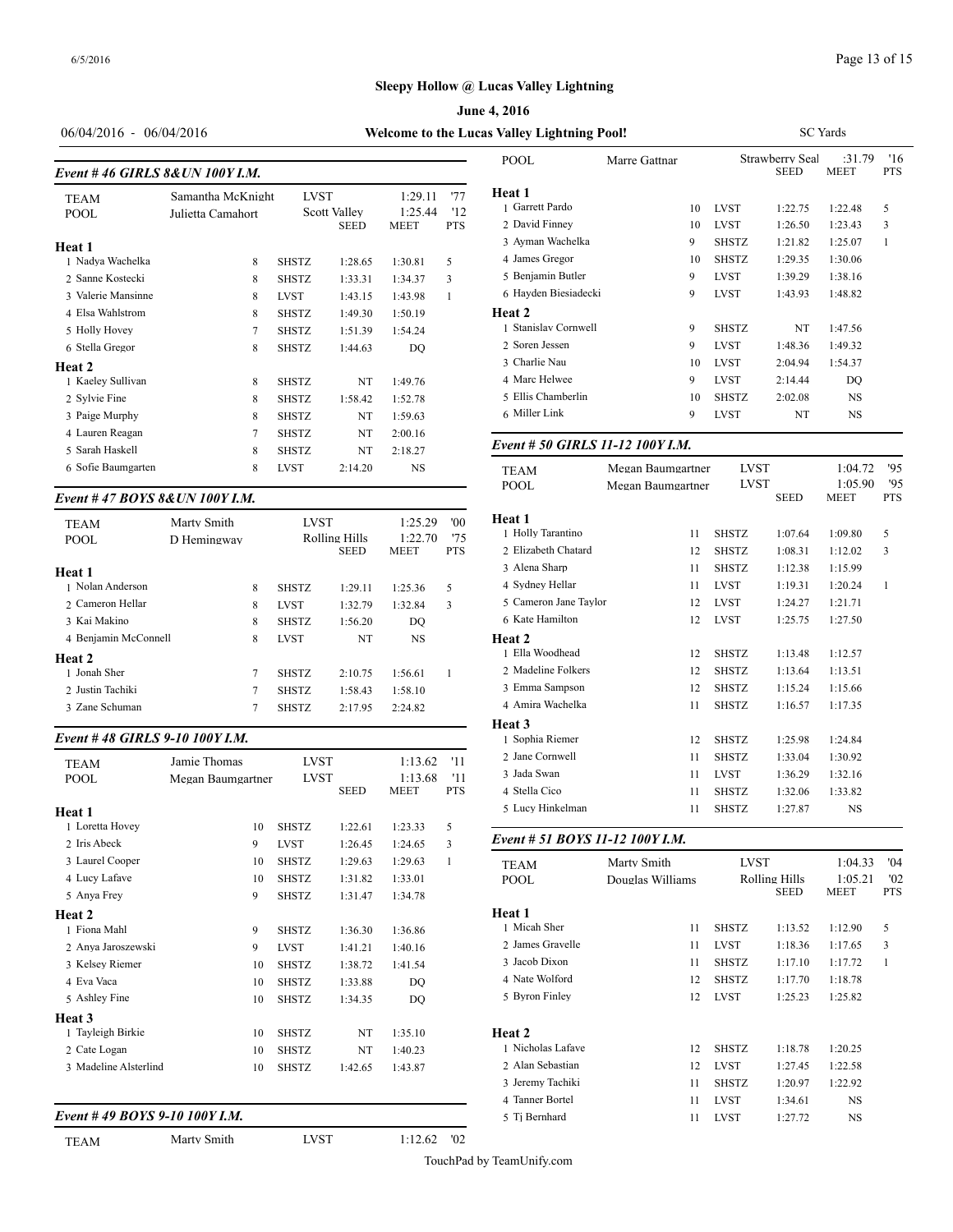#### **Sleepy Hollow @ Lucas Valley Lightning**

|                           |                                  |    |              |                              |                        |                   | <b>June 4, 2016</b>                          |    |                                      |                              |                        |                   |
|---------------------------|----------------------------------|----|--------------|------------------------------|------------------------|-------------------|----------------------------------------------|----|--------------------------------------|------------------------------|------------------------|-------------------|
| $06/04/2016 - 06/04/2016$ |                                  |    |              |                              |                        |                   | Welcome to the Lucas Valley Lightning Pool!  |    | <b>SC</b> Yards                      |                              |                        |                   |
| Heat <sub>3</sub>         |                                  |    |              |                              |                        |                   | 4 Connor Simpson                             | 15 | LVST                                 | NT                           | <b>NS</b>              |                   |
| 1 Tasman Fruhauf          |                                  | 12 | <b>SHSTZ</b> | 1:27.18                      | 1:25.30                |                   | Heat <sub>2</sub>                            |    |                                      |                              |                        |                   |
| 2 Tucker Briggs           |                                  | 11 | <b>SHSTZ</b> | 1:28.62                      | 1:29.33                |                   | 1 Dylan Woodhead                             | 17 | <b>SHSTZ</b>                         | NT                           | 1:02.05                | 3                 |
| 3 Andrew Brouwer          |                                  | 11 | <b>SHSTZ</b> | 1:33.77                      | 1:33.80                |                   | 2 Connor Moynihan                            | 16 | <b>SHSTZ</b>                         | NT                           | 1:02.23                |                   |
|                           |                                  |    |              |                              |                        |                   | 3 Quinn Woodhead                             | 15 | <b>SHSTZ</b>                         | NT                           | 1:03.76                |                   |
|                           | Event # 52 GIRLS 13-14 100Y I.M. |    |              |                              |                        |                   | Event # 56 MIXED 8& UN 100Y FREE REL         |    |                                      |                              |                        |                   |
| <b>TEAM</b>               | Courtney Louderback              |    | <b>LVST</b>  |                              | 1:04.41                | '96               |                                              |    |                                      |                              |                        |                   |
| <b>POOL</b>               | Aislinn Dresel                   |    | <b>LVST</b>  | <b>SEED</b>                  | 1:04.76<br><b>MEET</b> | '09<br><b>PTS</b> | <b>TEAM</b>                                  |    | <b>LVST</b>                          |                              | 1:04.61                | '99               |
|                           |                                  |    |              |                              |                        |                   | <b>POOL</b>                                  |    |                                      | Rolling Hills<br><b>SEED</b> | 1:04.60<br><b>MEET</b> | '75<br><b>PTS</b> |
| Heat 1<br>1 Kate McCarthy |                                  | 14 | <b>SHSTZ</b> | 1:04.72                      | 1:05.57                | 5                 |                                              |    |                                      |                              |                        |                   |
| 2 Bella Moynihan          |                                  | 14 | <b>SHSTZ</b> | 1:06.28                      | 1:07.26                | 3                 | Heat 1<br>1 Sleepy Hollow Swim T A           |    | <b>SHSTZ</b>                         | NT                           | 1:07.99                | $\overline{7}$    |
| 3 Sasha Frey              |                                  | 13 | <b>SHSTZ</b> | 1:06.89                      | 1:08.43                |                   | 2 Lucas Valley Swim Te A                     |    | <b>LVST</b>                          | 1:10.43                      | 1:10.50                | 3                 |
| 4 Abigail Naftzger        |                                  | 14 | <b>LVST</b>  | NT                           | 1:10.22                |                   | 1 Kurth.Tucker<br>8                          |    | 2 Brown, Haley                       | 8                            |                        |                   |
| 5 Kimi Rossi              |                                  | 14 | <b>LVST</b>  | 1:10.63                      | 1:10.36                |                   | 3 Mansinne, Valerie 8                        |    |                                      | 4 Hellar, Cameron 8          |                        |                   |
| 6 Laura Gravelle          |                                  |    |              |                              |                        |                   | 3 Sleepy Hollow Swim T B                     |    | <b>SHSTZ</b>                         | NT                           | 1:14.90                | $\overline{1}$    |
|                           |                                  | 13 | <b>LVST</b>  | 1:13.48                      | 1:15.29                |                   | 4 Lucas Valley Swim Te B                     |    | <b>LVST</b>                          | 1:21.31                      | 1:24.67                |                   |
| Heat 2<br>1 Anna Gregory  |                                  | 14 | <b>SHSTZ</b> | 1:10.46                      | 1:11.99                |                   | 1 Hansen, Jack<br>8                          |    |                                      | 2 Baumgarten, Sofie 8        |                        |                   |
| 2 Francesca Moynihan      |                                  | 13 | <b>SHSTZ</b> | 1:14.89                      | 1:16.39                |                   | 8<br>3 Stone, Johana                         |    |                                      | 4 McConnell, Benjamin 8      |                        |                   |
| 3 Courtney Jarrett        |                                  | 14 | <b>SHSTZ</b> | 1:15.91                      | 1:17.31                |                   | 5 Sleepy Hollow Swim T C                     |    | <b>SHSTZ</b>                         | NT                           | 1:24.78                |                   |
| 4 Samantha Wallenstrom    |                                  | 13 | <b>SHSTZ</b> | 1:24.65                      | 1:22.49                |                   |                                              |    |                                      |                              |                        |                   |
| 5 Claire MacDonald        |                                  | 13 | <b>SHSTZ</b> | 1:25.97                      | 1:24.21                |                   | Event # 57 MIXED 9-10 200Y FREE REL          |    |                                      |                              |                        |                   |
|                           |                                  |    |              |                              |                        |                   | <b>TEAM</b>                                  |    | <b>LVST</b>                          |                              | 2:02.01                | -11               |
|                           | Event # 53 BOYS 13-14 100Y I.M.  |    |              |                              |                        |                   | <b>POOL</b>                                  |    | <b>LVST</b>                          |                              | 2:02.74                | '11               |
|                           |                                  |    |              |                              |                        |                   |                                              |    |                                      | <b>SEED</b>                  | <b>MEET</b>            | <b>PTS</b>        |
| <b>TEAM</b>               | Nick Bigot                       |    | <b>LVST</b>  |                              | :59.64                 | '10               | Heat 1                                       |    |                                      |                              |                        |                   |
| <b>POOL</b>               | Chase Jarrett                    |    |              | Sleepy Hollow<br><b>SEED</b> | 1:00.87<br><b>MEET</b> | '08<br>PTS        | 1 Lucas Valley Swim Te A                     |    | <b>LVST</b>                          | 2:12.24                      | 2:11.31                | 7                 |
|                           |                                  |    |              |                              |                        |                   | 1 Pardo, Garrett 10<br>3 Finney, David<br>10 |    | 2 Abeck.Iris<br>4 Cassidy, Claire 10 | 9                            |                        |                   |
| Heat 1<br>1 Benjamin Egan |                                  | 14 | <b>SHSTZ</b> | 1:04.93                      | 1:04.89                | 5                 | 2 Sleepy Hollow Swim T A                     |    | <b>SHSTZ</b>                         | NT                           | 2:14.66                | 3                 |
|                           |                                  |    |              |                              |                        |                   |                                              |    |                                      |                              |                        |                   |

## 2 Jack Richardson 14 SHSTZ 1:05.74 1:05.28 3 3 Isaiah Williams 13 SHSTZ 1:07.87 1:10.26 4 Holden Cooper 14 SHSTZ 1:09.62 1:12.82 5 Warren Brouwer 14 SHSTZ 1:12.32 1:14.88 6 Henry Cosentino 14 SHSTZ 1:09.03 NS 1 Zev Schuman 13 SHSTZ 1:15.54 1:16.73 2 Jack Wyatt 14 SHSTZ 1:14.72 1:16.96 3 Ian Christie 14 SHSTZ 1:13.52 NS 4 Gregory Finn 13 SHSTZ 1:13.11 NS

#### *Event # 54 GIRLS 15-18 100Y I.M.*

**Heat 2**

| <b>TEAM</b><br><b>POOL</b> | <b>Stacey Sorensen</b><br><b>Stacey Sorensen</b> | <b>LVST</b><br><b>LVST</b> | <b>SEED</b> | 1:03.26<br>1:04.24<br><b>MEET</b> | '02<br>$^{\prime}$ 03<br><b>PTS</b> | 1 Sleepy Hollow S<br>2 Sleepy Hollow S<br>3 Sleepy Hollow S<br>4 Lucas Valley Sw |
|----------------------------|--------------------------------------------------|----------------------------|-------------|-----------------------------------|-------------------------------------|----------------------------------------------------------------------------------|
| Heat 1<br>1 Ava Abeck      | 15.                                              | LVST                       | NT          | 1:08.91                           | 5.                                  | 1 Finley, Byron<br>3 Hamilton, Ka                                                |
| 2 Georgia Lee              |                                                  | <b>LVST</b>                | 1:23.92     | 1.2659                            | 3                                   | 5 Lucas Valley Sw                                                                |

#### *Event # 55 BOYS 15-18 100Y I.M.*

| <b>TEAM</b><br><b>POOL</b> | Thomas Lassetter<br>Geoff Cline | LVST         | Tidalwaves<br><b>SEED</b> | :56.31<br>:57.05<br><b>MEET</b> | '0.5<br>'97<br><b>PTS</b> | 1 Swan, Jada<br>3 Eves, Nathan |
|----------------------------|---------------------------------|--------------|---------------------------|---------------------------------|---------------------------|--------------------------------|
| Heat 1                     |                                 |              |                           |                                 |                           | Event # 59 MIX.                |
| 1 Francesco Cico           | 17                              | <b>SHSTZ</b> | NT                        | 1:01.93                         | 5                         | <b>TEAM</b>                    |
| 2 Conor Cassidy            | 15                              | <b>LVST</b>  | NT                        | 1:10.18                         |                           | POOL                           |
| 3 Petey Galli              | 18                              | <b>SHSTZ</b> | NT                        | NS                              |                           | -- -                           |

# SEED MEET PTS 1 Sleepy Hollow Swim T A SHSTZ NT 1:07.99 7 2 Lucas Valley Swim Te A LVST 1:10.43 1:10.50 3 1 Kurth,Tucker 8 2 Brown,Haley 8 3 Mansinne,Valerie 8 4 Hellar,Cameron 8 3 Sleepy Hollow Swim T B SHSTZ NT 1:14.90 1 4 Lucas Valley Swim Te B LVST 1:21.31 1:24.67 1 Hansen,Jack 8 2 Baumgarten,Sofie 8 Benjamin 8 5 Sleepy Hollow Swim T C SHSTZ NT 1:24.78 *Event # 57 MIXED 9-10 200Y FREE REL* TEAM LVST 2:02.01 '11 POOL LVST 2:02.74 '11 SEED MEET PTS

| неат г                                             |                                   |          |         |   |
|----------------------------------------------------|-----------------------------------|----------|---------|---|
| 1 Lucas Valley Swim Te A                           | <b>LVST</b>                       | 2:12.24  | 2:11.31 | 7 |
| 1 Pardo Garrett<br>- 10<br>3 Finney, David<br>- 10 | 2 Abeck.Iris<br>4 Cassidy, Claire | 9<br>-10 |         |   |
| 2 Sleepy Hollow Swim T A                           | <b>SHSTZ</b>                      | NT       | 2:14.66 | 3 |
| 3 Sleepy Hollow Swim T B                           | <b>SHSTZ</b>                      | NT       | 2:26.46 |   |
| 4 Lucas Valley Swim Te B                           | <b>LVST</b>                       | 2:30.05  | 2:29.39 |   |
| 1 Link.Miller<br>9                                 | 2 Hamilton.Julia 10               |          |         |   |
| 3 Hamilton, Nick 10                                | 4 Jaroszewski, Anya 9             |          |         |   |
| 5 Sleepy Hollow Swim T C                           | <b>SHSTZ</b>                      | NT       | 2:43.00 |   |
|                                                    |                                   |          |         |   |

#### *Event # 58 MIXED 11-12 200Y FREE REL*

| <b>TEAM</b>                                                                   | <b>LVST</b>                                                  |                                       | 1:50.16                | 95                |
|-------------------------------------------------------------------------------|--------------------------------------------------------------|---------------------------------------|------------------------|-------------------|
| POOL                                                                          |                                                              | <b>Tiburon Peninsi</b><br><b>SEED</b> | 1:52.12<br><b>MEET</b> | '85<br><b>PTS</b> |
| Heat 1                                                                        |                                                              |                                       |                        |                   |
| 1 Sleepy Hollow Swim T A                                                      | <b>SHSTZ</b>                                                 | NT                                    | 1:57.22                | 7                 |
| 2 Sleepy Hollow Swim T B                                                      | <b>SHSTZ</b>                                                 | NT                                    | 2:03.67                | 3                 |
| 3 Sleepy Hollow Swim T C                                                      | <b>SHSTZ</b>                                                 | NT                                    | 2:06.02                |                   |
| 4 Lucas Valley Swim Te A                                                      | <b>LVST</b>                                                  | 2:03.46                               | 2:06.84                | 1                 |
| 1 Finley, Byron<br>12<br>3 Hamilton, Kate<br>- 12<br>5 Lucas Valley Swim Te B | 2 Miller, Jennifer 11<br>4 Gravelle, James 11<br><b>LVST</b> | 2:07.66                               | 2:10.67                |                   |
| 1 Cassidy, Brendan 12<br>3 Bernhard, Tj<br>11<br>6 Lucas Valley Swim Te C     | 2 Taylor.Cameron Ja 12<br>4 Hellar, Sydney<br><b>LVST</b>    | - 11<br>NT                            | <b>NS</b>              |                   |
| 11<br>1 Swan, Jada<br>3 Eves, Nathaniel 12                                    | 2 Charlton, Emily<br>4 Sebastian, Alan                       | -12<br>-12                            |                        |                   |

# SEED MEET PTS *Event # 59 MIXED 13-14 200Y FREE REL*

|                                                                              | TEAM | 1:42.49<br>LVST |
|------------------------------------------------------------------------------|------|-----------------|
| Sleepy Hollow<br>1:43.22<br>'04<br><b>POOL</b><br><b>SEED</b><br>PTS<br>MEET |      |                 |

**Heat 1**